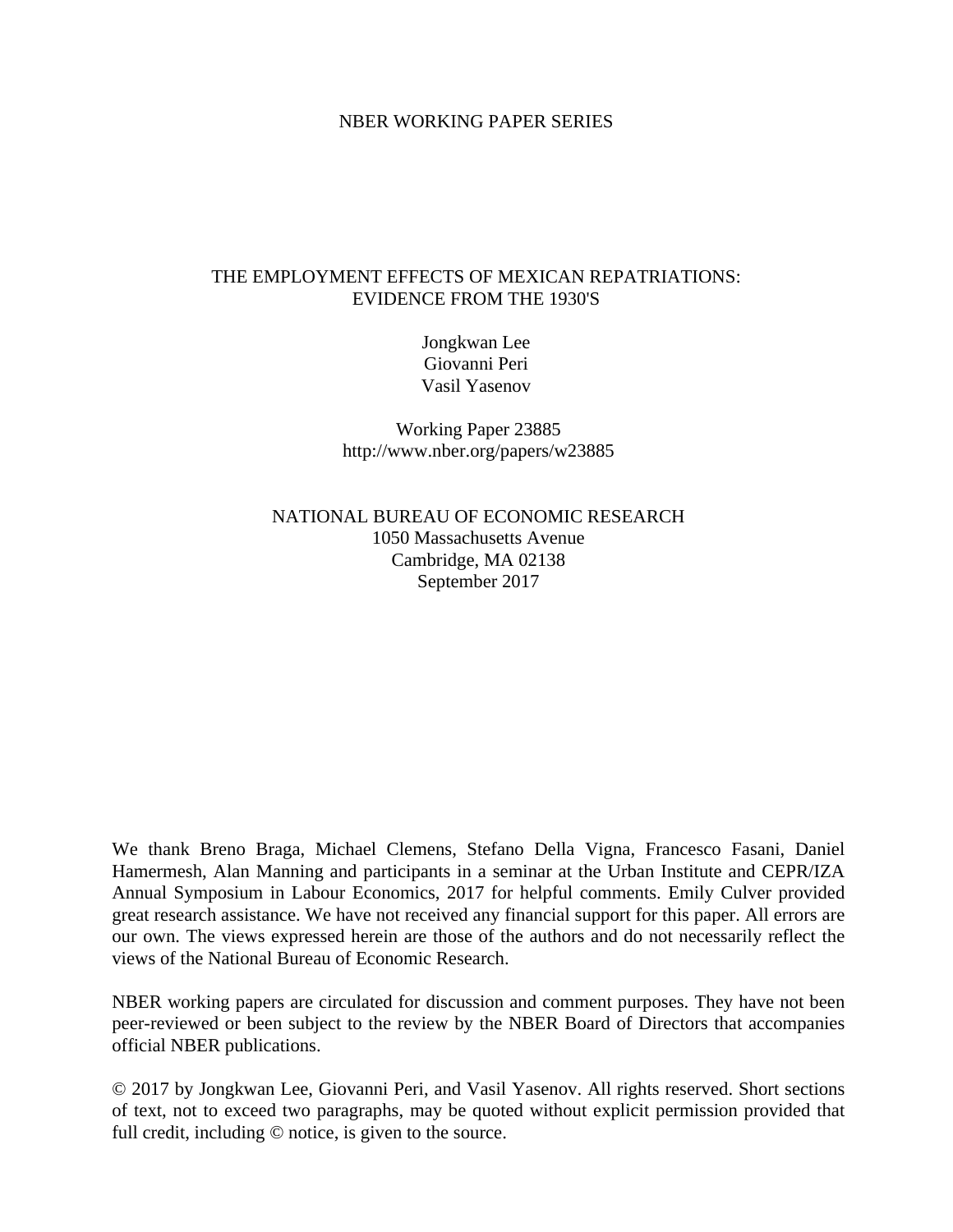The Employment Effects of Mexican Repatriations: Evidence from the 1930's Jongkwan Lee, Giovanni Peri, and Vasil Yasenov NBER Working Paper No. 23885 September 2017 JEL No. J15,J21,J61,N32

### **ABSTRACT**

During the period 1929-34 a campaign forcing the repatriation of Mexicans and Mexican Americans was carried out in the U.S. by states and local authorities. The claim of politicians at the time was that repatriations would reduce local unemployment and give jobs to Americans, alleviating the local effects of the Great Depression. This paper uses this episode to examine the consequences of Mexican repatriations on labor market outcomes of natives. Analyzing 893 cities using full count decennial Census data in the period 1930-40, we find that repatriation of Mexicans was associated with small decreases in native employment and increases in native unemployment. These results are robust to the inclusion of many controls. We then apply an instrumental variable strategy based on the differential size of Mexican communities in 1930, as well as a matching method, to estimate a causal "average treatment effect." Confirming the OLS regressions, the causal estimates do not support the claim that repatriations had any expansionary effects on native employment, but suggest instead that they had no effect on, or possibly depressed, their employment and wages.

Jongkwan Lee Korea Development Institute. 263 Namsejong-ro, Sejong 30149, South Korea. kwanlee@kdi.re.kr

Giovanni Peri Department of Economics University of California, Davis One Shields Avenue Davis, CA 95616 and NBER gperi@ucdavis.edu

Vasil Yasenov Goldman School of Public Policy, UC Berkeley. 2607 Hearst Ave Berkeley, CA 94720, USA. yasenov@berkeley.edu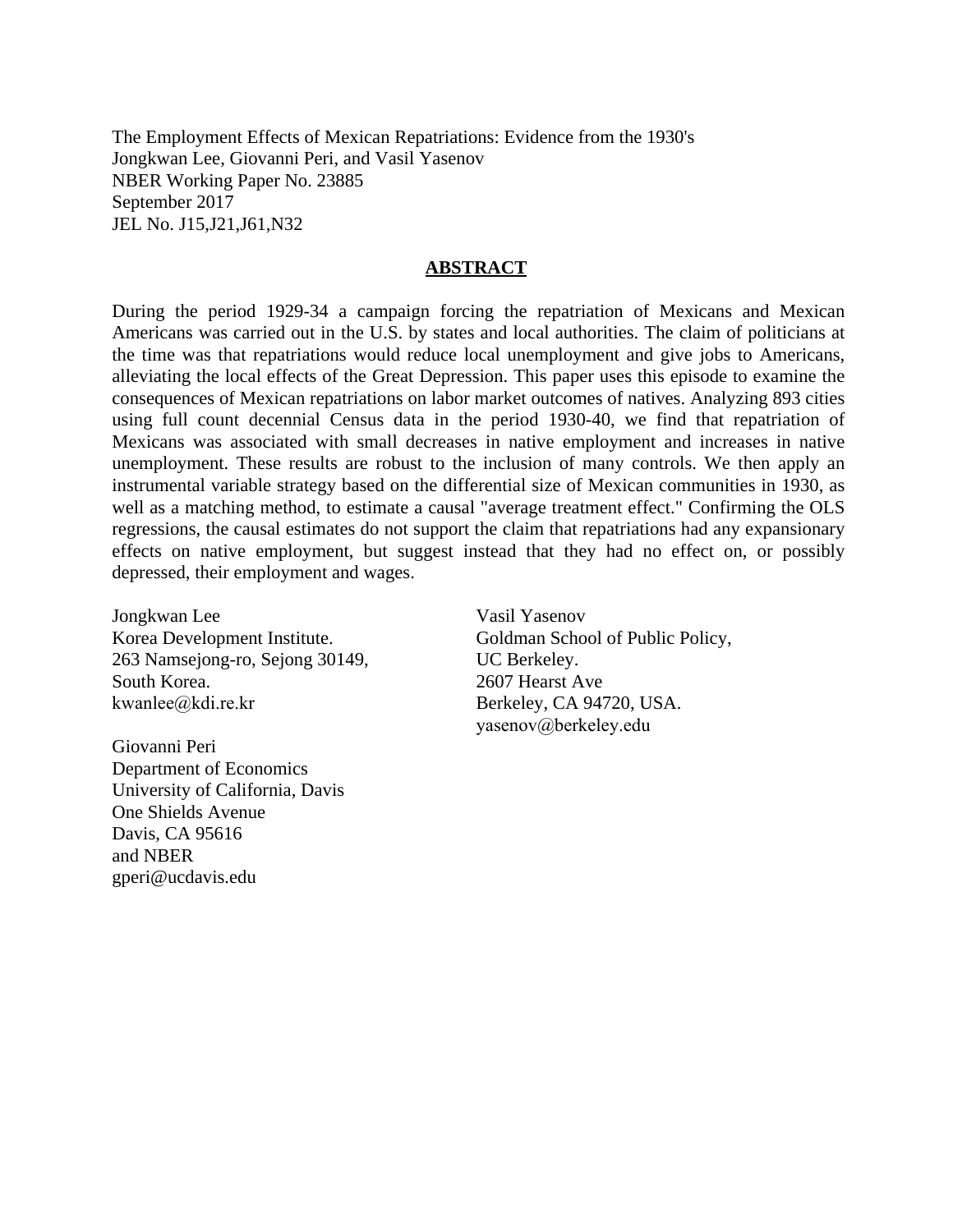# 1 Introduction

At several points in U.S. history, especially at times when the median worker experienced economic hardship, some political candidates and policy makers have proposed the idea that repatriating (undocumented) immigrants could solve or alleviate the problems of unemployment and low wages.[1](#page--1-0) In the period 1929-34, when the Great Depression was producing its effects, this idea was proposed and pursued on a large scale at the expenses of first and second generation Mexican immigrants. The repatriation and deportation programs, mostly run by local and state governments with the approval of the U.S. Federal government and with help from local charities and from the Mexican government, resulted in the repatriation of between 400,000 and 500,000 Mexicans in the period 1930-40.[2](#page--1-0) This figure corresponds to about one third of the total Mexican population in the U.S. at the time (Gratton and Merchant 2013). Between one fourth and one third of these repatriates were U.S.-born, second-generation immigrants and hence U.S. citizens. The distinction between "legal" and "illegal" immigrant was overlooked in favor of explicitly targeting people of Mexican descent, even when they were U.S. citizens. For this reason the episode has more recently been considered a grave violation of civil rights (see Johnson 2005 and the book "Decade of Betrayal" by Balderrama and Rodriguez 2006).

The explicit goal of the program was to reduce the local economic burden represented by Mexicans who were poor, and to create jobs for the local population of natives by removing Mexicans who were employed and "taking away" labor opportunities. The justification of the repatriations as a way of improving the local economic- and job market conditions was very clearly stated by the politicians of the time. The Commissioner General of Immigration, Harry E Hull, wrote in his immigration report of 1931 ""It is the purpose of the Department of Labor...to foster, promote, and develop the welfare of the wage earners of the United States, ... and to advance their opportunities for profitable employment; and it is a mere corollary of this duty and purpose to spare no reasonable effort to remove the menace of unfair competition which actually exists in the vast number of aliens who have in one way or another, principally by surreptitious entries, violated our immigration laws." Similarly, Congressman Martin Dies of Texas, wrote in the Chicago Herald-Examiner in 1930: "The large alien population is the basic cause of unemployment."(Betten and Mohl 1973).

In this paper we analyze, using decennial Census data from 1930, 1940 and 1950, whether there is any support to the claim that communities which repatriated relatively more Mexicans experienced improved labor market conditions for either natives or other immigrants. We exploit

<sup>1</sup>As recently as September 4th, 2017, Attorney General Jeff Sessions, referring to Deferred Action for Childhood Arrivals (DACA), a program protecting undocumented who arrived as children from deportation, said "[It] denied jobs to hundreds of thousands of Americans by allowing those same illegal aliens to take those jobs."

<sup>2</sup>Some estimates (e.g., Balderrama and Rodriguez 2006,) indicate a number of repatriation as large as 1 million. The more reasonable and better documented ones, however, suggest the numbers we reported in the text.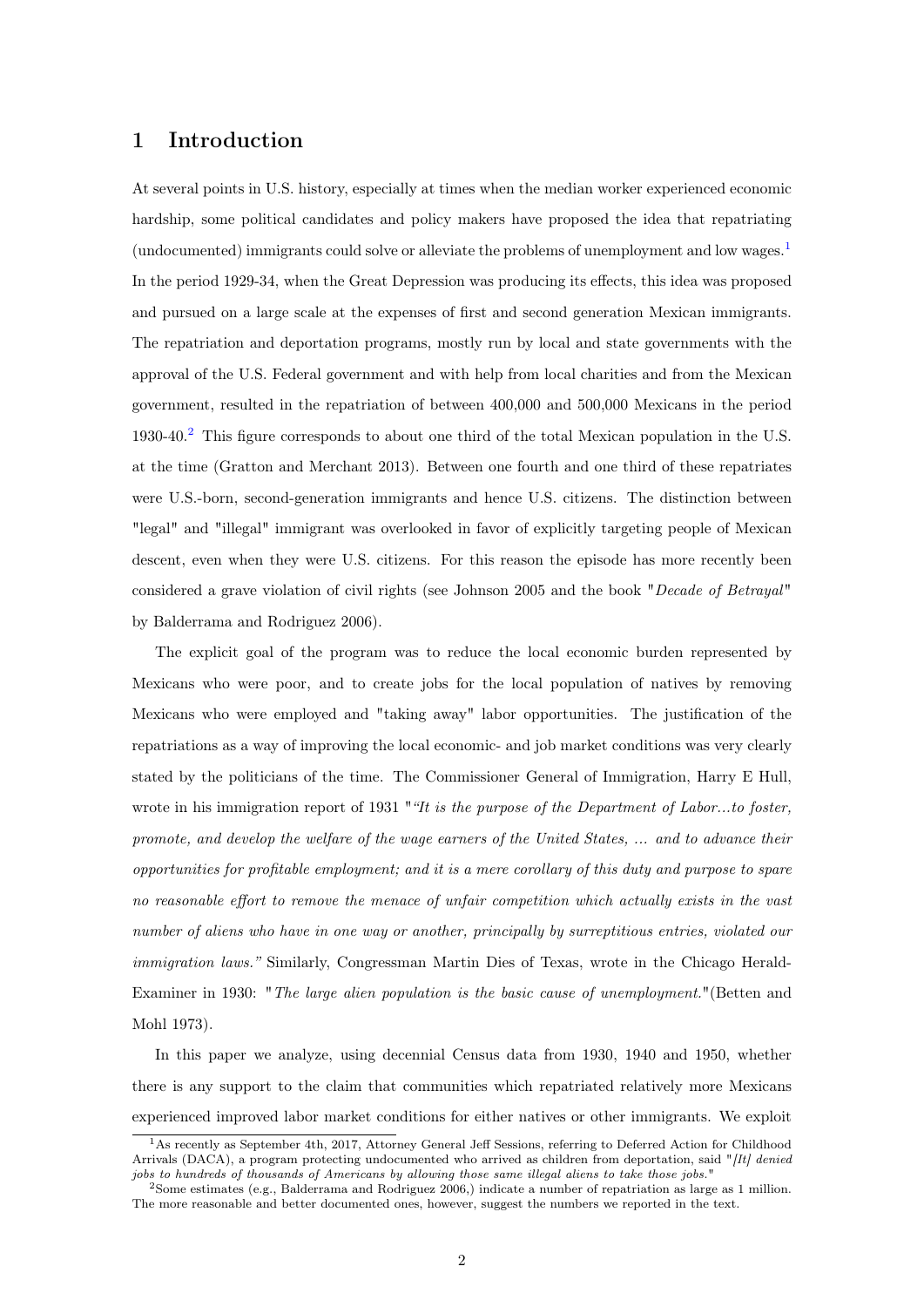the substantial variation in the incidence of deportation of Mexicans relative to the local population across cities. It was due to both large differences in the local Mexican population relative to the total population in 1930 and differences in the intensity of repatriation across communities. The most intensive period of Mexican deportations and repatriations was 1929-34, but they continued until 1936-7 (Hoffman 1972). We measure the intensity of repatriation across 893 U.S. cities by the total decline of the Mexican labor force between 1930 and 1940, relative to the total population in 1930. We then analyze as outcomes the percentage changes in employment and in unemployment of natives during the same period, 1930-40. Our first goal is to examine the correlation between Mexican Deportation and each of native employment and wage growth across cities.

The simple correlation obtained from cross-sectional regressions, even with a vast array of controls, shows that larger repatriation of Mexicans was associated with lower employment of natives and *higher* unemployment of natives. These correlations, which are usually not statistically significant, may not capture causation. Cities that were most negatively affected by the Great Depression could have experienced voluntary Mexican repatriation as well as native employment decline. To alleviate this concern and make progress toward identification of causality, we follow two distinct methodological strategies. First, we construct a measure of city-level imputed repatriation, based on the national excess-repatriation of Mexicans relative to other migrants, by age groups. We then use the share of Mexicans and their age distribution in 1930 across cities to predict the excess repatriation, independently of any city-specific economic conditions. Nationally, Mexicans were the only group targeted for repatriation and deportation.

We use this imputed repatriation rate as an instrument and, in addition to state fixed effects, we add a series of city-level controls shown to affect employment and wages in local economies (Boustan et al. 2010, Fishback et al. 2005). These include the generosity of New Deal policies, weather variables, Bartik index, presence of police, the local sector composition and other characteristics in 1930. The instrumental variable (IV) analysis confirms the positive correlation between Mexican labor force decline and native employment decline, usually with low or marginal statistical significance.

Second, we apply a matching method and estimate the average effect of repatriations in a nonparametric and possibly more robust way, relying on weaker assumptions than the 2SLS estimates (Imbens 2015). We define as "treated" those cities that experienced repatriation intensity greater than 2 (or 5)% of the population between 1930 and 1940, and we call "control" cities those where Mexican repatriation intensity was less than 1%. We then match each city with one in the opposite group, so as to minimize the distance of an array of pre-determined variables within the pair. Additionally, we also match cities with similar value of the estimated propensity score, or probability of being in the treatment group. We then estimate the effect of the treatment (repatriation of 2% or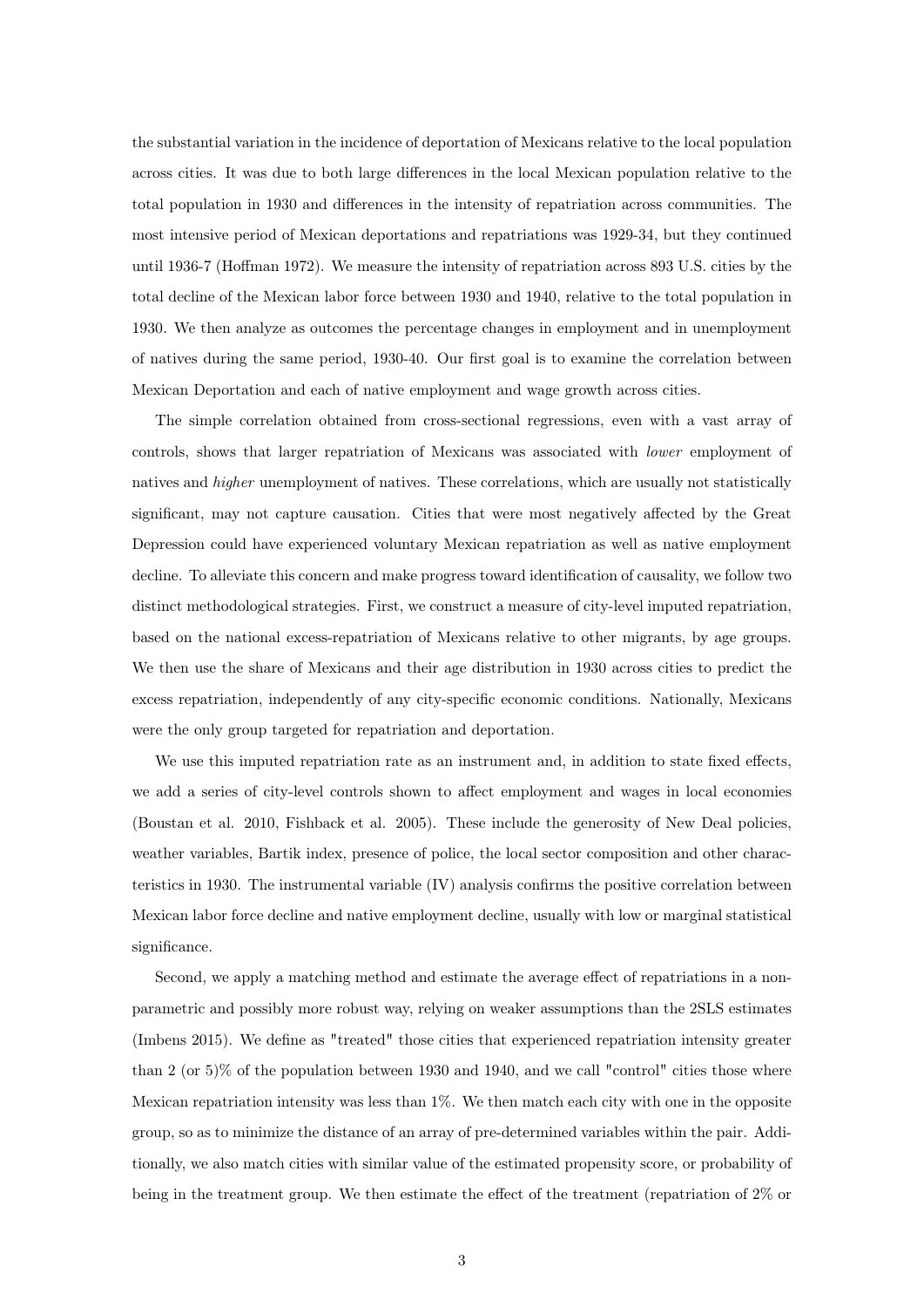more) by calculating the average difference in labor market outcomes of natives between all paired treatment and control cities. The results are in line with the 2SLS analysis. In most specifications we find that high repatriation rates produced lower native employment growth and larger unemployment growth, though most of the coefficients are not statistically significant. Interestingly, if we focus on cities with very high repatriation rates (more than 5% of the initial population) this method produces a significant negative effect on native employment indicating that the local labor market disruption caused by high repatriation intensity may have been significant.

The 1930-40 decade is an interesting period to analyze medium-run effects of the repatriations. While this period has some specificity, some of the lessons learned may also be applicable to the present. First, the campaign spanned six years and was expected to provide relief to native unemployment by freeing up jobs for natives to take, hence a decade is the appropriate time span to evaluate the consequences. Second, while the Great Depression occurred during this period, the years 1930 and 1940 were comparable in that GDP in each of those years was close to its long run trend, with a deep recession and a big recovery in between. Third, given the high unemployment rate of U.S. natives when Mexicans were repatriated,<sup>[3](#page--1-0)</sup> the claim that their jobs could be taken by Americans seems at its strongest during this period. Hence our main focus is analyzing whether repatriation affected native labor market outcomes in the decade 1930-40. We can also investigate whether any impact persisted until 1950. The advantage of analyzing this episode is that we can learn the medium- and long-run effect of a large program of Mexican repatriation, obtaining a useful test of the claim that this practice is an effective way to increase native employment. We note with interest that the situation reversed after 1950. With the expansion of the Bracero program, some cities that had experienced a large repatriation began to have larger inflows of Mexicans. Hence the repatriation intensity in the 1930s is a strong predictor of positive Mexican immigrant flows in the 1950s and later. It is therefore not reasonable to analyze Mexican repatriation impacts post-1950, as the negative impact of the repatriation on the local Mexican labor force was fully reversed by that time.

We explore additional outcomes and channels that may explain the negative local effect of repatriation on natives. We find that native workers had a tendency to downgrade their jobs in response to Mexican repatriations and that net migration of natives into the city also declined. Likely, the negative multiplier effect of losing labor and local demand may explain part of the employment and wage effect. We do not find any significant effect on employment of other immigrants. Our results also show that the stronger negative employment effects were on those jobs complementary to those taken by Mexicans (e.g., on more skilled and administrative jobs and crafts) as companies likely lost workers and had to cut other positions. Finally, the effect of higher unemployment rates

<sup>3</sup>Especially during the peak repatriation years of 1932-4 the unemployment rate in the U.S. was higher than 20%.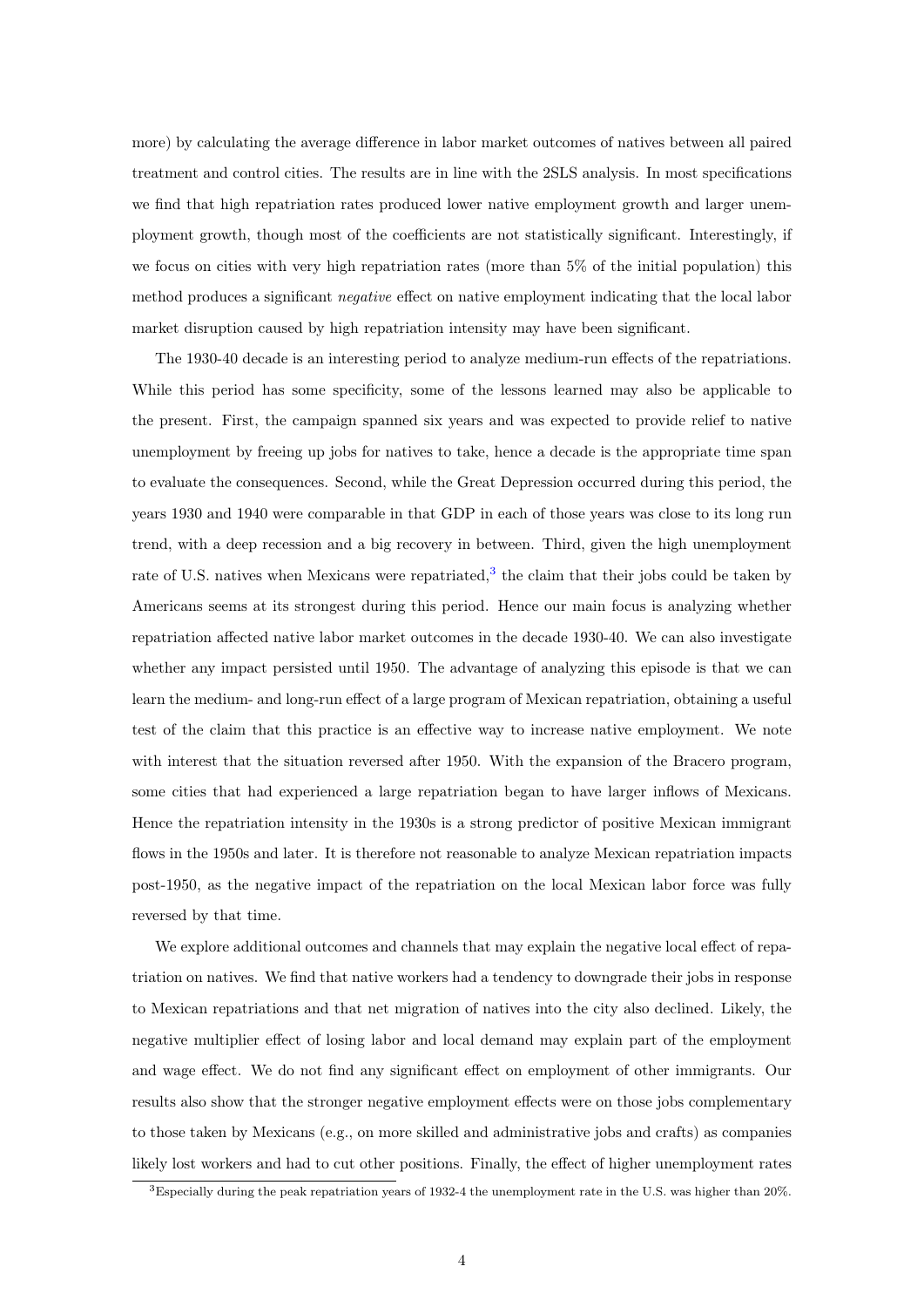seems to persist, although attenuated, as late as 1950.

Several studies try to assess the labor market impact of immigrants to the U.S. and some of them, such as Borjas and Katz (2007), Card and Lewis (2007) and Monras (2017), focus specifically on Mexican immigrants. Most papers, however, use variation in their inflow and focus on immigration post-1960. Episodes that produced sudden and localized increases of immigrants to the U.S., such as the Mariel Boatlift, have also been object of intense study (Card 1990, Borjas 2017, and Peri and Yasenov (forthcoming)). They have been considered as valuable "natural experiments" allowing scholars to isolate likely causal effects. Alternatively, other causal identification of the impact of immigrants on local labor markets has come from exploiting changes in the supply of immigrants constructed using shift-share proxies based on past immigrant location (Card 2001, Basso and Peri 2016) or on combinations of policy changes such as the H1B visa policy (Kerr and Lincoln 2010 and Peri et al. 2016) and past location of immigrants. Most studies find only small effects of immigration on native employment and wages, on average and also specifically on less skilled native workers. Several studies have provided explanations for the lack of displacement and competition effects of immigrants, ranging from complementarity of abilities (Ottaviano and Peri 2012), productivity-enhancing specialization (Peri and Sparber 2009), choice of appropriate technology (Lewis 2012) and positive local demand effects (McLaren and Hong 2015).

Rarely have researchers used repatriation of immigrants to analyze the reverse impact on natives. The importance of such analysis is multi-faceted. First, the impact of removing immigrants who are integrated into the labor force can be very different from, and not symmetric to, the impact of adding them. There are different costs of integrating and separating workers, each disrupting production, and they may work different ways.

Second, with several executive orders encouraging deportation of undocumented immigrants, the Trump administration is pursuing a repatriation policy with similar goals to those of the 1930s. Given the large economic and human costs of deportation-based policies, it is important to test whether there is any evidence suggestive of the promised labor market benefits to natives. Clemens et al. (2017) have recently analyzed the effects of the repatriations following the end of the Bracero program, when almost half a million agricultural workers from Mexico were excluded from the U.S. agricultural labor market. The authors find no significant effects on employment and wages of U.S.-born agricultural workers. They argue that capital-intensive technology and crop adjustments played a key role in absorbing the labor change, hence not significantly affecting labor market outcomes for natives. Their study has the advantage of focusing on agricultural workers with the ability of analyzing certain specific channels of adjustment. However, such a specific policy may have limited external validity for the economy as a whole. The Bracero program and the subsequent repatriations affected mostly the agricultural sector, currently a very small fraction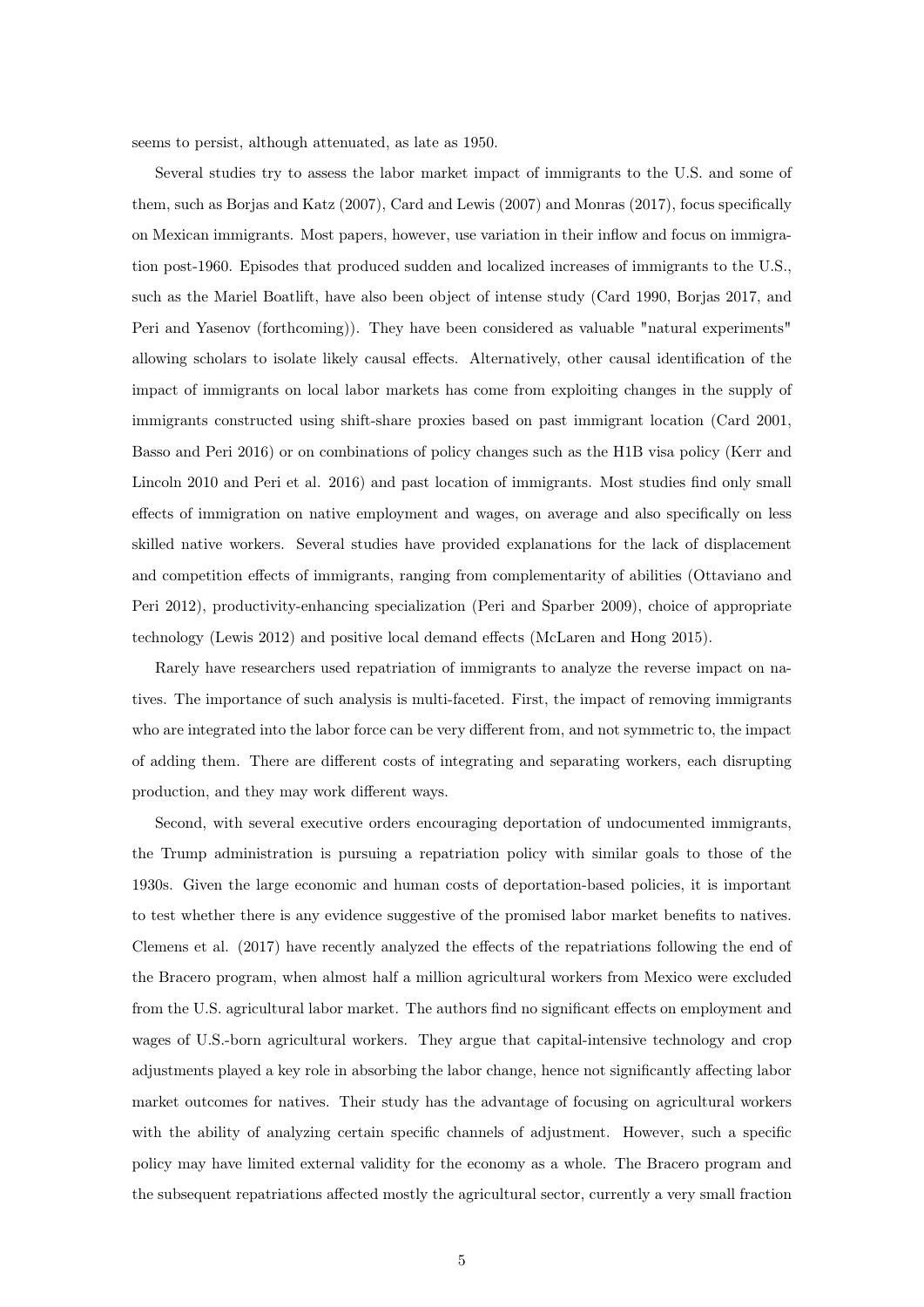of U.S. labor markets. In contrast, the repatriations of the 1930s involved many urban communities with large cities, whose economies were already based on manufacturing and services. $4$  Hence, we view our paper as complementary to, and extending the analysis of, Clemens et al. (2017).

The rest of the paper is organized as follows. Section [2](#page-6-0) describes the historical context and some details about the Mexican repatriation program. Section [3](#page-8-0) describes the data we use to measure Mexican repatriations and the labor market outcomes. Section [4](#page-10-0) outlines the empirical specification and our identification strategy. Section [5](#page-13-0) discusses the interpretation framework of our findings. Section [6](#page-15-0) shows the estimates and the robustness checks, while Section [7](#page-24-0) concludes.

# <span id="page-6-0"></span>2 Historical Background

Immigration from Mexico grew in the early 20th century, especially in the South-West of the U.S., driven largely by employers recruiting Mexican workers for jobs in railroad, meatpacking, steel mills and agriculture. Until 1924, however, immigration from Europe was much larger and quantitatively more important. With the Immigration Act of 1924 imposing quotas on Europeans but not on natives of the Western Hemisphere, immigration of Mexicans grew robustly and steadily through 1929. Mexican immigrants in this period were among the most recently arrived and ethnically different from the native population. Hence they were easily targeted once the public sentiment toward immigration turned sour. As the Great Depression hit the U.S. economy, beginning in 1929, organized labor, local media and political groups pressed for – and organized themselves to help with – repatriation of Mexicans and Mexican Americans (Balderrama and Rodriguez 2006). Hoffman (1972) estimates that over 400,000 Mexicans left the U.S. between 1929 and 1937. Other sources (Balderrama and Rodriguez 2006) claim much higher levels (up to one million, in some sources even two million), but with little support in the official statistical records (see Gratton and Merchant 2013 for a summary of aggregate figures). The more reliable estimates imply that around 30% of the Mexican population present in the U.S. as of 1930, counted by the Census at 1.3 million people, repatriated.

In most cases, these repatriations were encouraged or forced, mainly by local authorities. They pushed or harassed local Mexicans into returning, provided free transportation in trains, and coerced them (at least partially) to leave their U.S. homes (see Balderrama and Rodriguez 2006). Few cases were actual deportations by the Federal government, but this entity allowed local and state agents to act in a forceful manner in promoting repatriation. In several cases, at least in the early years, charities and the Mexican government aided with repatriations, with the idea that this would improve the economic status of Mexicans and rejoin them with their people and country.

<sup>4</sup>For instance, authorities in Los Angeles, CA, Gary, IN, and East Chicago, IN, were among the most active enforcers of deportations. The aggressive repatriation program in East Chicago, IN, has been noticed and described by several historians such as Simon (1974).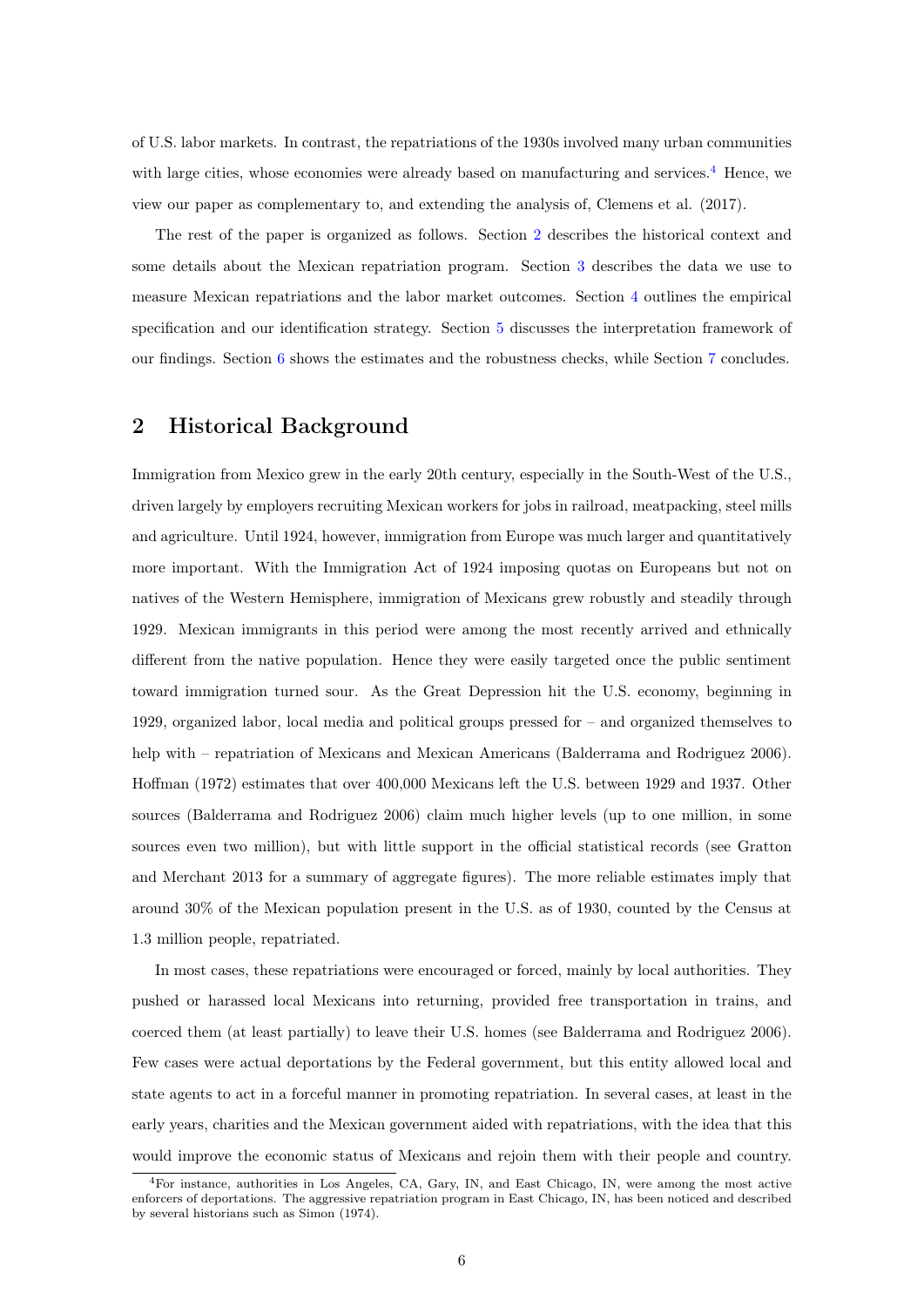Progressively, however, local authorities became more aggressive in promoting repatriation, even for those cases classified as "voluntary." Only recently have some U.S. states recognized their role in violating civil liberties and coercing even citizens into repatriation.<sup>[5](#page--1-0)</sup>

A very clear feature of the repatriation program is that it was strongly predicated on the economic cost of Mexican immigrants and their role in increasing local unemployment. Somewhat inconsistently the two main reasons adduced by Secretary of Labor William Doak (Hoffman 1972) for repatriation were that (i) "it was essential to reduce unemployment of citizens," and that (ii) "many of the target individuals were jobless and on relief" (i.e., receiving some form of public or charity assistance). The oft-repeated claim of a positive effect of repatriation on local unemployment was behind the involvement of local authorities and charities in the program. In the statements of most bureaucrats and politicians of the time, the positive effect of Mexican repatriation on native employment was simply self-evident.[6](#page--1-0) Yet the repatriation program would eventually be criticized for violating civil liberties and personal freedom, and for having overall negative social consequences. Evaluating whether the underlying economic motivation was sound, seems therefore critical.

The main period we are considering (1930-40) includes the years of the Great Depression, and hence very deep disruption of the economic activities across many areas and sectors. Other studies (e.g., Boustan et al. 2010, Fishback et al. 2005) have analyzed this period and shown that local weather conditions, especially extreme events such as the Dust Bowl, extreme droughts and differences in the local generosity of New Deal policies beginning in 1933, have also produced large local effects including internal labor mobility. We include all these variables as controls to assuage the concern that they may be correlated with Mexican repatriation and local economic conditions. Notice that the focus of our analysis is not the effect of coerced removal, but rather the economic effect of many Mexicans and Mexican Americans leaving the U.S. economy at a rate and following a geographic pattern which, as we show below, was very different from the repatriation of other migrants who returned on a strictly voluntary basis. Moreover, as already mentioned, the fact that during the Great Depression the unemployment rate of Americans raised to more than 20% implies that this should have been the ideal case to free some jobs that plenty of Americans would take. One can argue that this episode should produce an upper bound of the beneficial effect of repatriation by reducing the very high unemployment rates experienced by natives, especially between 1934 and 1938.

<sup>&</sup>lt;sup>5</sup>For instance, in 2005 the state of California issued the "Apology Act for the 1930s Mexican Repatriation Program".

 $6R$ epresentative of this sentiment is the quote by Commissioner General of Immigration, Harry E Hull, that we reported in the introduction.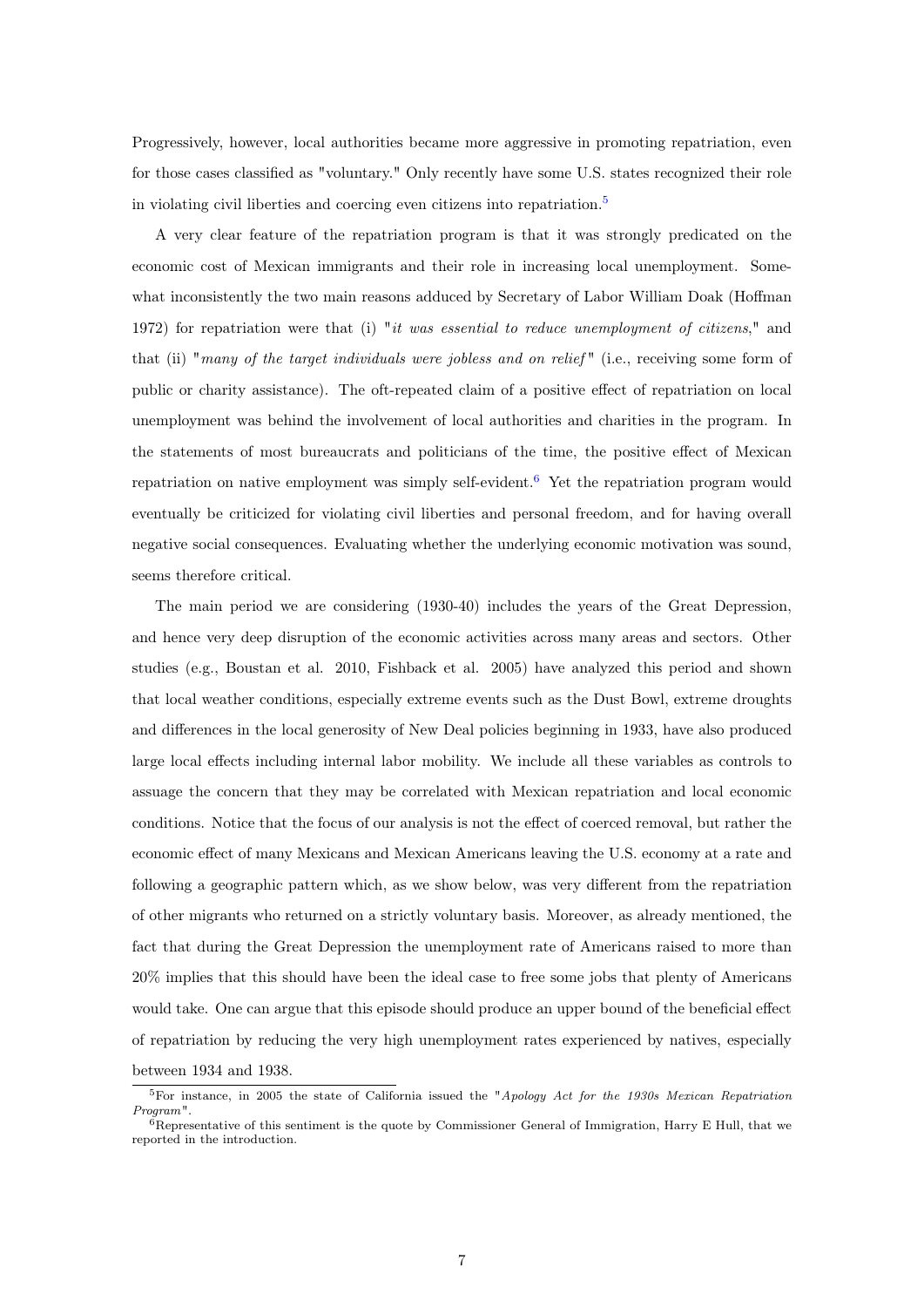## <span id="page-8-0"></span>3 Data

Our analysis considers 893 cities in the United States that we can identify consistently in the 1930, 1940 and 1950 Censuses (Ruggles et al. 2015). Central cities are place of residence in a metro area that counted at least 25,000 people in 1920 and 1930. The focus on cities allows us to use the largest available samples of the U.S. Census (full count for both 1930 and 1940 and 1% for 1950) and to keep the unit of analysis comparable over decades.<sup>[7](#page--1-0)</sup> Still, to give an idea of the distribution of repatriations in 1930-40 in Figure 1, we show the map of the continental U.S., divided into SEAs. Each area is represented with different intensity of gray, depending on the intensity of Mexican repatriation. We call "repatriation intensity" the difference in the number of Mexicans between 1930 and 1940 in the area, relative to total population in 1930. Darker shades denote higher repatriation rates (i.e., larger absolute values with negative sign). Note that throughout the analysis we denote with a negative (positive) sign the net flow of Mexicans out (in). The areas with largest repatriation intensity are those near the border with Mexico and in Indiana. In California, New Mexico, Colorado and Texas there are economic areas with intermediate repatriation, and in most other states the intensity of repatriation was low, usually less than 0.02 in absolute value.

As the main goal of the paper is to analyze whether 1930-40 Mexican repatriation intensity across cities brought more advantageous labor market outcomes for natives, it is useful to have a first look at raw correlations. In Panel A of Figure 2 we plot against each other Mexican repatriation intensity and changes in native employment 1930-40, both standardized by the 1930 working age population. Each city's marker sizes is proportional to its population. The first impression is that there is no significant correlation between repatriation and labor market outcomes of natives. While there is large variation in employment growth across cities (most of it for cities with very low intensity of repatriation), the cities with large and very large repatriation rates (negative values on the horizontal axis) do not seem to perform very far from the average. Panel B of Figure 2 shows the same scatter plot, with changes in native unemployment 1930-40 as a share of working age population on the vertical axis and repatriation intensity on the horizontal. Even in this case the association is weak, but somewhat negative (see the regression line). This implies that cities with higher repatriation rates (large negative values) also had larger increases in the native unemployment rate between 1930 and 1940.

As can be seen from Figures 1 and 2, the net flow of Mexicans in most U.S. economic areas and cities was negative during the 1930-40 period. The Great Depression of 1929-35 certainly induced

<sup>7</sup>The 1930 and 1940 Censuses also identify State Economic Areas (SEAs), which encompass the whole U.S. territory, while cities only include the more densely populated localities. However, those units are only identified in the smaller samples (5% sample for 1930 and 1% sample for 1940) of the Census and do not allow precision of measurement of Mexican immigrant share. The measurement error on the share of Mexicans can be nontrivial also because, in some cases, the variable was missing and subsequently imputed by Ruggles et al. 2015. Hence relying on the full census count is particularly important to minimize measurement error (see Aydemir and Borjas 2011). Therefore, in the main analysis of the paper we focus on cities as geographic units.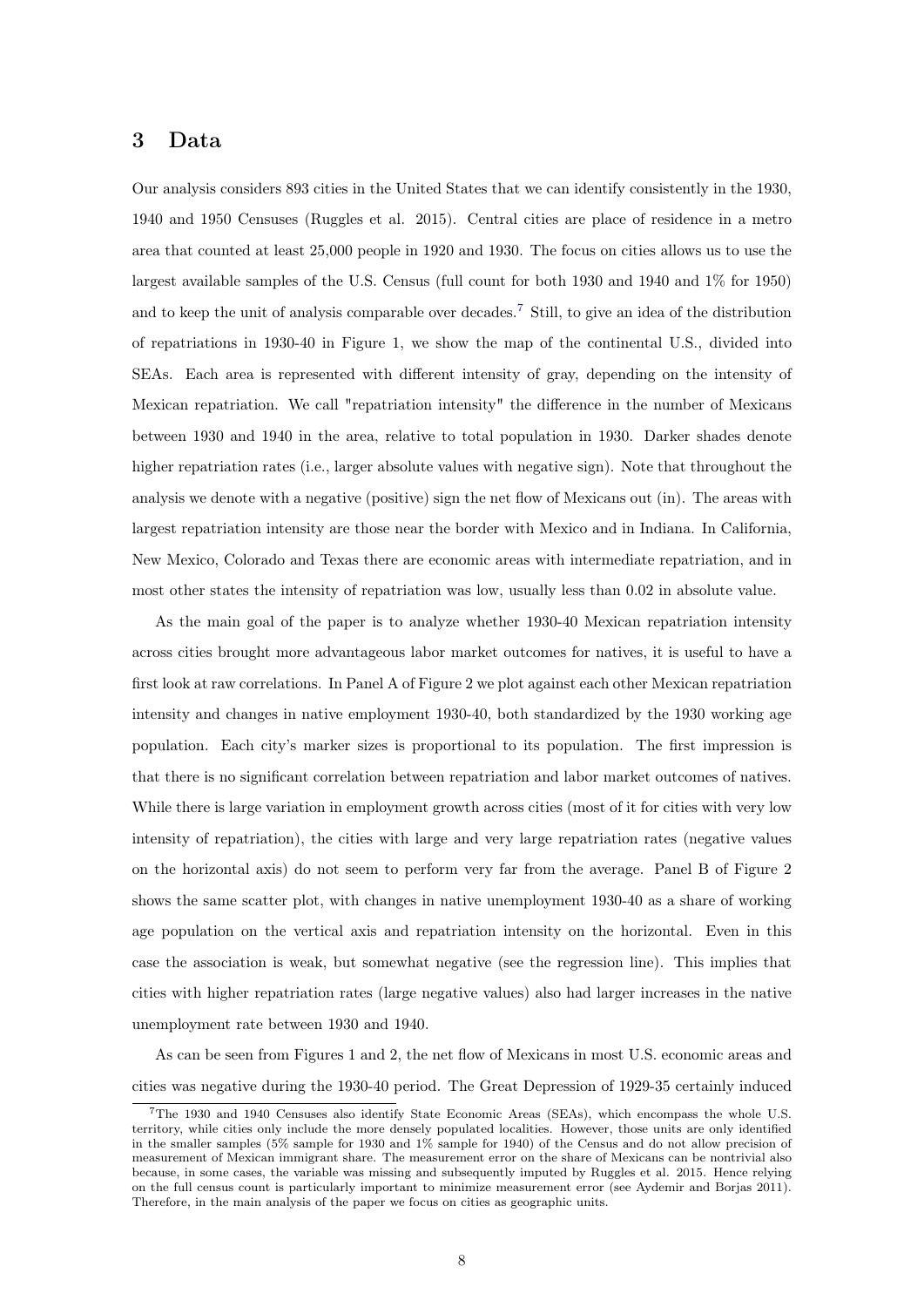many immigrants of all origins to return to their home countries, as employment fell dramatically in those years. However, when comparing the repatriation rate of Mexicans (as deduced by their change in population) with that of three other large and recently arrived groups of immigrants, the Italians, the Polish and the Russians, one notices a much larger repatriation rate of the first group. Panel A of Figure 2 shows the overall 1930-40 repatriation as share of 1930 population for those ethnic groups. It reveals a repatriation rate of around 33% of Mexicans versus only 10-15% of Italians and Russians and 22% of Polish migrants. Even more interestingly, Panel B shows the repatriation rate relative to initial population for people over 40 years of age. Normally, return for economic reasons is prevalent among younger generations. Older migrants who, on average, have spent more years in the U.S. are less likely to leave. In fact, even in this period of economic depression the change in population of cohorts over 40 was positive for the European groups, implying inflows larger than repatriation, while it was negative for Mexicans, implying greater returns of older working-age people. These statistics reveal a particularly large tendency of Mexicans to repatriate when compared to other immigrant groups in this period. As Mexicans were the only immigrants targeted for repatriation we consider their "excess" return relative to European immigrants as a proxy for forced/encouraged repatriation.<sup>[8](#page--1-0)</sup>

The largest part of the variation in repatriation relative to initial population across cities was driven by the differential sizes of the Mexican communities. While there was some idiosyncratic variation, about one third of resident Mexicans were repatriated across most communities. The national average of repatriated U.S.-resident Mexicans, between 1930 and 1940, was exactly 33%. What percent this represents of the population depends largely on how large Mexican population was relative to the local population. Figure 3 shows the correlation between the Mexican population share in 1930 and the Mexican repatriation as a share of initial population. We notice a very strong and not far from linear relation in which an increase in the Mexican population as of 1930 by  $x\%$ of total population was associated with an increase of about  $x/3\%$  in the repatriation of Mexicans as a share of total population. Next, Table 1 lists the cities with the highest repatriation rates in 1930-40 relative to initial population. We list all cities with values larger than 2% in absolute value, which is the threshold to define a city as "treated" when we adopt a matching strategy for the analysis. A large share of "treated" areas was in Texas, but Arizona and California, New Mexico and some localities in Indiana are also well-represented.

Note that we define Mexicans as Mexican-origin, including those born in Mexico and the children of Mexican parents, because the deportation program was conducted based on ethnicity-race

<sup>&</sup>lt;sup>8</sup>In Figure A1 of the the Appendix we show that, by considering finer age cohorts, for groups over 40 years of age the repatriation of Mexican was much larger. At the same time, among younger immigrants the repatriation rate was similar for Mexican and European immigrants. Hence there was an excess of repatriation of over 40 years old Mexican individuals. As they were more rooted in the local community after longer period of stay, they were likely those more reluctant to leave on their volition and hence they might have been affected by the repatriation campaign, through pressure, coercion or incentives.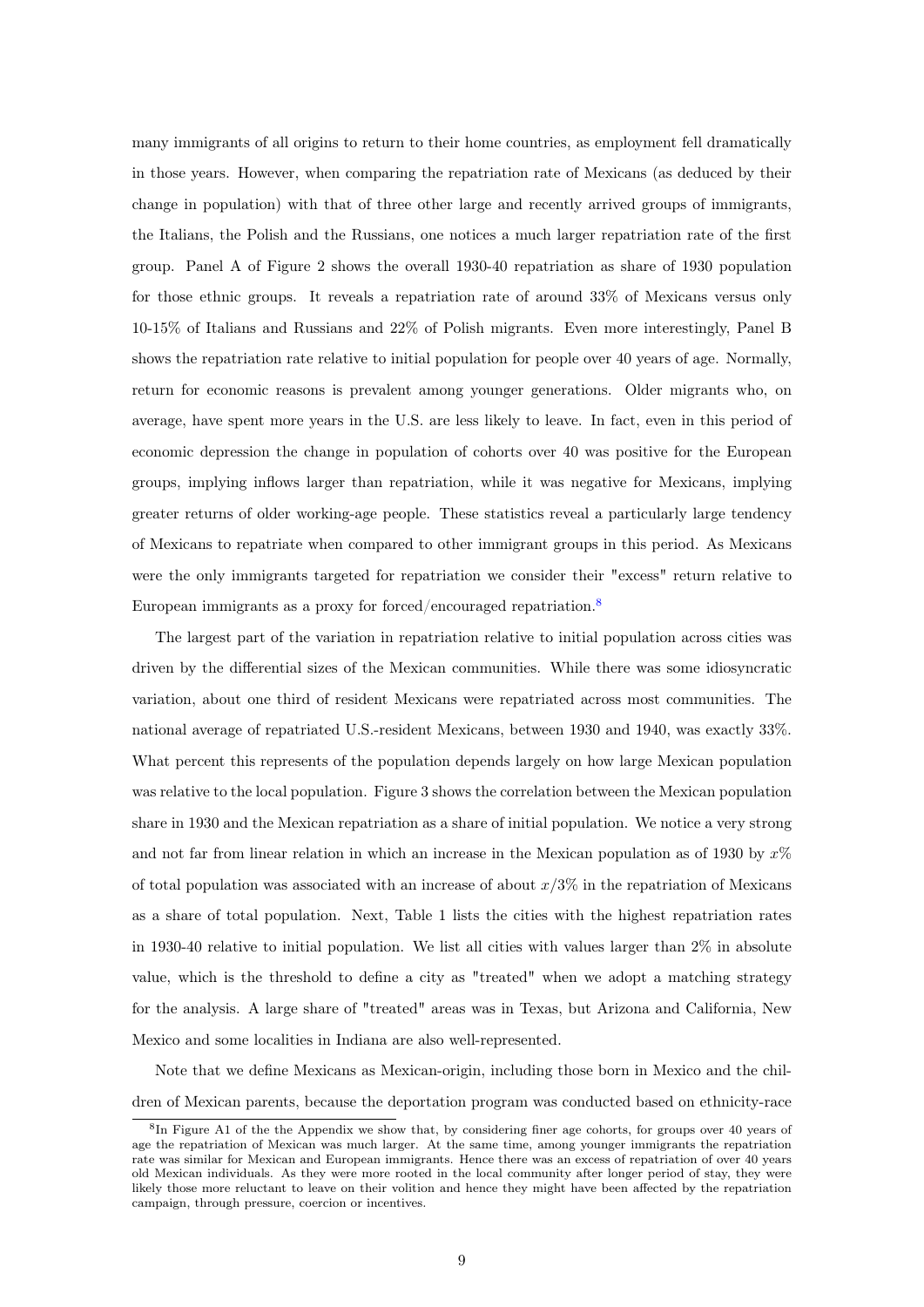rather than place of birth. This means that many of the repatriated people of Mexican-origin were U.S. citizens. <sup>[9](#page--1-0)</sup> Accordingly, native-born workers are also defined as U.S.-born who are not children of Mexican-born parents. Other immigrants include only the first generation foreign-born without Mexican-origin.

# <span id="page-10-0"></span>4 Empirical Strategy

#### <span id="page-10-2"></span>4.1 Instrumental Variable and Regression Approach

Our explanatory variable of interest is the repatriation of Mexicans between 1930 and 1940 relative to the population in 1930 for each U.S. city. We then relate this variable to the change of several labor market outcomes for native workers over the same time period. In order to achieve identification of the causal effect of repatriation, however, we need variation in repatriation that is uncorrelated with determinants of local labor market outcomes. Below we discuss our approach in this direction.

Formally, the repatriation intensity variable is defined as follows:

<span id="page-10-1"></span>
$$
\frac{\Delta MEX_c}{P_{c,1930}} = \left[\frac{MEX_{c,1940} - MEX_{c,1930}}{MEX_{c,1930}}\right] \cdot \frac{MEX_{c,1930}}{P_{c,1930}}.
$$
\n(1)

The term  $\Delta MEX_c = MEX_{c,1940} - MEX_{c,1930}$  represents the change in the Mexican labor force between 1930 and 1940 in city  $c^{10}$  $c^{10}$  $c^{10}$ . This change is taken as a proxy for the repatriation of Mexicans. The term  $P_{c,1930}$  is the total working age population in city c and year 1930 and we use it for standardization. Any effect of repatriation will depend on how large the decline in Mexicans was, relative to the local population. The decomposition on the right hand side of Equation [\(1\)](#page-10-1) shows how the variation of the repatriation variable across cities depends on two terms. The first one,  $\left[\frac{MEX_{c,1940} - MEX_{c,1930}}{MEX_{c,1930}}\right]$ , is the repatriation intensity of the Mexican community in city c. In other words, it represents the percentage of Mexicans who repatriated between 1930 and 1940. The second term,  $\frac{MEX_{c,1930}}{P_{c,1930}}$ , is the share of Mexicans in the population of working age in city c. We begin our empirical analysis by showing the correlation between the repatriation variable in [\(1\)](#page-10-1) and several labor market outcomes of natives across cities. However, a first order concern

is that of identifying a source of variation for  $\frac{\Delta MEX_c}{P_{c,1930}}$  which, after controlling for some observable city features, is uncorrelated with local determinants of labor market demand and economic performance between 1930 and 1940. In the decomposition above it is clear that the first term, capturing intensity of local repatriation of the Mexican community, is highly correlated with local

<sup>&</sup>lt;sup>9</sup>The fact that U.S. citizens were encouraged or coerced to repatriate was later considered as a grave civil right violation by states and local governments. In 2005, the State of California passed the "Apology Act for the 1930s Mexican Repatriation Program", apologizing for the state government's role in the repatriation.

<sup>10</sup>Throughout our analysis, we restrict our sample to individuals aged 18 to 65 who were not self-employed, living in group quarters, or enrolled in school.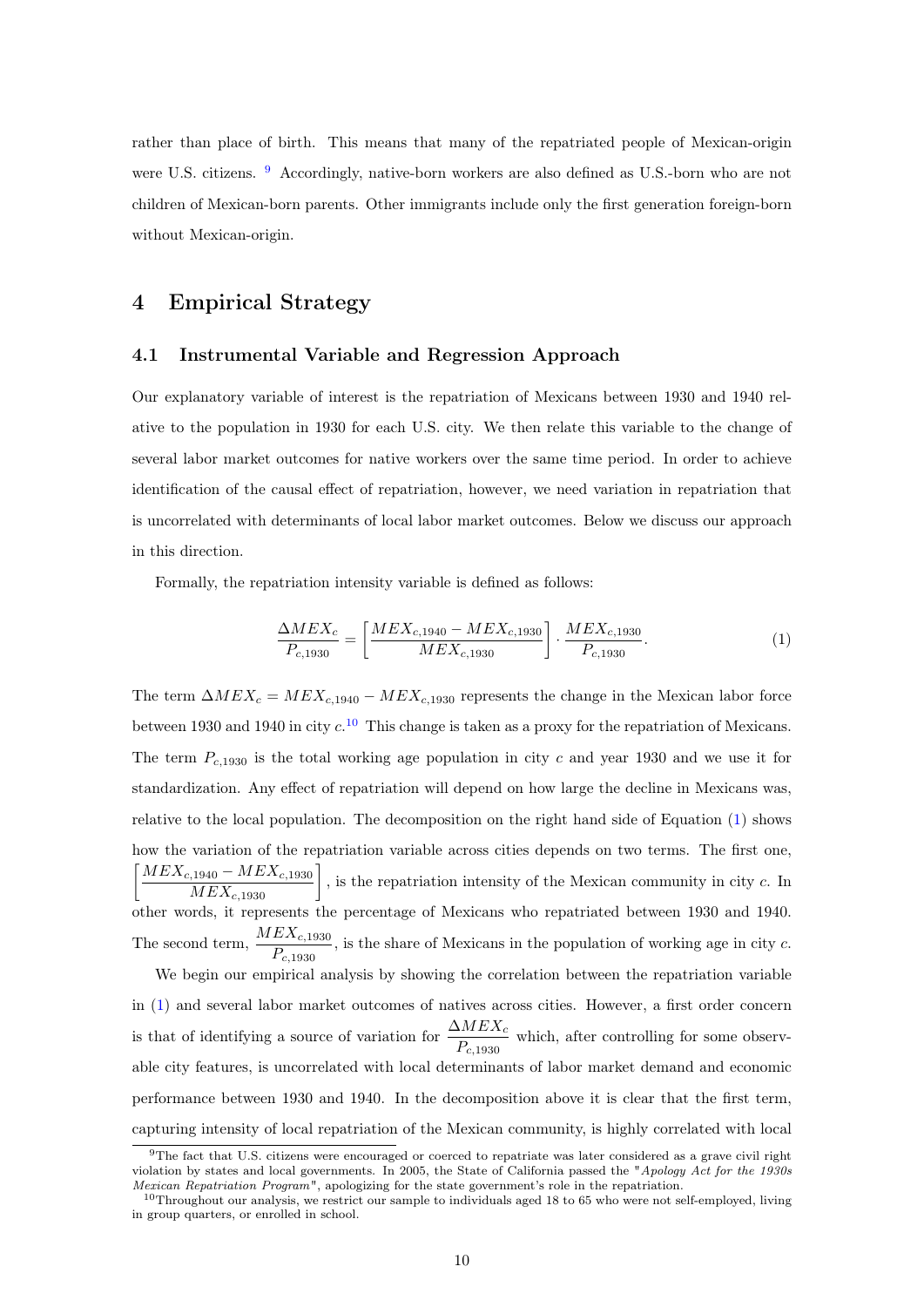economic and labor market trends. Namely, the propensity of Mexicans (and any other group) to leave will be higher in cities more severely affected by the Great Depression. Moreover, on average, the Mexican repatriation rate can be correlated with repatriation rate of all immigrant groups, and hence be a very imprecise proxy for the specific "excess repatriation" of Mexicans that we would like to capture as explanatory variable. On the other hand, the share of Mexicans in the local working age population,  $\frac{MEX_{c,1930}}{P_{c,1930}}$ , is at least pre-determined relative to the labor market outcomes of the 1930-40 period. While it is not purely random, and certainly correlated with other observable and unobservable city-characteristics as of 1930, it can be a good starting point to provide identifying variation since it is highly correlated with Mexican repatriation (as shown in Figure 3).

In our main instrumental variable strategy we exploit city variation of the share of Mexican individuals in the population and its age composition in 1930. We then apply a national repatriation rate of Mexicans net of the repatriation rate of Europeans, by age group, as this difference suggests an excess repatriation likely produced by the campaigns (as discussed in Section [2\)](#page-6-0). At the same time we can control for several economic characteristics in 1930, that may correlate with the share of Mexicans, such as the share of employment in agriculture, in manufacturing, the nonwhite share of the population, the age composition of local population, and the logarithm of working age population. If those variables affect economic performance in 1930-40 their inclusion reduces the risk of spurious correlation. In addition, we control for several measures related to the intensity of the Great Depression such as New Deal incentives, weather variables, employment growth as predicted by a Bartik index, intensity of crime as predicted by police forces and state fixed effects. Finally, to have some insight on whether the share of Mexicans was correlated with other unobservable and persistent determinants of natives' employment and wages, we check whether it is correlated with the labor market trends of 1910-30.

We call this IV "imputed repatriation rate" and we construct it as follows:

<span id="page-11-0"></span>
$$
\frac{\Delta \widehat{MEX}_{c}}{P_{c,1930}} = \sum_{g} \left[ \frac{MEX_{1940}^{g} - MEX_{1930}^{g}}{MEX_{1930}^{g}} - \frac{EU_{1940}^{g} - EU_{1930}^{g}}{EU_{1930}^{g}} \right] \cdot \frac{MEX_{c,1930}^{g}}{P_{c,1930}}.
$$
 (2)

In [\(2\)](#page-11-0) we exploit the different share of Mexicans by age  $(q)$  in the population of city c and apply to it the excess deportation intensity of Mexicans relative to Europeans in that age group.<sup>[11](#page--1-0)</sup> This variable will be larger in cities with larger shares of Mexicans, and particularly large in cities with large shares of Mexicans among the age groups that experienced large excess repatriation. A simple alternative IV that we also use applies the national repatriation rate of Mexicans to the Mexican population share as follows:

 $11$ We use the following nine age groups: 18-25, 26-30, 31-35, 36-40, 41-45, 46-50, 51-55, 56-60, and 61-65.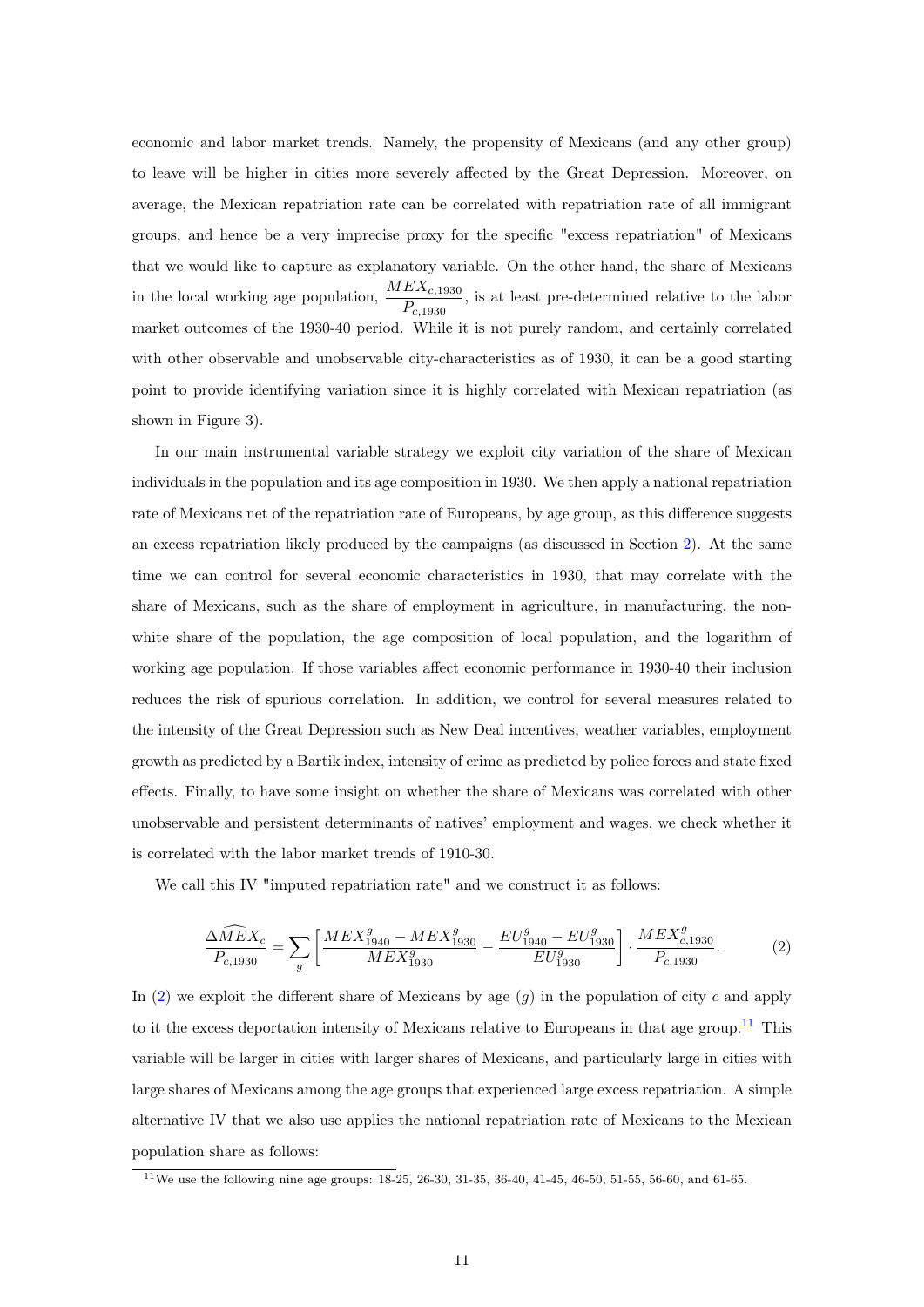<span id="page-12-1"></span>
$$
\left(\frac{\Delta \widehat{MEX}_{c}}{P_{c,1930}}\right)_{Alt} = \left[\frac{MEX_{1940} - MEX_{1930}}{MEX_{1930}}\right] \cdot \frac{MEX_{c,1930}}{P_{c,1930}}.
$$
\n(3)

This second method simply uses differences in the share of Mexicans as identifying variation across cities.

The main equation that we estimate, first by OLS and then by 2SLS with the instruments described above, is the following:

<span id="page-12-0"></span>
$$
y_c^j = \phi_s + \beta_y^j \frac{\Delta MEX_c}{P_{c,1930}} + \gamma X_c^j + \varepsilon_c^j.
$$
 (4)

The variable  $y_c^j$  is the period (1930-40) change in outcome y (either employment or unemployment in our main specifications) for subgroup  $j$  of workers (either natives, other foreign-born or sub-groups of those populations), standardized by local population in 1930. The term  $\phi_s$  captures state-specific fixed effects. Our main explanatory variable,  $\Delta MEX_c/P_c$ , is the period (1930-40) change in Mexican-origin workers, standardized by total local population in 1930. The term  $X_c$ includes other city-specific controls, measured in year 1930, and  $\varepsilon_c^j$  is an idiosyncratic, zero-mean error term. If the exclusion restrictions are satisfied, once we control for  $X_c^j$ , the coefficient  $\beta_y^j/100$ in the 2SLS regressions can be interpreted as the effect on outcome  $y$ , for subgroup  $j$ , of a repatriation intensity of Mexicans equal to one percent of the working age population.

## 4.2 Matching

As an alternative to the 2SLS strategy we also implement two matching methods. Their main advantages are being more flexible and robust estimators, and not depending on the fully parametric assumptions about the effect of repatriation on native labor outcomes. Hence they will strengthen the credibility of our results and provide another estimate of the average effect of repatriation, using somewhat different identification assumptions. The core idea of matching methods consists in classifying cities as either treated or control units, and pairing each one of them with one or more similar cities in the opposite group (Imbens 2015). In our setting we define "treatment" to be the experience of high Mexican repatriation intensity between 1930 and 1940, while "control" corresponds to the experience of a very low (near zero) level of Mexican repatriation. The identifying assumption is that, after conditioning on a set of covariates (or on the propensity score), the treatment assignment is random. In other words, the only systematic differences between matched cities, one in each group, is the share of Mexicans, which drives the differences in the repatriation rate. As mentioned above, we are able to condition on a rich set of labor market characteristics including pre-1930 employment and unemployment trends, a Bartik index, and demographic, industrial and human capital compositions as of 1930.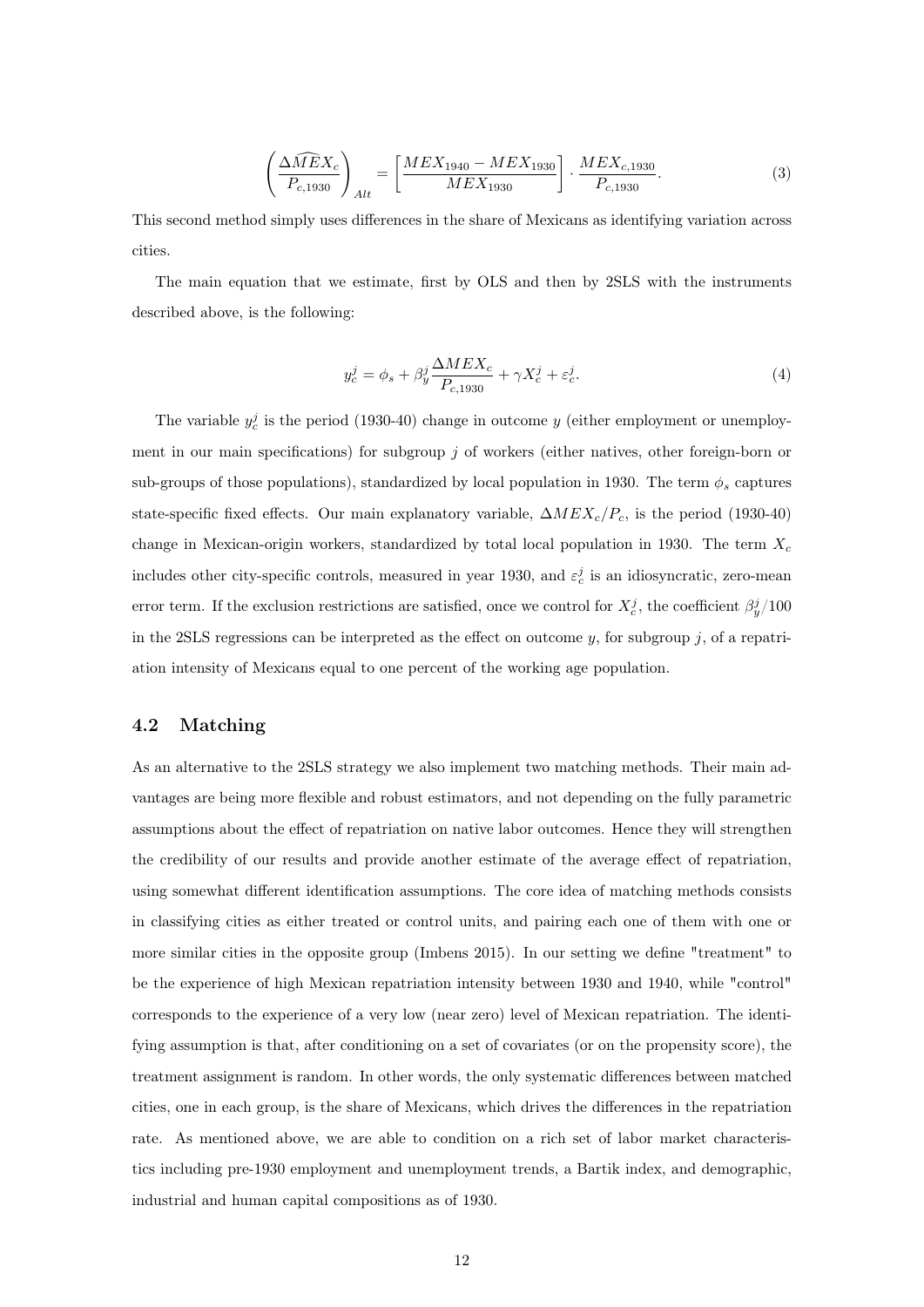To be more specific, consider the potential outcomes framework where  $Y_i^1$  denotes the outcome of city *i* if it is the treated group and  $Y_i^0$  its outcome if it was in the control group (Rubin 1974). For each city only one of these outcomes is realized and therefore observed. For instance, for cities in the treatment group we observe  $Y_i^1$  but we have no information on the counter-factual outcome  $Y_i^0$ . Conversely, for the control group, we observe  $Y_i^0$  but we have no information on the values  $Y_i^1$ . The missing counter-factual outcomes then need to be imputed. The matching estimator does this by averaging the outcomes for the most similar cities in the opposite group.

We implement two different estimators: nearest neighbor and propensity score matching. The first defines similarity among cities as a weighted function of a set of chosen variables. A city with the closest economic/demographic/labor market characteristics, but in the opposite group, will be matched to each treatment and each control. The method is non-parametric as it does not impose any explicit functional form for either the treatment assignment or the outcome. The second approach we use is matching the propensity score, which defines similarity based on estimated treatment probability. It requires estimating the probability of being in the treatment group in a first stage which is done parametrically, imposing a logit model. In the second step, this method matches each city with one in the opposite group but with a similar predicted value in the first stage.

The main parameter of interest when implementing this method is the average treatment effect (ATE).[12](#page--1-0) Namely, this is the mean difference between the two potential outcomes (either observed or imputed) for all cities,  $E[Y_1 - Y_0]$ . It is estimated via its sample analog<sup>[13](#page--1-0)</sup>

$$
ATE = \frac{1}{N} \sum_{i=1}^{N} Y_i^1 - Y_i^0.
$$

The estimates are then interpreted as the average effect of Mexican repatriation on natives' labor market outcomes. We show robust standard errors derived by Abadie and Imbens (2006, 2011, 2016).

# <span id="page-13-0"></span>5 Framework to Interpret the Estimated Coefficients

Our main empirical approach focuses on the identification of the effect of repatriations on the change in employment of natives using a reduced-form approach. The estimates of this effect (captured by the coefficient  $\beta$  in the regression and the ATE in the matching method) can be interpreted within the framework of a classic labor demand and labor supply model. Their signs

<sup>&</sup>lt;sup>12</sup>A related parameter potentially of interest is the average treatment effect on the treated ATET,  $E[Y_1 Y_0|treated|$ . In our case, however, the number of treated cities is very small so this is a noisy and potentially unreliable parameter.

<sup>&</sup>lt;sup>13</sup>For notational simplicity we ignore denoting imputed outcomes. Technically, the treatment effect for the control group should be denoted  $\hat{Y}_1 - Y_0$  and for the treatment it should be  $Y_1 - \hat{Y}_0$ .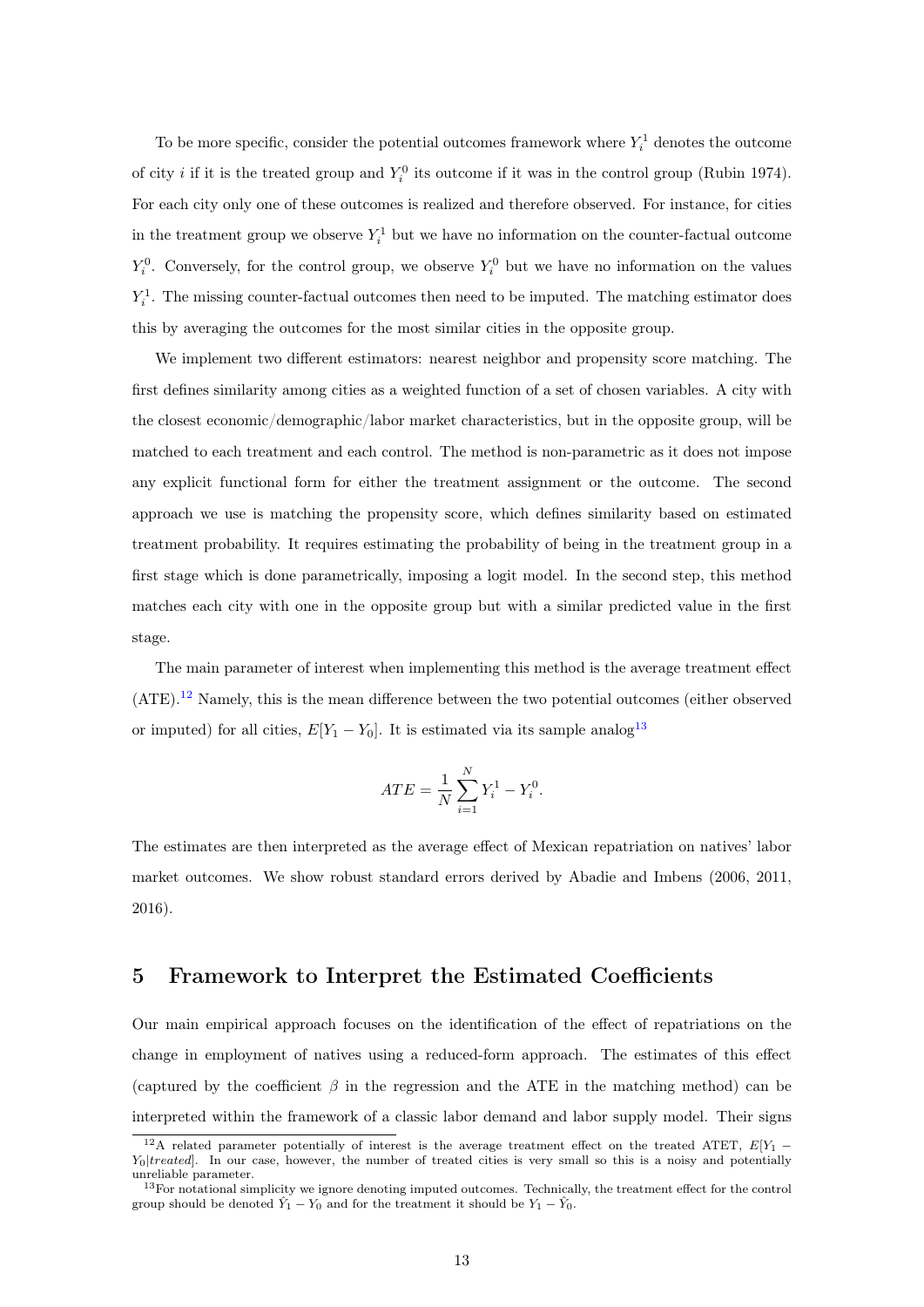and magnitudes will reveal important information on the total net effect from the different channels we discuss below.

The easiest way to interpret our estimated coefficients is to think of the repatriation of Mexicans as a decrease in the supply of the specific type of labor provided by that group. Mexicans have skills, occupational distribution and task employment that characterize them. Repatriating them will cause a decrease in the supply of those. As we are considering a decade of repatriations and its consequences we should think of these as medium-long run effects. It is reasonable to believe that over the decade the change in Mexican supply is accompanied with changes in capital. This, as a complementary factor, would leave locations with declines of Mexicans implying a decline in labor demand that accompanies the lower labor supply. However, if capital is significantly slower than labor in adjusting, there may be an increase in capital per worker and hence average wages would increase more where more Mexicans are repatriated. Therefore, a negative estimate of the coefficient  $\beta$  in equation [\(4\)](#page-12-0) would be consistent with the idea that departures of Mexicans free up some capital per worker and natives' employment opportunity benefit. This is a "short run effect" emphasized in Borjas (2003) and it may still be present in the 10-year horizon only if capital is quite slow in adjusting.

A second relevant aspect in determining the sign of the  $\beta$  coefficient is the complementarity of Mexican and native workers in the production process. If their jobs and tasks are rather different (e.g., Mexicans are farm workers and natives are administrators, or Mexicans are laborers and natives are white collar) and complementary, (i.e., both are needed in production), then a decrease in Mexicans will also decrease the demand for native workers, implying a positive estimate of  $\beta$ . To the contrary if Mexicans and natives are substitutes for each other and competing for same jobs, then a decrease in Mexican supply would create job opportunities and increase employment of natives, implying a negative value of  $\beta$ . Mexicans can be complementary to natives because they have different skills (Ottaviano and Peri 2012) or they specialize in different occupations (Peri and Sparber 2009, Foged and Peri 2016). More generally, their presence may trigger adjustment in technology and capital that affects productivity of natives and hence may generate complementarity in the long run (Lewis 2011, Clemens et al. 2017).

The sign of the average effect on natives (employment, unemployment and wages) coefficient will reveal the aggregate intensity of complementarity-competition-return to scale effect of Mexicans on all natives. A negative sign of  $\beta$  in the employment regression (or positive in the unemployment regression) implies that more repatriations increase the employment of natives and hence that, in net, the competition/decreasing return effects prevail: decreasing Mexican supply is beneficial to the aggregate demand/productivity of natives. To the contrary, a positive  $\beta$  in the employment regression (or negative in the unemployment regression) estimate implies that the complementar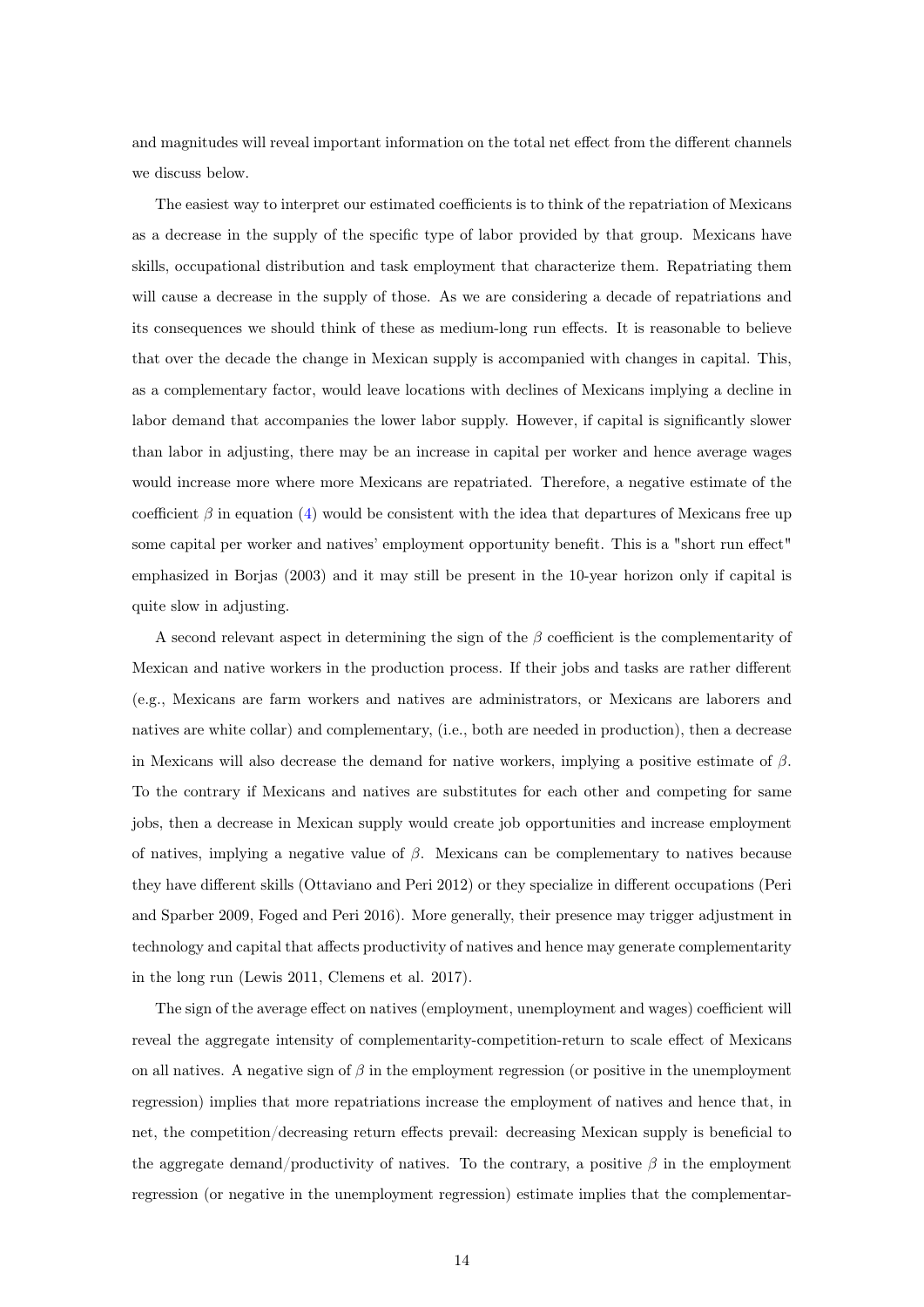ity/increasing return effects prevail and fewer Mexicans reduce the demand for native labor. A zero effect will imply that those two forces balance each other and a decrease in Mexican labor does not affect natives' productivity.

Before presenting the estimation results we provide a description of Mexican immigrants' labor market characteristics in comparison to natives'. Table 2 shows the distribution of three groups of workers: Mexican, other foreign-born, and natives across 11 broad occupation groups. These occupations are ranked based on their average hourly wage paid in 1940, which are reported in the last column. The table provides a clear representation of the very different occupational distributions between Mexicans and natives. Relative to natives, Mexicans are heavily employed in low-wage occupations, such as laborers and farm workers. More than 70% of them are in the bottom three groups, while this proportion of natives is only a fourth. To the contrary, Mexicans are under-represented among clerical, managerial, professional, sales and Craft occupations, which pay relatively high wages. While about half of natives are employed in the top five groups, this share for Mexicans is only about 10%. Other immigrants seem to concentrate in intermediate-wage occupations such as craftsman and operatives. Such different and complementary occupational distributions between Mexican immigrants and natives, and heavy Mexican employment on the lower rungs of the wage ladder, implies that the mechanisms of complementarity (as in Ottaviano and Peri 2012), different specialization (as described in Peri and Sparber 2012) and possible "pushup" of natives on the ladder of occupations (as in Foged and Peri 2016) are likely to be at work between Mexicans and natives in this time period.

## <span id="page-15-0"></span>6 Implementation and Results

#### 6.1 Instrumental Variables: Validity and First Stage

Our main identification strategy consists in implementing the 2SLS estimation outlined in Section [4.1.](#page-10-2) The main instrumental variable used is the one described in [\(2\)](#page-11-0). In robustness checks we also use the simpler version [\(3\)](#page-12-1). In Table 3 we show the coefficients from the first-stage regression:

$$
\frac{\Delta MEX_c}{P_{c,1930}} = \alpha_s + \theta \frac{\Delta \widehat{MEX_c}}{P_{c,1930}} + \gamma X_c + e_c \tag{5}
$$

The coefficient  $\theta$ , reported in the first row of the table, represents the effect of the imputed change in Mexicans (obtained as in Equation [\(2\)](#page-11-0)) on the actual change in Mexicans as a share of the population in working age, which is the explanatory variable in our second-stage regression [\(4\)](#page-12-0). The key identifying assumption when using these instruments is that the predetermined shares of Mexicans in each city by age group in 1930, after controlling for other variables and local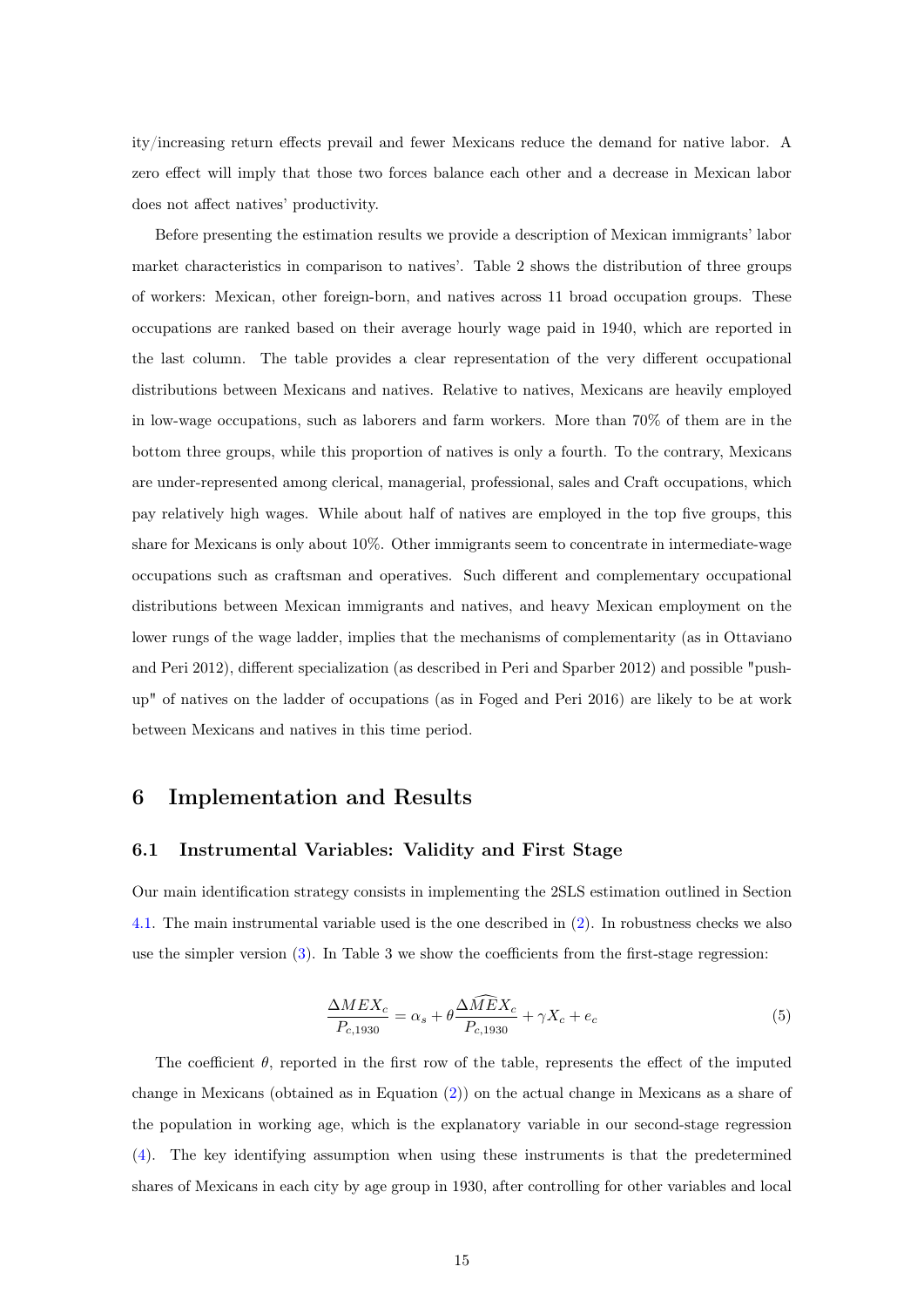characteristics, are independent of other unobservable factors varying across cities and affecting the labor market outcomes of natives. We provide some tests of the identifying assumption in Table 4 below.

First, let's review Table 3 and the different specifications we considered. Standard errors are heteroskedasticity-robust.<sup>[14](#page--1-0)</sup> The unweighted and weighted regression coefficients, without any controls, are reported in Columns 1 and 2 respectively. The weights are the working age population in the city as of 1930. The estimated coefficients are highly significant and around 0.4. Specifically, an increase in the imputed repatriation intensity by one percentage point leads to a 0.4 percentage point increase in the actual repatriation intensity between 1930 and 1940. In Column 3, we add state dummies to capture state-specific unobservables. In our context, state effects are important because Mexican repatriation was highly concentrated in certain states and hence within state variation provides a much tighter comparison of differential repatriation rates. Including the state fixed effects does not significantly alter the estimated coefficient or the explanatory power of the instrument.

In Column 4 we directly control for a set of local economic and demographic characteristics in 1930 that may be correlated with the concurrent presence of Mexican communities. They may also be correlated with the labor market performance across cities in the 1930-40 period. Specifically, we first include the share of agricultural and manufacturing workers in the local labor force. As described in Table 2, Mexicans were highly concentrated in the agricultural sector. Moreover, manufacturing was a very important sector in this period, deeply affected by the Great Depression. At the same time, we add city-level demographic variables including the share of non-whites in the population, and the share of young individuals (aged 18 to 40). As the Mexican repatriation was targeting ethnicity (sometimes defined as race) and the excess repatriation was higher for older people (Figure 3), controlling for these variables should reduce the risk of spurious correlation. We also include the logarithm of total working age population as of 1930. As this variable is included as a means of standardization in both the explanatory variable and in the IV, it may create a spurious correlation (see Clemens and Hunt 2017). Even controlling for these local characteristics, our instruments strongly explain the actual repatriation with an F-statistic around 25. We include these variables in all subsequent columns.

In Column 5 we then address two additional important concerns. The first is the differential severity of the Great Depression across cities. As this period saw a major decline in economic activity in several specific industries, the sectoral composition of cities might explain a large part of the employment performance and could be correlated with the share of Mexicans. Hence we

<sup>&</sup>lt;sup>14</sup>Due to the large amount of heteroskedasticity in Mexican repatriation and in the outcomes across cities, the clustered (by state-level) standard errors are smaller than the robust standard errors. We report the robust standard errors, instead of the clustered standard errors, to make our estimates more conservative. The results using the clustered standard errors are available upon requests.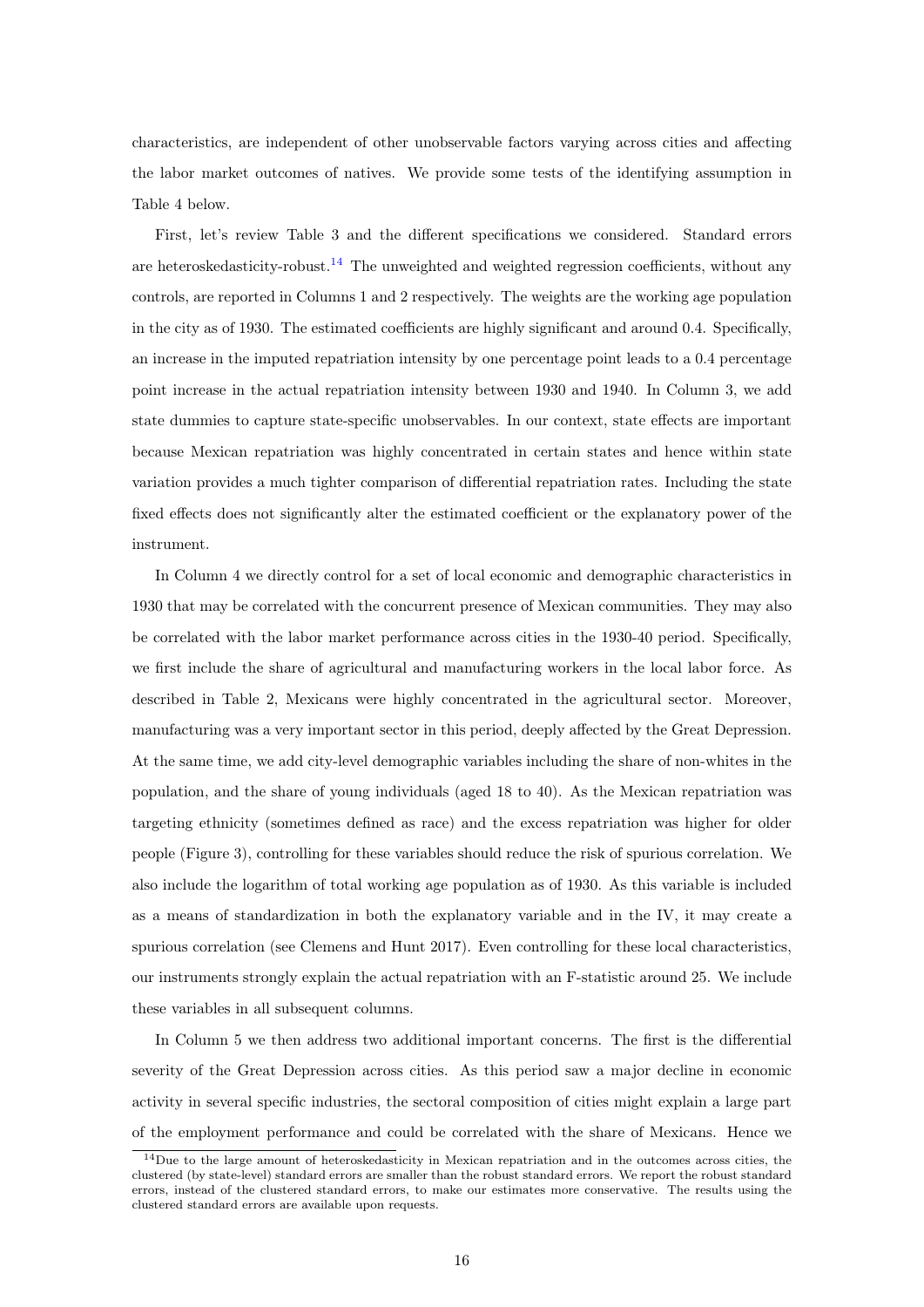construct a Bartik index that predicts the employment growth of workers based on each city's industrial composition in 1930 and the national employment growth of that industry in the 1930- 40 period. Namely the included control is:

$$
Bartik_c = \sum_i \eta_{ic} \Delta E_i,\tag{6}
$$

where  $\eta_{ic}$  is the share of total employment of city c in industry i as of 1930;  $\Delta E_i$  is the nationallevel change in the log of total employment in the same industry between  $1930$  and  $1940$ .<sup>[15](#page--1-0)</sup> The second concern is the differential intensity of local police. This may be a signal of local criminal activity. As a proxy, we include the share of policemen among the population, both measured in 1930. These two controls make a small difference for the estimated coefficient and its statistical significance.

In Column 6, we also control for the generosity of New Deal (log total grants received) and we include two variables to account for extreme weather: the Dust Bowl intensity and the sum of months with extreme wet or drought.<sup>[16](#page--1-0)</sup> Previous studies (Fishback et al. 2010) have documented that public spending and weather conditions have affected the migration of natives during the Great Depression<sup>[17](#page--1-0)</sup>. Nonetheless, when controlling for these factors, our instrument strongly predicts the actual repatriation of Mexicans. Lastly, in Column 7, we use the simpler instrument as shown in Equation [\(3\)](#page-12-1), applying the national repatriation rate of Mexicans. This simplification actually increases the power of the imputed repatriation instrument, as it likely proxies closer for the repatriation intensity of Mexicans. Overall, these different specifications show that the instrument is strong (F-stat around 25 in most specifications with controls) and robust in its power to the inclusion of several controls.

Table 4 tests the correlation between the share of Mexicans in the 1930 population and the pretrends (1910-30) of our three outcome variables: native employment, native unemployment, and growth of natives' occupational wages. This is an important test to check whether local potentially unobservable – but persistent over time – factors are correlated with the Mexican distribution in 1930. Such correlation would cast doubts on the assumption of Mexican share as a variable exogenous to labor market conditions and hence would question our exclusion restrictions. Reassuringly, Table 4 shows that there is no significant correlation between the Mexican communities in 1930 and pre-1930 trends of the outcome variables for native workers.

Table 5 tests whether our imputed IV, constructed to predict the negative change in Mexican

<sup>&</sup>lt;sup>15</sup>We use sixteen broadly defined industries according to Census industrial code in 1950 (the variable "ind1950" in IPUMS).

 $^{16}$ The Dust Bowl was a period of severe dust storms in the 1930's caused by severe droughts and failure to apply dryland farming to prevent wind erosion.

<sup>&</sup>lt;sup>17</sup>We translate the county-level data from Fishback et al. (2010) into city-level measures using information from 1930 Census.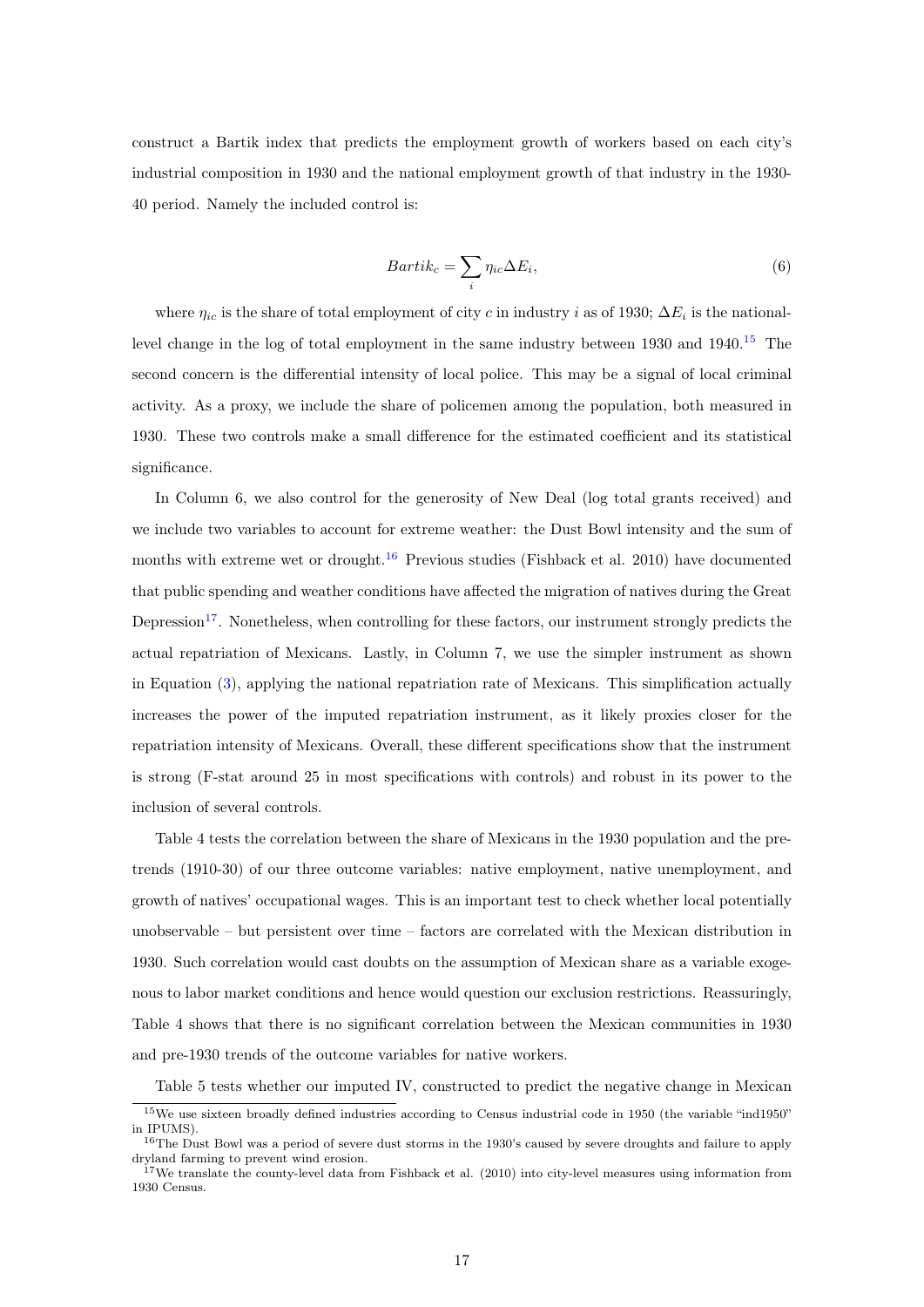immigrants during the forced repatriation period, has some predictive power on the change of the Mexican population across cities in the long run, namely over the period 1930-50 and 1930-60. Assuming that our IV proxies for forced repatriations in the 1930-40 period, Table 5 checks whether that decline still had predictive power for the change in Mexicans at the local level between 1930 and 1950 (Column 2) and between 1930 and 1960 (Column 3). Interestingly, the results reveal that larger imputed repatriations still affected the change in Mexican population over the 1930- 50 period: the localities with larger repatriations had larger declines of Mexicans over the whole twenty-year period. This is revealed by the positive and significant regression coefficient. However by the year 1960, when Mexicans had started returning to the U.S. through the Bracero program and other channels, the correlation changes sign and turns negative. This reveals that cities which saw high repatriation (which therefore had a large Mexican community in 1930) experienced larger positive inflows, as Mexicans were again attracted by existing networks of previous immigrants. Hence, when looking at the impact of repatriations, i.e., of an outflow of Mexicans, we need to focus on the 1930-50 period as, after that, the outflow actually reversed.

Overall, our first stage results along with the falsifications demonstrate that our constructed instruments have significant power in predicting the actual repatriation of Mexicans and are not significantly correlated with the unobservable factors that affect labor market outcomes of native workers.

#### 6.2 Regressions: Employment and Unemployment Outcomes

Before we present the Instrumental Variables regression results we show, in Table 6, the OLS results obtained by estimating equation [\(4\)](#page-12-0). These results show simply partial correlations. The top Panel A shows the results when the dependent variable is (changes in) native employment relative to the 1930 working age population. The bottom Panel B shows estimates from corresponding specifications when (changes in) native unemployment is the dependent variable. Units of observation are 893 cities in the continental U.S. In each column we consider a different model specification. In Column 1 we show a basic specification that includes only state fixed effects. In Columns 2, 3 and 4 we progressively add city characteristics as of 1930 and control for variables in the 1930-40 period. In Column 5 we control also for pre-trends in employment and unemployment during the period 1910-30. In the last two columns we consider some specific subsamples. In Column 6 we focus only on the targeted states where the policy was enforced with particular intensity, i.e., Arizona, California, Colorado, Illinois, Indiana, Michigan, New Mexico and Texas. These are the states in which most historical accounts of the repatriation campaign have identified the strongest and most organized efforts. Finally, in Column 7 we retain only the cities with a net outflow of Mexicans between 1930 and 1940, as some cities had actually a net positive inflow of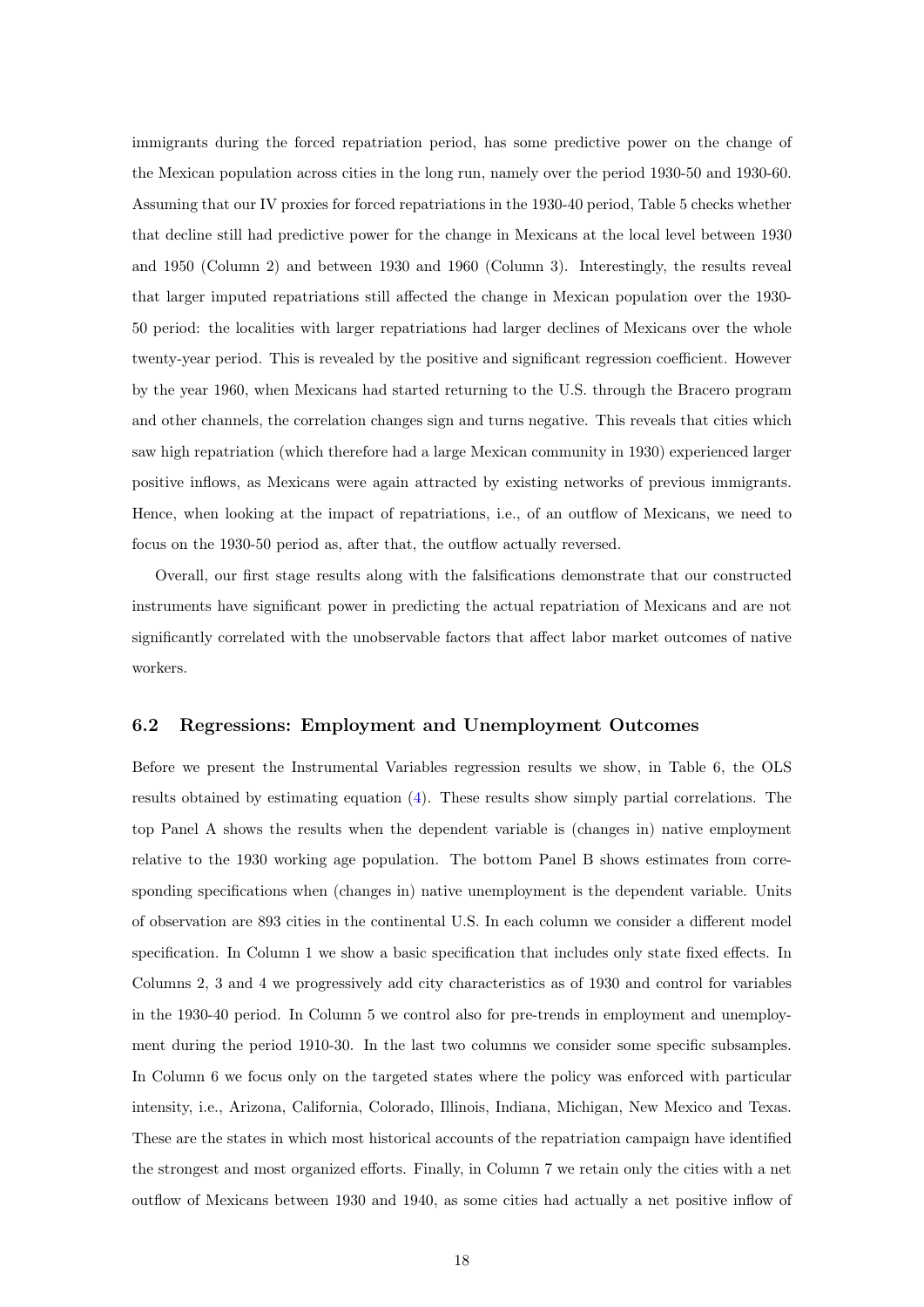Mexicans in the decade.

Focusing on the coefficient of interest  $\Delta MEX_c/P_c$  in Panel A of Table 6, when we control for predetermined characteristics (Column 2 and those following) we see that Mexican outflow is only weakly correlated with changes in natives' employment. The point estimates are mostly positive and suggest that a one percent Mexican outflow is correlated with about 0.2 percent *lower* employment of natives as share of 1930 working age population. This estimate is not significant however. The sign on the Bartik index is positive, denoting the important role of industry composition in predicting native employment growth. The sign of the "police" variable is rather unstable and usually not significant.

In Panel B, we see that Mexican repatriations were correlated with higher unemployment for natives. A Mexican outflow of one percent of the population is associated with higher native unemployment of 0.02 percent of the working age population. Some coefficients are statistically significant. These correlations in Table 6, of course, may be the affected by the fact that Mexicans were voluntarily leaving cities which were severely hit by the Great Depression. While many of the correlates with the severity of the Great Depression are included among controls, unobserved factors may be still lingering and produce spurious results. In order to estimate a coefficient which better captures the causality link from repatriation to native employment, we look at the instrumental variable results.

In Table 7 we show the 2SLS estimates of Equation [\(4\)](#page-12-0) using  $\Delta MEX_c/P_c$  as an instrument for  $\Delta MEX_c/P_c$ . Similarly to Table 6, in the top (bottom) Panel we present the results for changes in native employment (unemployment) as dependent variable. Each column considers a different specification. The first 7 columns are analogous to the ones in Table 6. In Columns 7-11 we provide four additional results. First, as a robustness check, in Column 8 we use our alternative instrumental variable  $(\Delta \tilde{M} \tilde{E} X_C / P_C)_{Alt}$ . That variable is simpler and based only on the variation of Mexican share across cities. In Column 9 we focus on occupations with a high share of Mexicans. Among all the 3-digit occupations we choose the top 20 in terms of decline in employment due to Mexican repatriations. Those represent the subset of the labor market that should experience some reduction in competition from repatriation. Then, in Column 10, we restrict the outcome for the subgroup of natives aged 41-65. The Mexican repatriation resulted in a more intense decrease in this subgroup and hence the competition effect might be stronger and the complementarity effect weaker.

Panel A of Table 7 shows mainly positive non-significant coefficients of repatriations on native employment, confirming the OLS correlation that shows association between repatriation and native employment decline. Most of the coefficients are positive, signaling that Mexican repatriations are associated with lower natives employment growth. The point estimates in Columns 2-5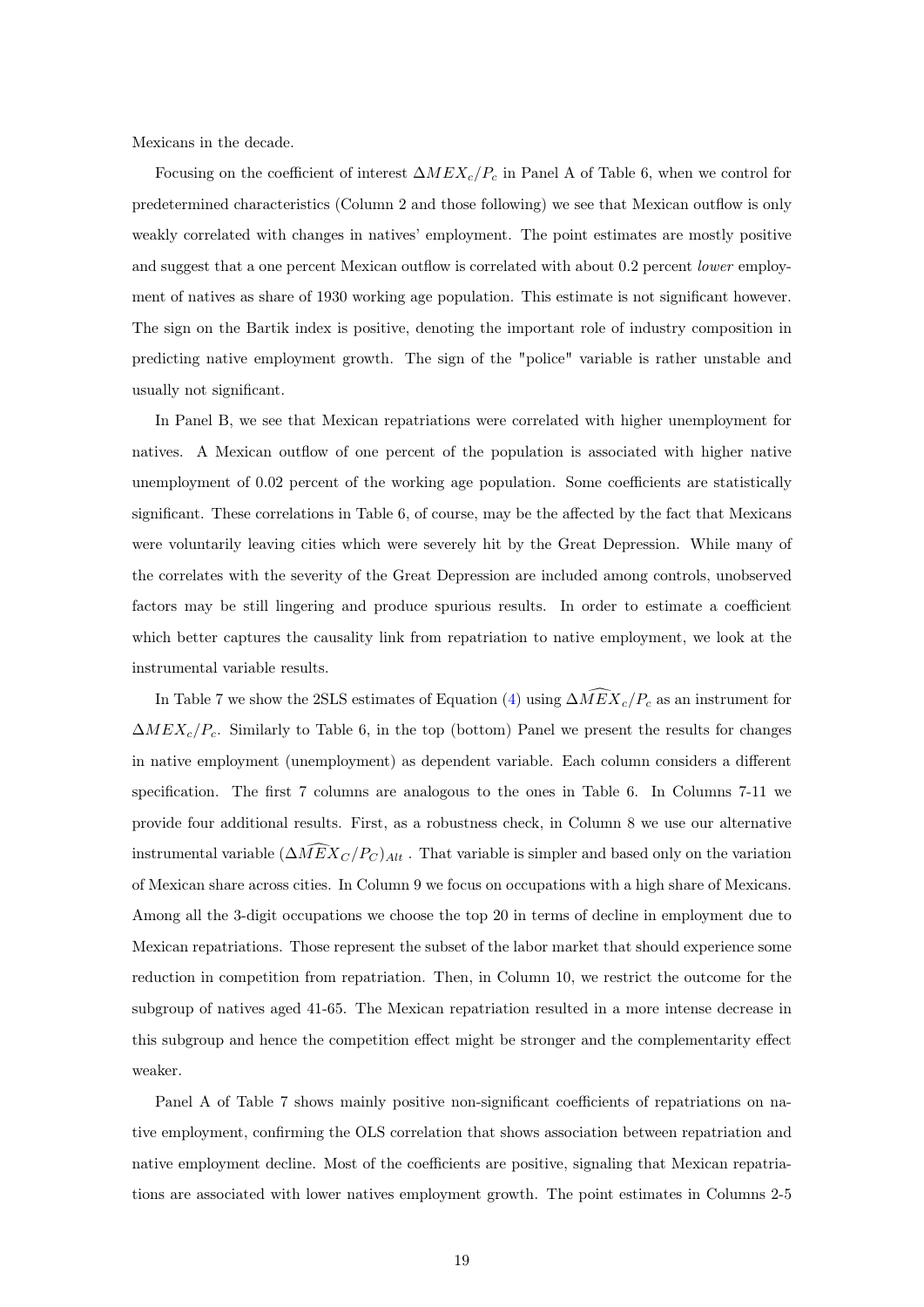range between 0.277 and 0.468, stating that a one percent outflow of Mexicans caused between 0.27 and 0.47 lower employment rate for natives. The estimates in Columns 6-8 are small and not significant. The only borderline negative and significant coefficient is the one in Column 9. It shows that employment in the twenty 3-digit occupations with greater Mexican representation possibly experienced a higher native employment growth. We will develop further the analysis across broader occupational groups in Table 8 below, to identify whether any broad occupational group was positively affected by repatriations and which broad groups were more (negatively) affected by the complementarity effect from Mexicans.

The bottom panel of Table 7 shows the 2SLS results for (changes in) native unemployment. These results also confirm those from Table 6 in that most of the estimated coefficients are negative and some are significant. This implies that cities which experienced high Mexican repatriations also had higher native unemployment in the decade to follow. The medium-run coefficients range between -0.01 and -0.041 stating that an outflow of Mexicans equal to one percent of population was associated with an increase of native unemployment between 0.01 and 0.04 percent of the population. Notice that even in Column 9, where we consider those unemployed natives who were last employed in the top-20 Mexican occupations, the effect is negative. The evidence is that even in heavily Mexican occupations their departure was not easily replaced by native unemployed. Possibly different location, specialization and task employment made replacement quite hard.

Our instrumental variable approach confirms that the OLS results are not hiding significant spurious correlations. In fact, we find that Mexican repatriation did not cause higher employment nor lower unemployment for natives. Overall, our results in Table 7 suggest that the policy did not accomplish the stated objectives by local and federal authorities. Moreover, the point estimates suggest actually detrimental labor market effects for U.S.-born natives, although often not statistically significant.

In Table 8 we break down the employment results by occupation types. Namely, we identify low- (Column 1), intermediate- (Column 2) and high-skill (Column 3) occupations. These three groups include, respectively, the bottom three, the intermediate three and the top four broad occupational groups shown in Table 2. As shown in that table, Mexican workers specialized in the low-skill occupations, and about 70% of them were in the bottom three occupations (and mainly in Laborers and Farm Laborers). Hence, we expect the potential substitution effect to be strongest in the first column implying a null or negative coefficient while the second and third column should experience positive coefficients as complementary jobs may experience depressing effects from Mexican repatriations. The estimates in Column 1 are in fact small and not significant. Natives in low-skill occupations did not experience a reduction in employment (Column 1) as Mexicans left, but they did not benefit either from that. Considering broad occupational groups,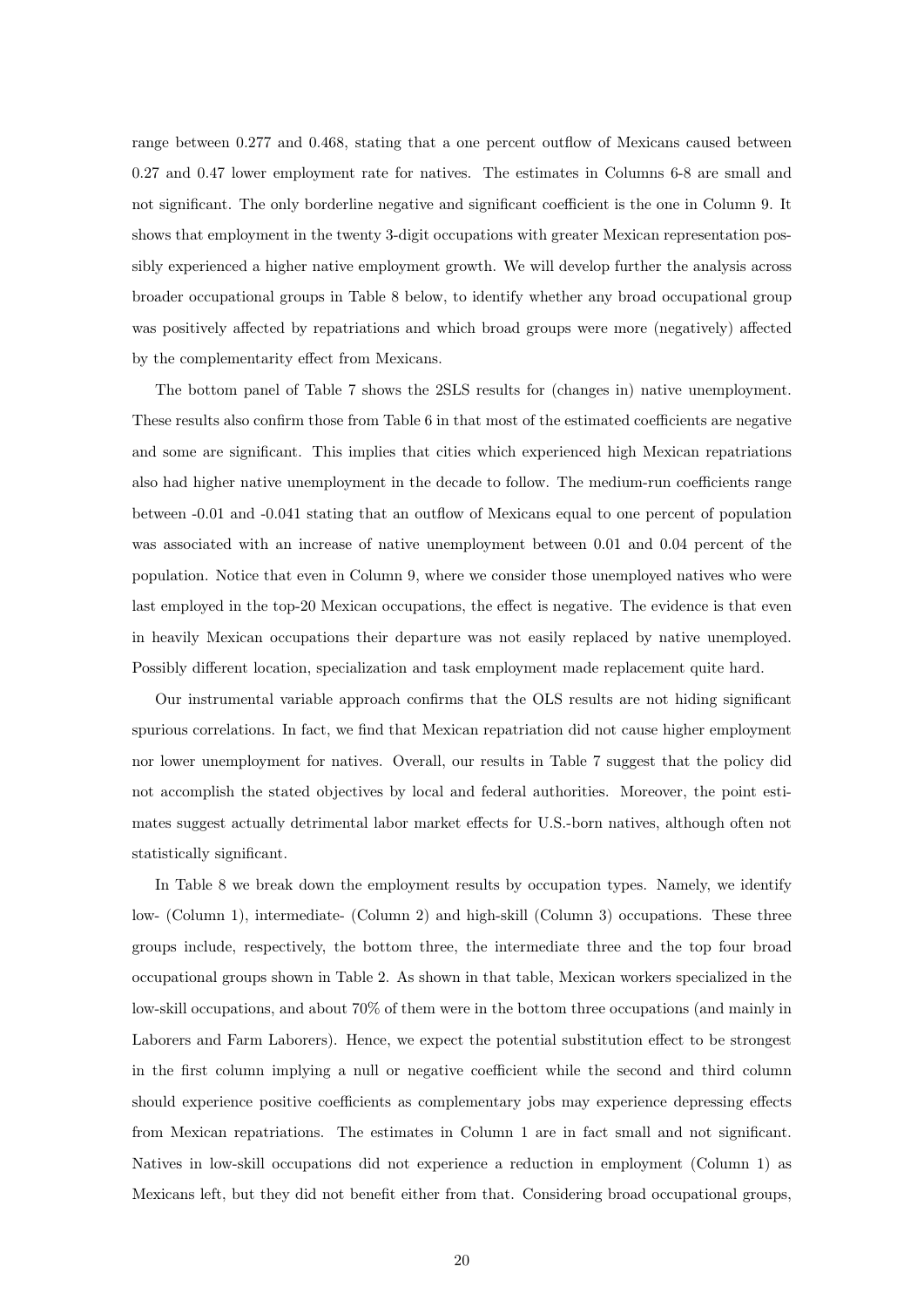therefore, we do not see much evidence that it was easy for natives to substitute for Mexicans, even in the jobs where they were most concentrated and even in a period of high unemployment. It could be that the location of jobs was different from where natives were, that the specialization in detailed tasks was different. In any case, there is no clear evidence of a labor market improvement for low skilled natives. Moreover evidence of a strong complementarity effect is present for medium and high-skill occupations (Columns 2 and 3). The magnitude of the positive estimates in the last two columns reveals that the loss of Mexican jobs was associated with the loss of native jobs especially at intermediate and high levels of skills. This indicates that the employment effect on complementary occupations were much stronger than the competition effects in the "Laborer" and "Farm Laborer" occupations. The estimates of Table 8 imply that skilled natives lost jobs once Mexicans were repatriated, while less skilled natives did not necessarily replace them.

#### 6.3 Other Outcomes

One possibility is that other immigrants, rather than natives, benefited from the repatriation of Mexicans in their employment outcomes. While during the 1930-40 decade there was essentially no positive immigration from other countries, immigrant communities might have moved from elsewhere in the U.S. to replace Mexicans in cities with large repatriation intensity. Table 2 shows that other immigrants were not as strongly concentrated among laborers as Mexicans, but rather were largely employed as craftsmen and operatives. One may still think that their employment was helped to a greater extent by repatriations if their skills were closer substitutes to those of Mexicans and if the local labor market conditions were improved by repatriation. In Table 9 we present the results using the change in employment of non-Mexican Foreign-born workers as a dependent variable and the six specifications of Table 6. While the point estimates of these effects are usually negative, they are very small and never significant. The point estimates are between -0.018 and -0.04 and very far from statistical significance. While one can argue that other immigrants may not have been harmed in their employment opportunities by the repatriation of Mexicans, there is no evidence that they were helped.

We then analyze, in Table 10, whether "occupational wages" of natives changed in response to the repatriation of Mexicans. Occupational wages are constructed by associating to an individual the average wage in her occupation in 1940 (there are no wage data for 1930). Hence the occupational wage in a city reflects the distribution of occupations and an increase in this wage implies that there has been a shift in the distribution toward better or worse paying occupations. By focusing on this variable for natives and on its change between 1930 and 1940, we capture whether natives had an occupational "upgrade" (positive change) or "downgrade" (negative change) during the decade. We have emphasized that the repatriation of Mexicans may have opened some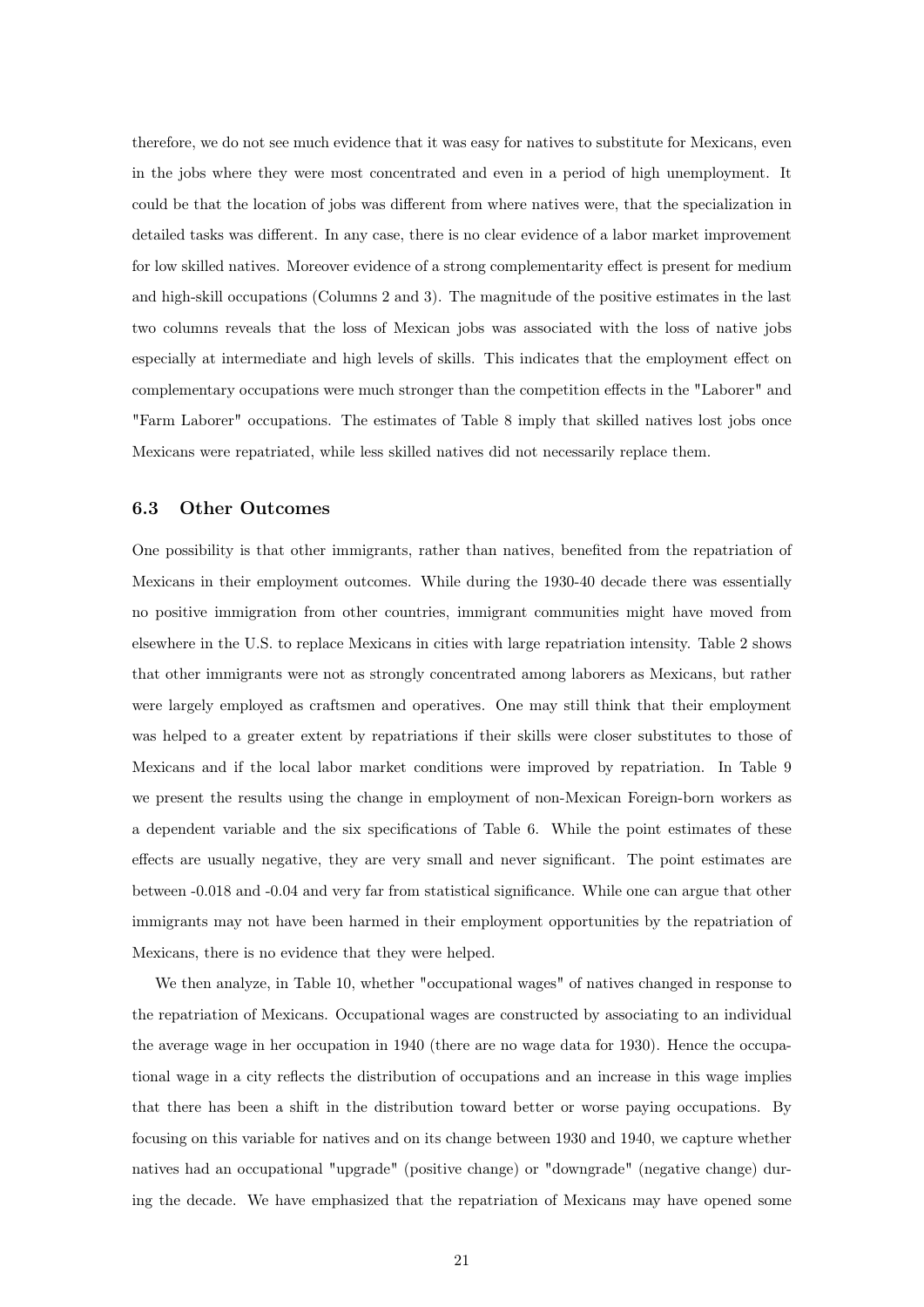jobs for laborers and farm workers but also eliminated jobs in sales, administrative and clerical positions. This type of job replacement at the bottom of the wage ladder and job destruction at the top should have implied an occupational downgrading of natives in cities where repatriations were more intense. Table 10 shows that the impact of Mexican repatriation on native occupational wages was also negative, although mostly non-significant, as cities with greater deportation (by one percent of population) saw a decline in natives' occupational wages (by 0.1-0.2 percent) although not statistically significant. Rather than providing better labor market options to natives, the repatriations worsened the occupational wages of natives.

What we have found so far suggests that locations with high repatriation intensity experienced labor market conditions for natives similar to, or somewhat worse than, those with no repatriations. This is far from the beneficial effects promised by the authorities. A final test of whether repatriation rates affected native workers is to analyze whether those rates were correlated with net internal migration of natives and faster growth of working age population of natives. Even a positive "perceived" (if not real) effect of those repatriations may have attracted natives to those cities, looking for the jobs vacated by Mexicans and supposedly available. Table 11 shows the impact of repatriation on native population in working age (Column 1) and on net internal migration of natives (Column 4). Both dependent variables show a positive and not significant coefficient, implying smaller immigration and smaller native population growth in cities with higher repatriation of Mexicans. Columns 2 and 3 seem to imply that cities with large Mexican repatriation had also more native churning, i.e. more native immigration and emigration. However the net of the two effects is small and positive, as shown in the last column.

#### 6.4 Matching Results

If the effects of repatriation of Mexicans are not linear and if other omitted variables also impact non linearly labor market outcomes, then the 2SLS method can be mis-specified. As described above, we also use a more robust and non-parametric method to identify the causal effect of interest. In our main specification of the matching method, we define a city as treated if the repatriation rate is two percent of the initial labor force or larger, and as control if it is equal to one percent or less. There is an intermediate group of cities with repatriation values between one and two percent which are dropped from the sample as they did not experience a significant shock and are difficult to classify as strictly treated or control. This yields 14 treated cities and 527 control cities. We use the following matching variables: pre-trends for employment and unemployment rates of natives in the period 1910-30, Bartik index, labor force share in manufacturing, agriculture, young (18-40), and the non-white share of the population. These variables proxy labor market conditions and industrial structure across cities in our sample. In the main specification, we match each city with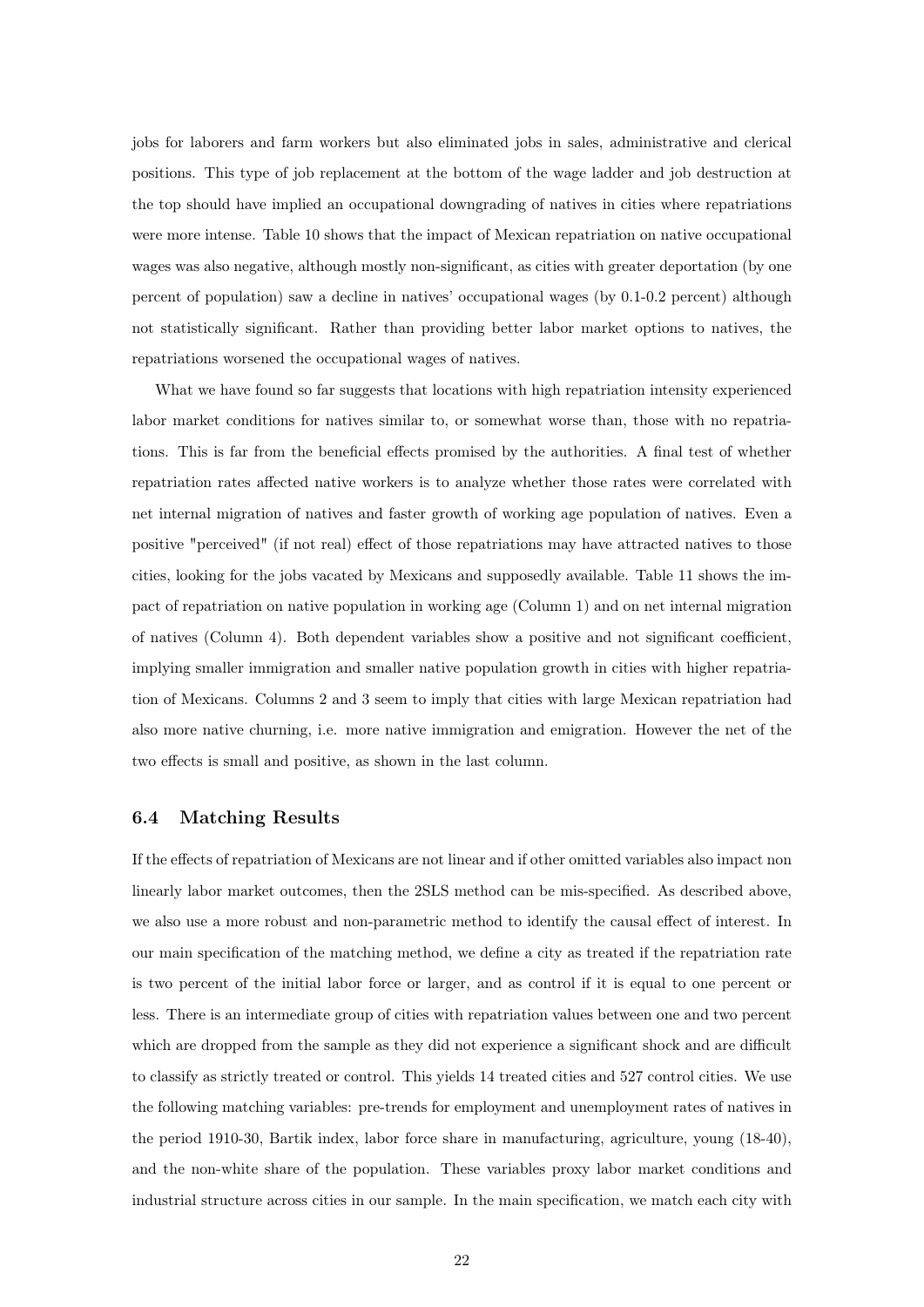a single one in the opposite group (i.e., its nearest neighbor). The first stage in the propensity score analysis is estimated via logistic regression.

The average treatment effect estimates for changes in native employment (Panel A) and native unemployment (Panel B) as outcome variables and the robust standard errors are shown in Table 12. The outcome variable is denoted in the title of each panel. Different specifications vary in terms of matching variables and sample specification. In Column 1 we match only the pre-trend variables. In Column 2 we show our main specification where we add to pre-trends the city sector and demographic composition in 1930 as matching variables. In the rest of the table we consider various robustness checks. In Columns 3 and 4 we match each city with the two or three most similar cities in the opposite group. In the next column, (5), we focus on targeted states only (AZ, CA, CO, IL, IN, MI, NM and TX). Moving to Column 6, we change the treatment threshold to experiencing a repatriation larger than five percent of the initial labor force. Note that this lowers the number of treated cities. Lastly, in Columns 7 and 8 we implement propensity score matching, where in Column 7 we match with the single nearest neighbor and in Column 8 we use the two closest cities to form the match.

The results in these tables are consistent with the ones presented in the regression analysis and they are rather robust across specifications. We find that cities which had higher level of Mexican repatriation (treated) also experienced lower employment growth and higher unemployment change between 1930 and 1940, relative to otherwise similar cities. In Panel A we see that, on average, cities which experienced large Mexican outflow had between 1 and 15 percent lower native employment. Only two of the estimated coefficients, however, are statistically significant. Similarly, Panel B shows small, usually non-significant average treatment effects. In other words, we certainly find no robust evidence that cities with higher Mexican repatriation intensity had higher employment growth or lower unemployment levels for natives in the period 1930-40. The one significant result, which is interesting, is obtained by selecting those cities with extremely high repatriation rates (Column 5). In this case, cities experiencing repatriation larger than 4% of the initial population may have really been disrupted by it in their economic activity and labor markets. That column shows that they experienced six percent lower native employment growth, and one percent higher unemployment, when compared with control cities.

Overall the point estimates of the 2SLS estimation and the ATE from the matching model suggest a small, not always significant, depressive effect of Mexican repatriation on native employment. The additional 2SLS results also show negative effects of repatriation on occupational wages and native internal migration. In addition, unemployment increased in cities with higher repatriations, while native employment, especially in skilled and intermediate-skilled occupations decreased. Employment of other immigrants did not seem to be much affected by repatriations.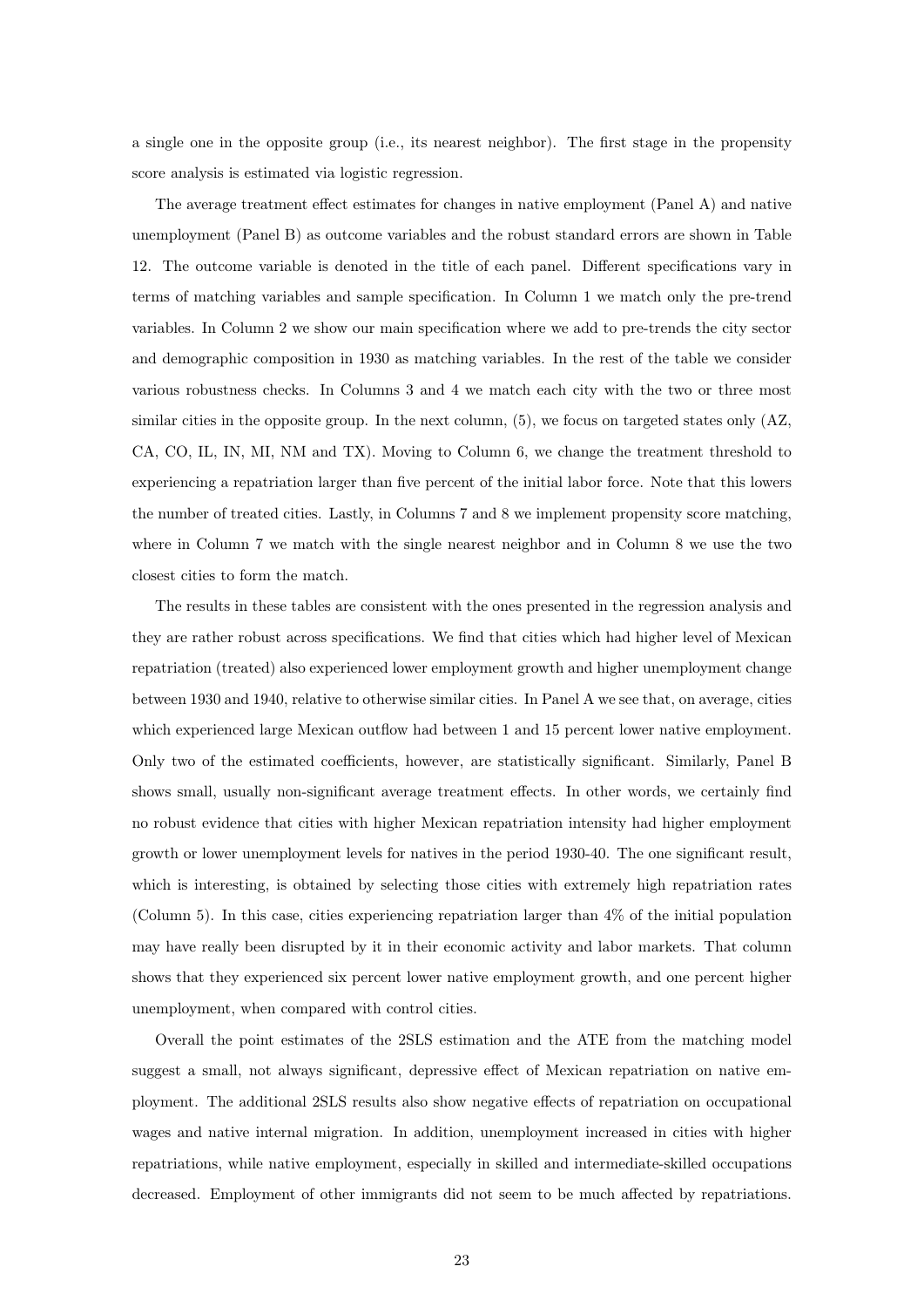We do not find any evidence that repatriation of Mexicans significantly improved labor market outcomes of natives overall or of any broad subgroup of natives, during the 1930-40 or the 1930-50 period.

# <span id="page-24-0"></span>7 Conclusion

This paper is one of the very few studies that focuses on the economic effects of the repatriation of immigrants. We analyze a large scale repatriation campaign, enacted in the U.S. between 1929 and 1934 against people of Mexican descent. Politicians at that time argued that this would give jobs to American workers and attenuate the unemployment problems caused by the Great Depression. There would be many employed Americans, they argued, taking those jobs vacated by the repatriated Mexicans. It is hard to think of another period of U.S. history when the prevalence of unemployed American workers was larger and the repatriation effects should have been stronger. In this paper we use full count Census labor market data for 893 U.S. cities between 1930 and 1940 to analyze whether these very strong claims had any validity, ex-post.

We find that cities with larger repatriation intensity, driven by a larger initial Mexican community, performed similarly or worse in terms of native employment and wages, relative to cities which were similar in most labor market characteristics but which experienced small repatriation intensity. This finding is robust across specifications, subsamples and estimation methods. Not only did politicians' claims not hold true, but the opposite seems closer to what happened in reality. The repatriation of Mexicans, who were mostly laborers and farm workers, reduced demand for other jobs mainly held by natives, such as skilled craftsman and managerial, administrative and sales jobs. Moreover, the repatriation of Mexicans did not result in other immigrants gaining jobs. Given the large amount of pain, disruption and suffering that this campaign caused to Mexicans and their families, it is crucial to notice that it did not deliver any of the labor market benefits promised to natives. In fact, our estimates suggest that it may have further increased their levels of unemployment and depressed their wages.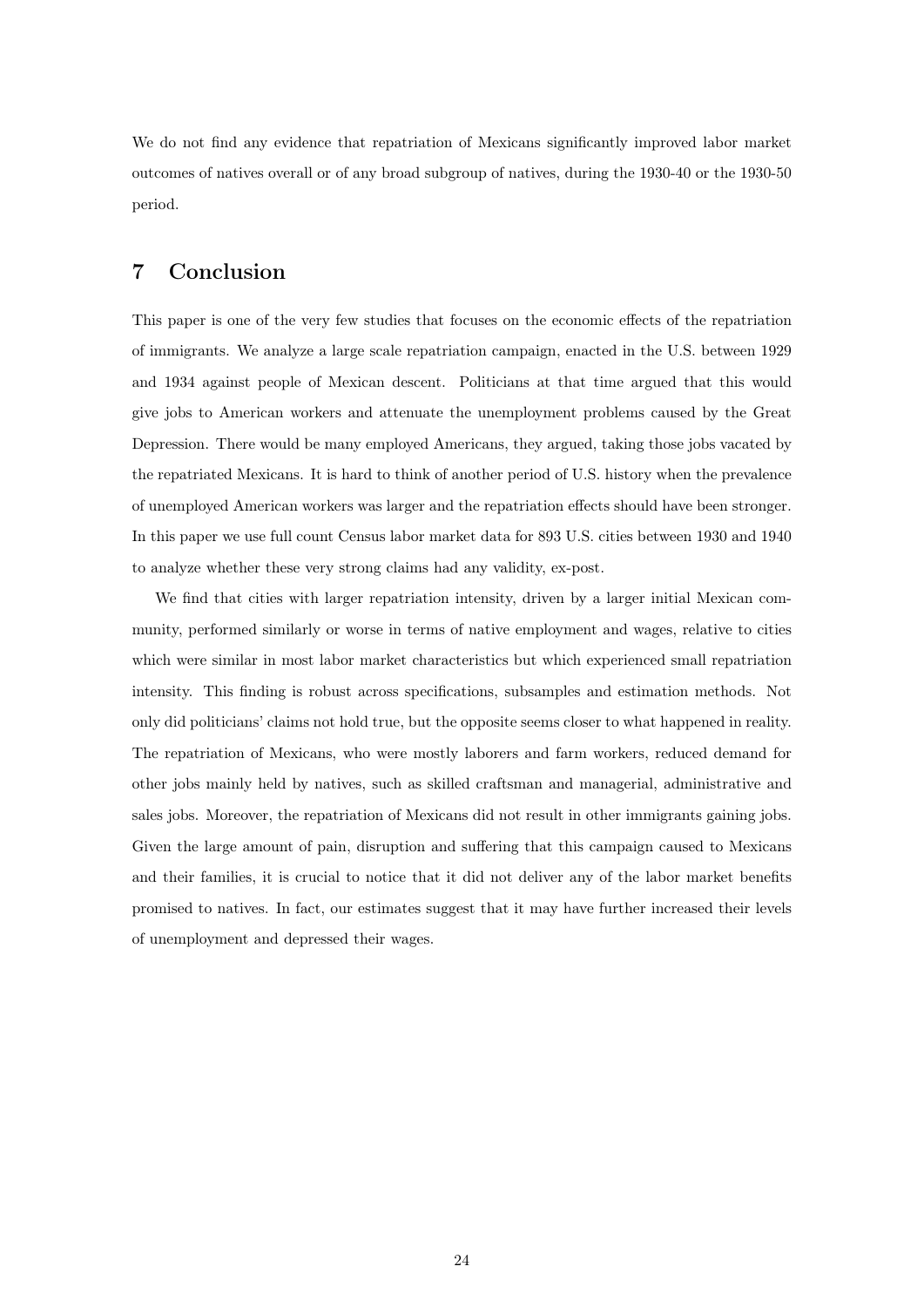# References

- [1] Abadie, A. and Imbens, G. W. (2006). Large Sample Properties of Matching Estimators for Average Treatment Effects. Econometrica, 74(1), 235-267.
- [2] Abadie, A., and Imbens, G. W. (2011). Bias-corrected Matching Estimators for Average Treatment Effects. Journal of Business  $\mathcal B$  Economic Statistics, 29(1), 1-11.
- [3] Abadie, A., and Imbens, G. W. (2016). Matching on the Estimated Propensity Score. Econometrica, 84(2), 781-807.
- [4] Aydemir A. and G. J. Borjas, (2011) "Attenuation Bias in Measuring the Wage Impact of Immigration," Journal of Labor Economics, University of Chicago Press, vol. 29(1), pages 69-113, 01.
- [5] Balderrama, F. E. and Rodriguez, R. (2006). Decade of Betrayal: Mexican Repatriation in the 1930s. UNM Press. ISBN 9780826339737.
- [6] Basso, G., and Peri, G. (2015). The Association between Immigration and Labor Market Outcomes in the United States.
- [7] Betten, N. and Mohl, R. A. (1973). From Discrimination to Repatriation: Mexican Life in Gary, Indiana, during the Great Depression. Pacific Historical Review. 42 (3): 370–388. ISSN 0030-8684. doi:10.2307/3637683.
- [8] Borjas, G. J. (2017). The Wage Impact of the Marielitos: A reappraisal. ILR Review, 0019793917692945.
- [9] Borjas, G. J., and Katz, L. F. (2007). The evolution of the Mexican-born workforce in the United States. In Mexican immigration to the United States (pp. 13-56). University of Chicago Press.
- [10] Boustan, L. P., Fishback, P. V., and Kantor, S. (2010). The Effect of Internal Migration on Local Labor Markets: American Cities During the Great Depression. Journal of Labor Economics, 28(4), 719-746.
- [11] Card, D. (1990). The impact of the Mariel Boatlift on the Miami Labor Market. ILR Review, 43(2), 245-257.
- [12] Card, D. (2001). Immigrant Inflows, Native Outflows, and the Local Labor Market Impacts of Higher Immigration. Journal of Labor Economics, 19(1), 22-64.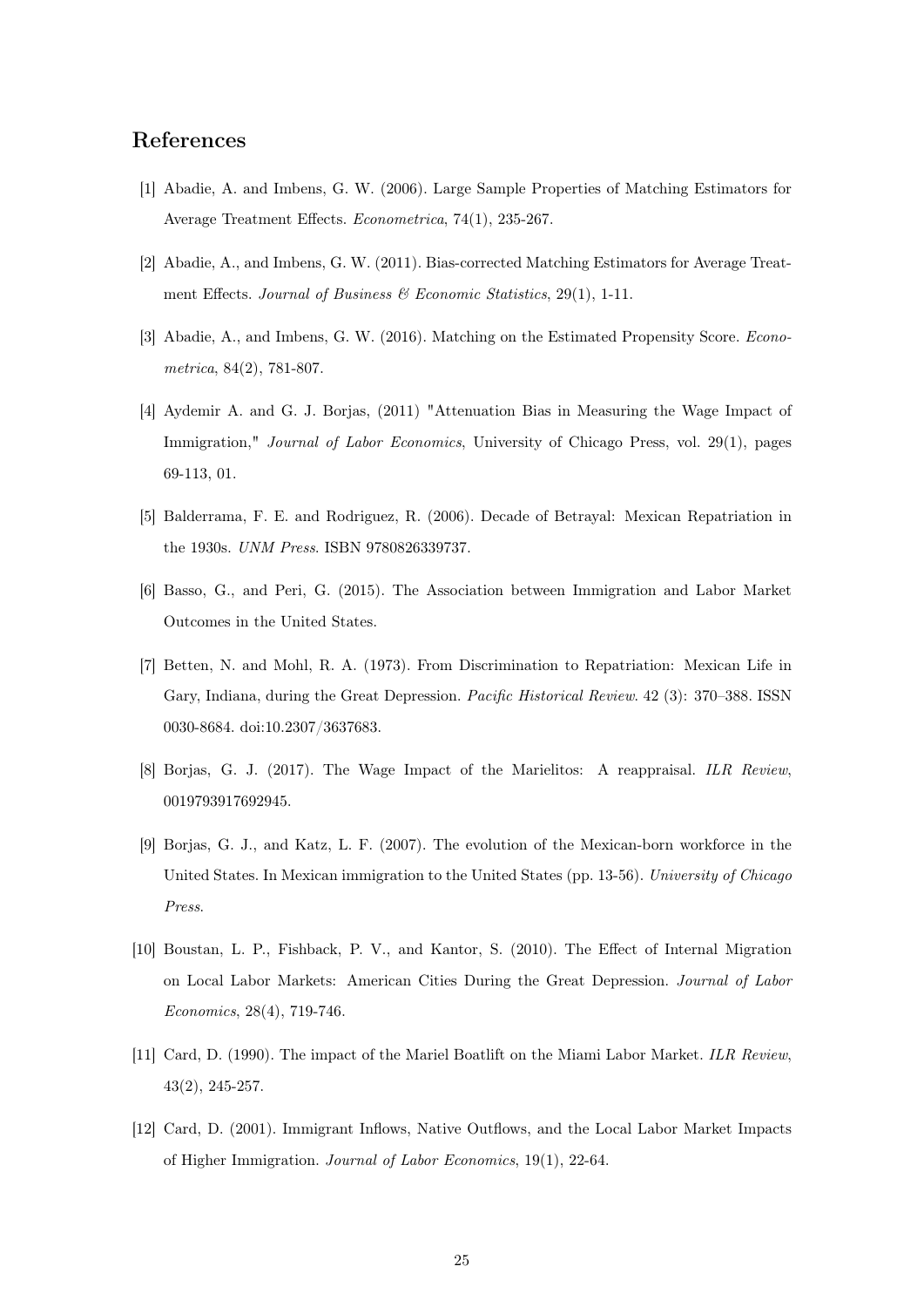- [13] Card, D., and Lewis, E. G. (2007, May).The Diffusion of Mexican Immigrants during The 1990s: Explanations and Impacts. In Mexican Immigration to the United States (pp. 193- 228). University of Chicago Press.
- [14] Clemens, M. A., and Hunt, J. (2017). The Labor Market Effects of Refugee Waves: Reconciling Conflicting Results (No. w23433). National Bureau of Economic Research.
- [15] Clemens, M. A., Lewis, E. G., and Postel, H. M. (2017). Immigration Restrictions as Active Labor Market Policy: Evidence from the Mexican Bracero Exclusion (No. w23125). National Bureau of Economic Research.
- [16] Fishback, P., William H. and S. Kantor (2005) Did New Deal Grant Program Stimulate Local economies? A study of federal Grants and retail Sales During the Great depression, The Journal of Economic History, Vol. 65, No. 1 (March 2005).
- [17] Foged, M., and Peri, G. (2016). Immigrants' Effect on Native Workers: New Analysis on Longitudinal Data. American Economic Journal: Applied Economics, 8(2), 1-34.
- [18] Gratton, B., and Merchant, E. (2013). Immigration, Repatriation, and Deportation: The Mexican-Origin Population in the United States, 1920–1950. International Migration Review, 47(4), 944-975.
- [19] Hoffman, A. (1972). Mexican Repatriation Statistics: Some Suggested Alternatives to Carey McWilliams. The Western Historical Quarterly. 3 (4): 399. ISSN 0043-3810. doi:10.2307/966864.
- [20] Hong, G., and McLaren, J. (2015). Are Immigrants a Shot in the Arm for the Local Economy? (No. w21123). National Bureau of Economic Research.
- [21] Imbens, G. W. (2015). Matching Methods in Practice: Three Examples. Journal of Human Resources, 50(2), 373-419.
- [22] Johnson, K. R. (2005). The Forgotten Repatriation of Persons of Mexican Ancestry and Lessons for the War on Terror. PACe l. rev., 26, 1.
- [23] Kerr, W. R., and Lincoln, W. F. (2010). The Supply Side of Innovation: H-1B Visa Reforms and U.S. Ethnic Invention. Journal of Labor Economics, 28(3), 473-508.
- [24] Lewis, E. (2011). Immigration, Skill Mix, and Capital Skill cComplementarity. The Quarterly Journal of Economics, 126(2), 1029-1069.
- [25] Monras, J. (2017). Immigration and Wage Dynamics: Evidence from the Mexican Peso Crisis. mimeo.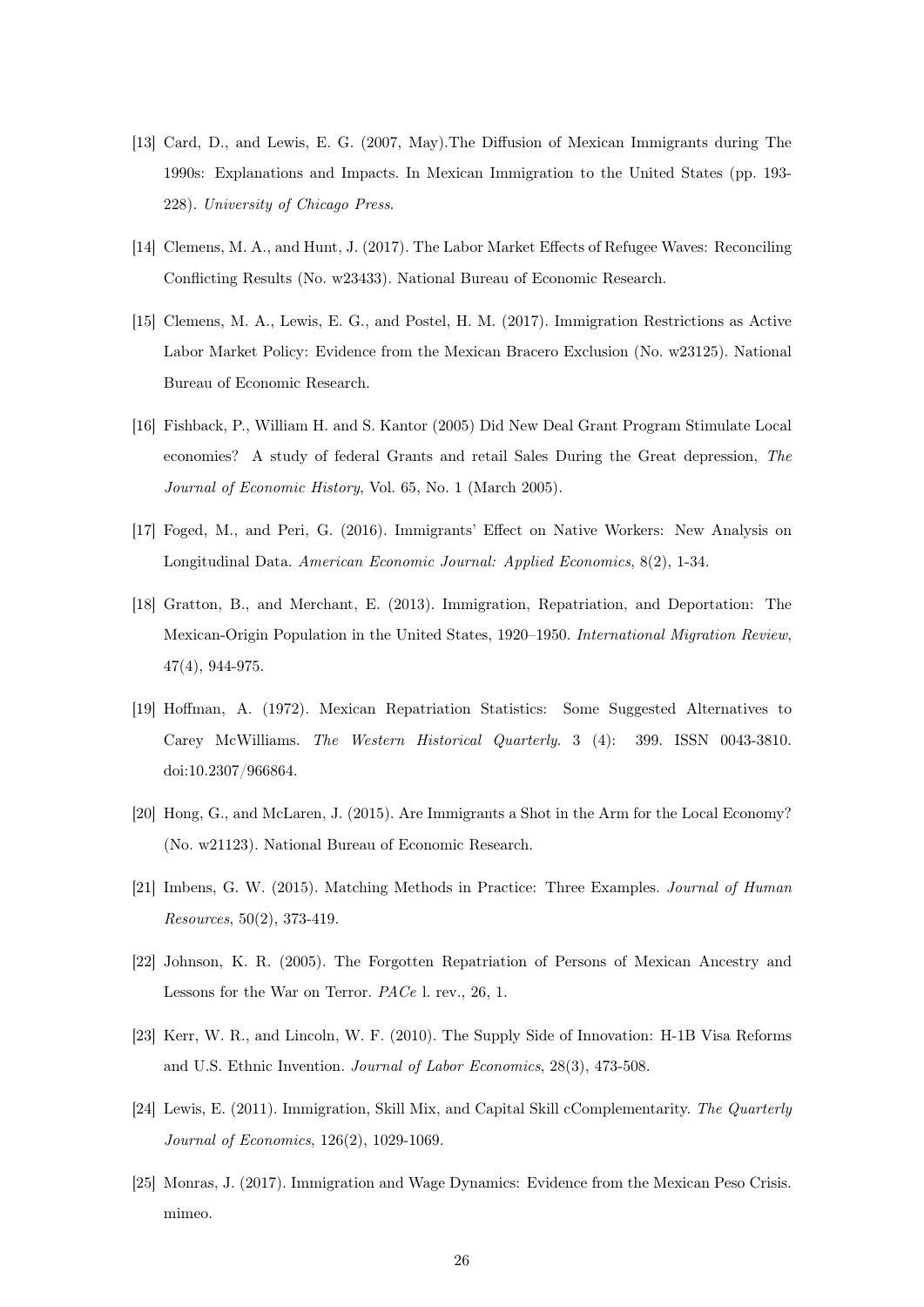- [26] Ottaviano, G. I., and Peri, G. (2012). Rethinking the Effect of Immigration on Wages. Journal of the European Economic Association, 10(1), 152-197.
- [27] Peri, G., Shih, K., and Sparber, C. (2015). STEM workers, H-1B visas, and Productivity in U.S. Cities. Journal of Labor Economics, 33(S1), S225-S255.
- [28] Peri, G., and Sparber, C. (2009). Task Specialization, Immigration, and Wages. American Economic Journal: Applied Economics, 1(3), 135-169.
- [29] Peri, G., and Yasenov, V. (2017). The Labor Market Effects of a Refugee Wave: Applying the Synthetic Control Method to the Mariel Boatlift, Journal of Human Resources, (forthcoming)
- [30] Rubin, D. B. (1974). Estimating Causal Effects of Treatments in Randomized and Nonrandomized Studies. Journal of educational Psychology, 66(5), 688.
- [31] Ruggles, S., K. Genadek, R. Goeken, J. Grover, and M. Sobek. (2015). Integrated Public Use Microdata Series: Version 6.0 [dataset]. Minneapolis: University of Minnesota, . http://doi.org/10.18128/D010.V6.0.
- [32] Simon, D. (1974) Mexican Repatriation in East Chicago, Indiana The Journal of Ethnic Studies. 2(2), 11.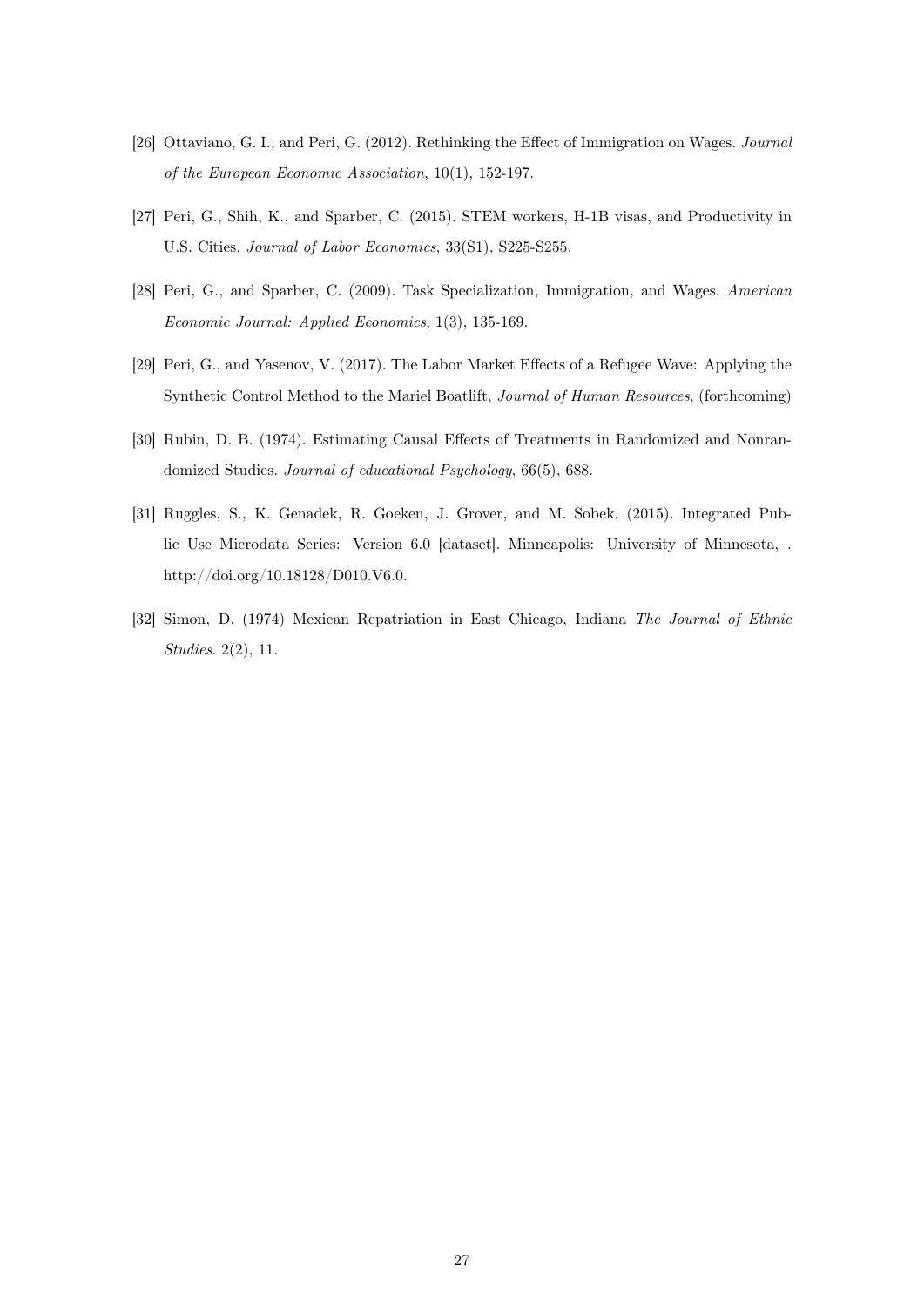# Figures and Tables

# Figures



Figure 1: Mexican Repatriation 1930-1940, as Percent of 1930 Employment

Notes: Map of changes in Mexicans between 1930 and 1940 as a share of the employment in 1930. The geographic units are State Economic Areas.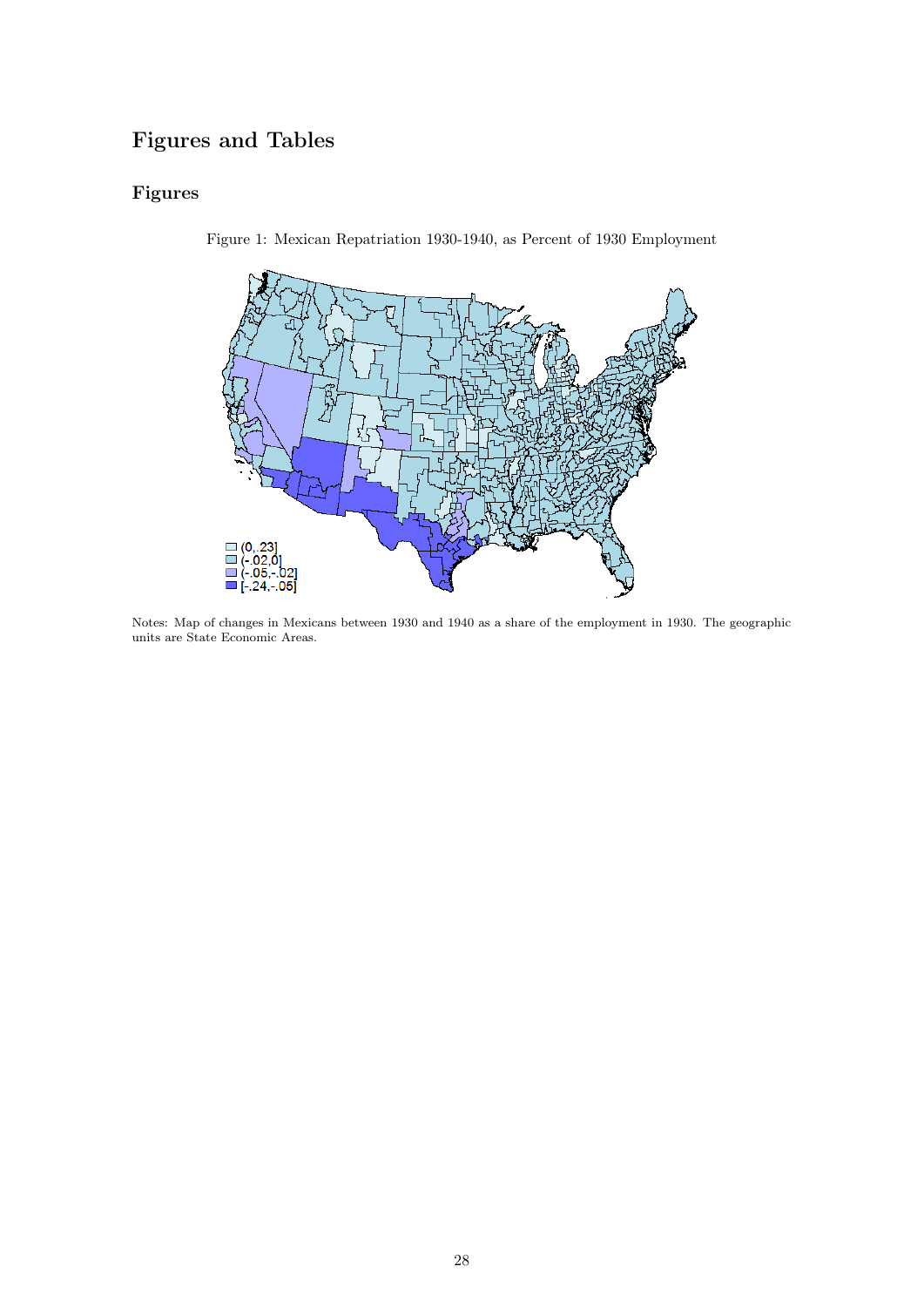

Figure 2: Mexican Repatriation and Employment and Unemployment of Natives, 1930-40

Notes: Scatter plot of the change in native employment in Panel A (unemployment in Panel B) between 1930 and 1940 (Y-axis) versus the change in Mexican labor force in the same period (X-axis), both as shares of the population in 1930. The circumference of the markers is proportional to the city's population in 1930.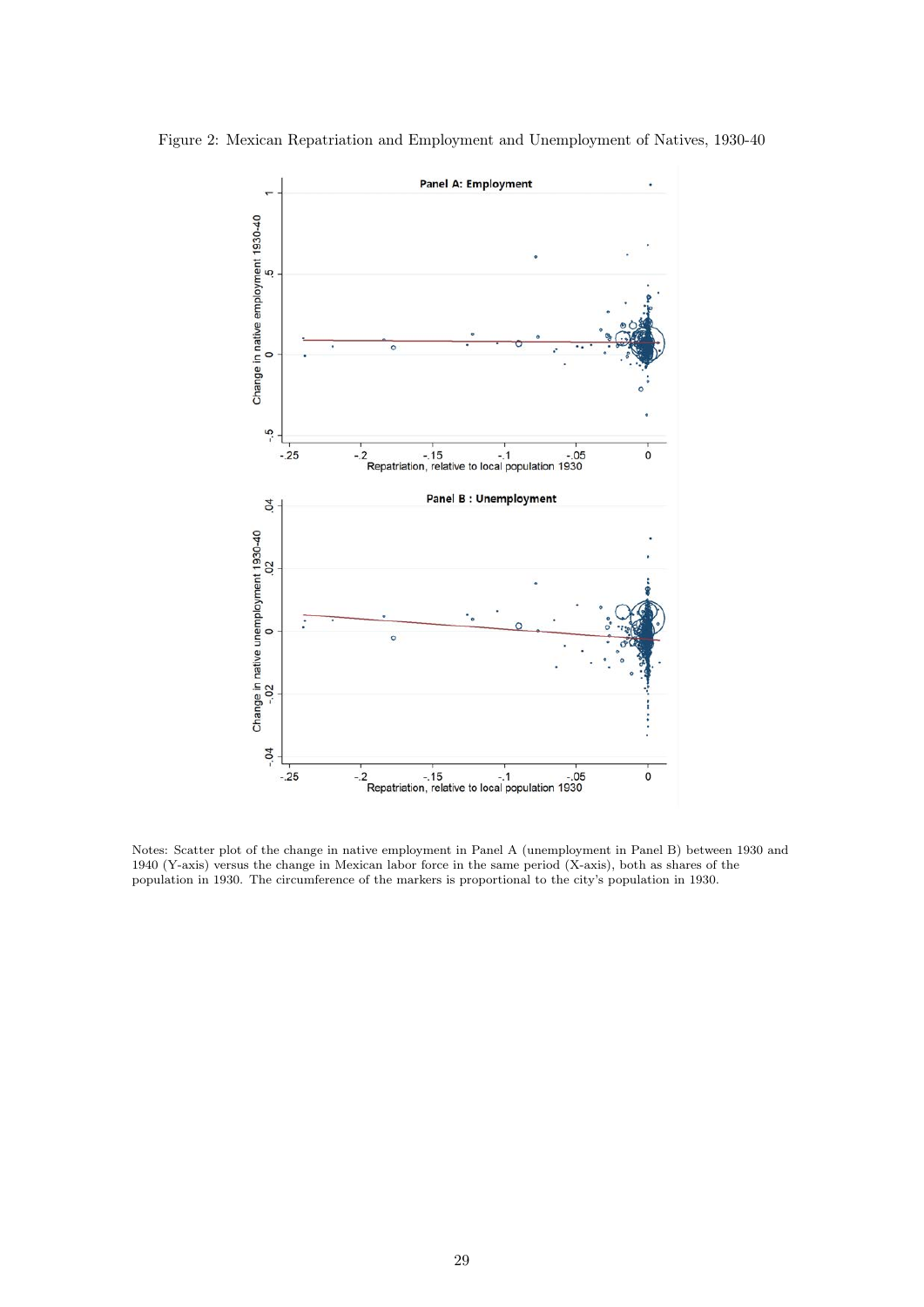



Notes: Percent changes in the population by ethnic groups. The left panel shows these for the overall population, and the right panel shows the same for people aged 41-65.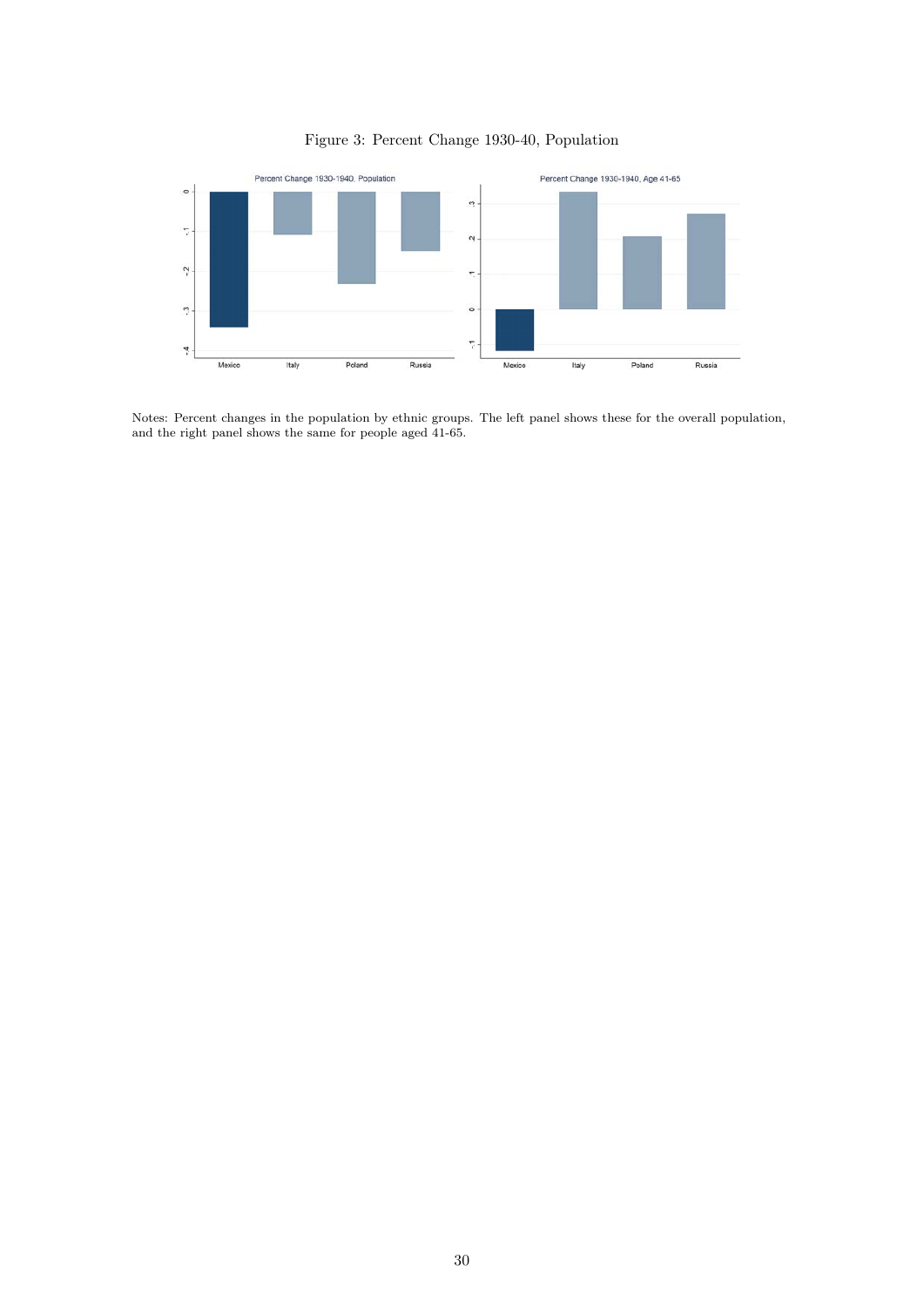Figure 4: The Relationship between Repatriation and Mexican Population Shares



Notes: Scatter plot of the change in Mexican population between 1930 and 1940 (Y-axis) versus the number of Mexicans (X-axis), both as shares of the population in 1930. The circumference of the markers is proportional to the city's population in 1930.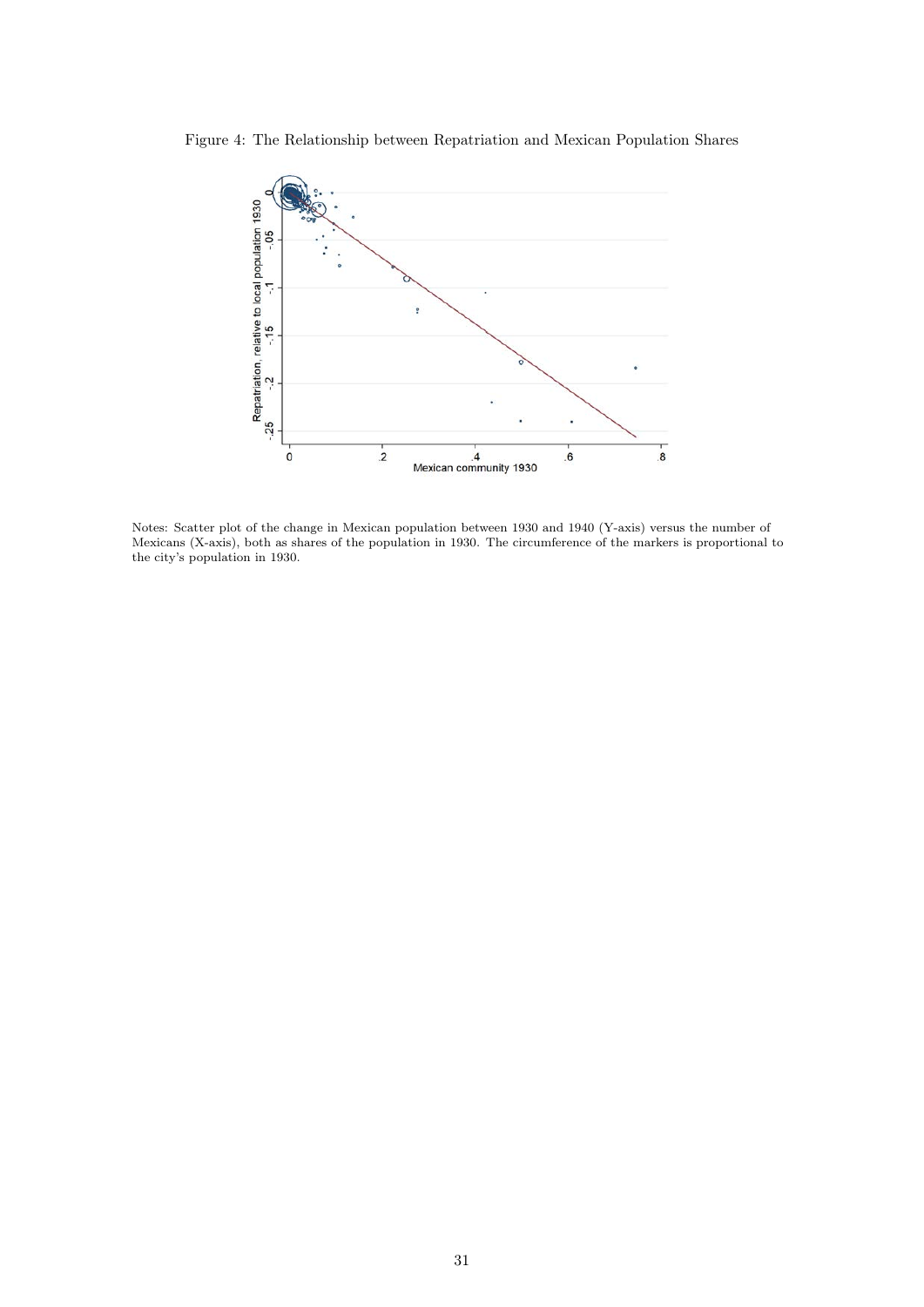# Tables

Table 1: Cities with Largest Shocks

| $_{\rm State}$         | City               | Shock   |
|------------------------|--------------------|---------|
| $\overline{\text{TX}}$ | Del Rio            | $-0.24$ |
| TХ                     | San Benito         | $-0.24$ |
| ТX                     | <b>Brownsville</b> | $-0.22$ |
| TХ                     | Laredo             | $-0.18$ |
| TХ                     | El Paso            | $-0.18$ |
| ТX                     | Harlingen          | $-0.13$ |
| AΖ                     | Tucson             | $-0.12$ |
| СA                     | <b>Brawley</b>     | $-0.11$ |
| TХ                     | San Antonio        | $-0.09$ |
| ТX                     | Corpus Christi     | $-0.08$ |
| IN                     | East Chicago       | $-0.08$ |
| CA                     | Anaheim            | $-0.07$ |
| TX                     | Sweetwater         | $-0.06$ |
| ТX                     | <b>Big Spring</b>  | $-0.06$ |
| <b>NM</b>              | Roswell            | $-0.05$ |
| СA                     | Fullerton          | $-0.05$ |
| CA                     | Redlands           | $-0.04$ |
| AZ                     | Phoenix            | $-0.03$ |
| ТX                     | San Angelo         | $-0.03$ |
| IN                     | Gary               | $-0.03$ |
| СA                     | Bakersfield        | $-0.03$ |
| CA                     | Santa Monica       | $-0.03$ |
| $\rm CO$               | Fort Collins       | $-0.03$ |
| OН                     | Lorain             | $-0.03$ |
| СA                     | San Bernardino     | $-0.03$ |
| $\rm CO$               | Pueblo             | $-0.02$ |
| NΕ                     | North Platte       | $-0.02$ |

Notes: List of cities ordered by largest, in absolute value, changes in Mexican labor force between 1930 and 1940 as a share of the population in 1930.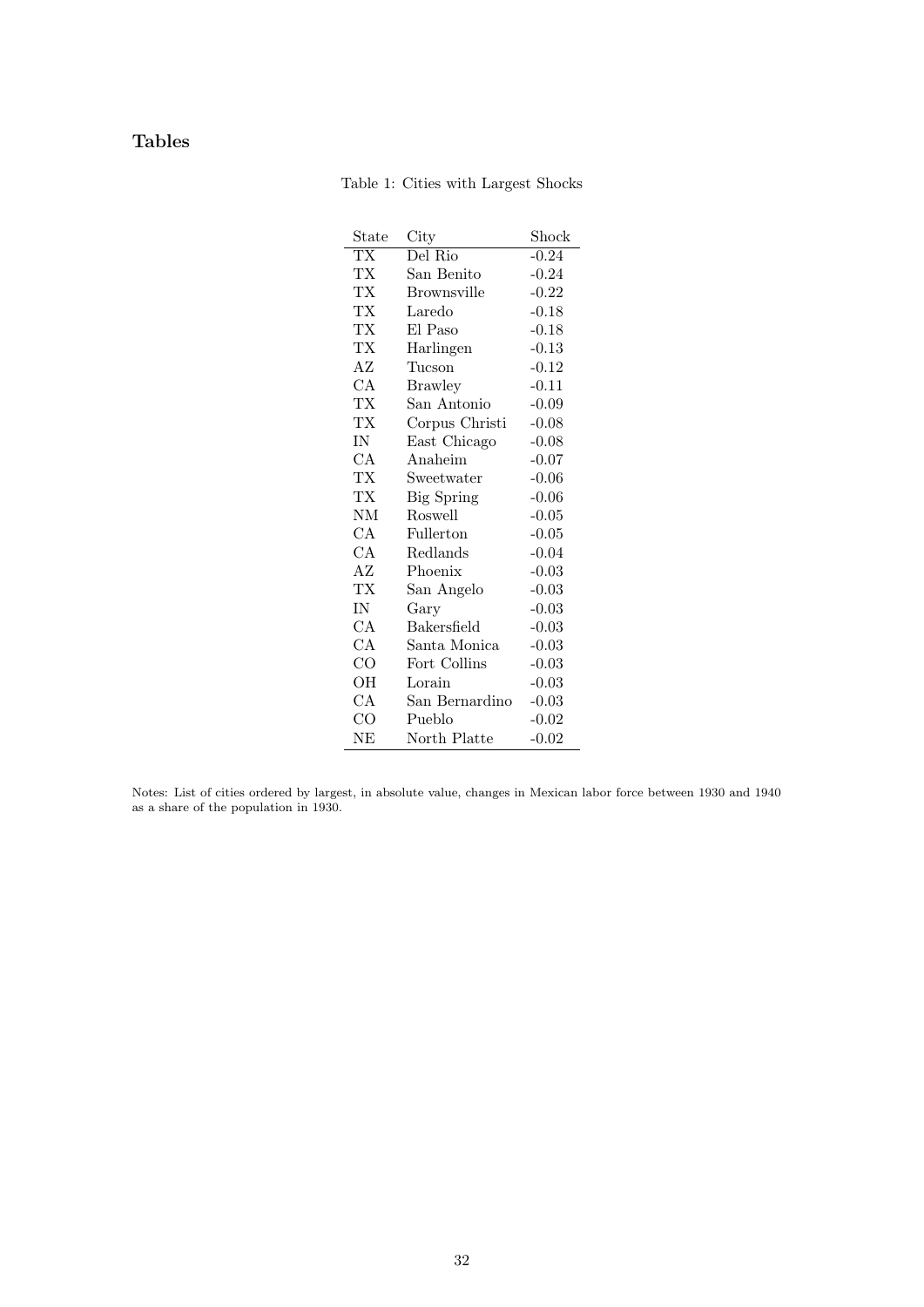| Occupation                           | Mexican  | <b>Native</b> | Other<br>Foreign-born | Mean Wage |
|--------------------------------------|----------|---------------|-----------------------|-----------|
| Managers, Officials, and Proprietors | $0.58\%$ | $4.26\%$      | 3.40\%                | 3.89      |
| Professional, Technical              | $1.10\%$ | $7.39\%$      | $3.33\%$              | 3.50      |
| Craftsmen                            | $6.25\%$ | 14.30%        | 21.50%                | 3.35      |
| Sales workers                        | $2.64\%$ | $9.13\%$      | $6.64\%$              | 3.29      |
| Clerical and Kindred                 | $1.51\%$ | 13.17\%       | $5.24\%$              | 3.15      |
| Operatives                           | 11.72%   | 15.76%        | 22.63%                | 3.02      |
| Service workers (non-household)      | 3.90%    | 5.68\%        | 8.51\%                | 2.82      |
| Laborers                             | 38.08\%  | $12.51\%$     | 18.30\%               | 2.80      |
| Farm laborers                        | 29.50\%  | 11.83%        | 3.73%                 | 2.46      |
| Service workers (household)          | $4.64\%$ | 5.79%         | $6.61\%$              | 2.05      |

## Table 2: Distribution of Workers across Occupations

Notes: Columns 2-4 show the percent workers from the specified ethnicity in various occupation categories in 1930 so that the values across columns add up to 100%. The last column shows the mean of log weekly wage for each occupation in 1940.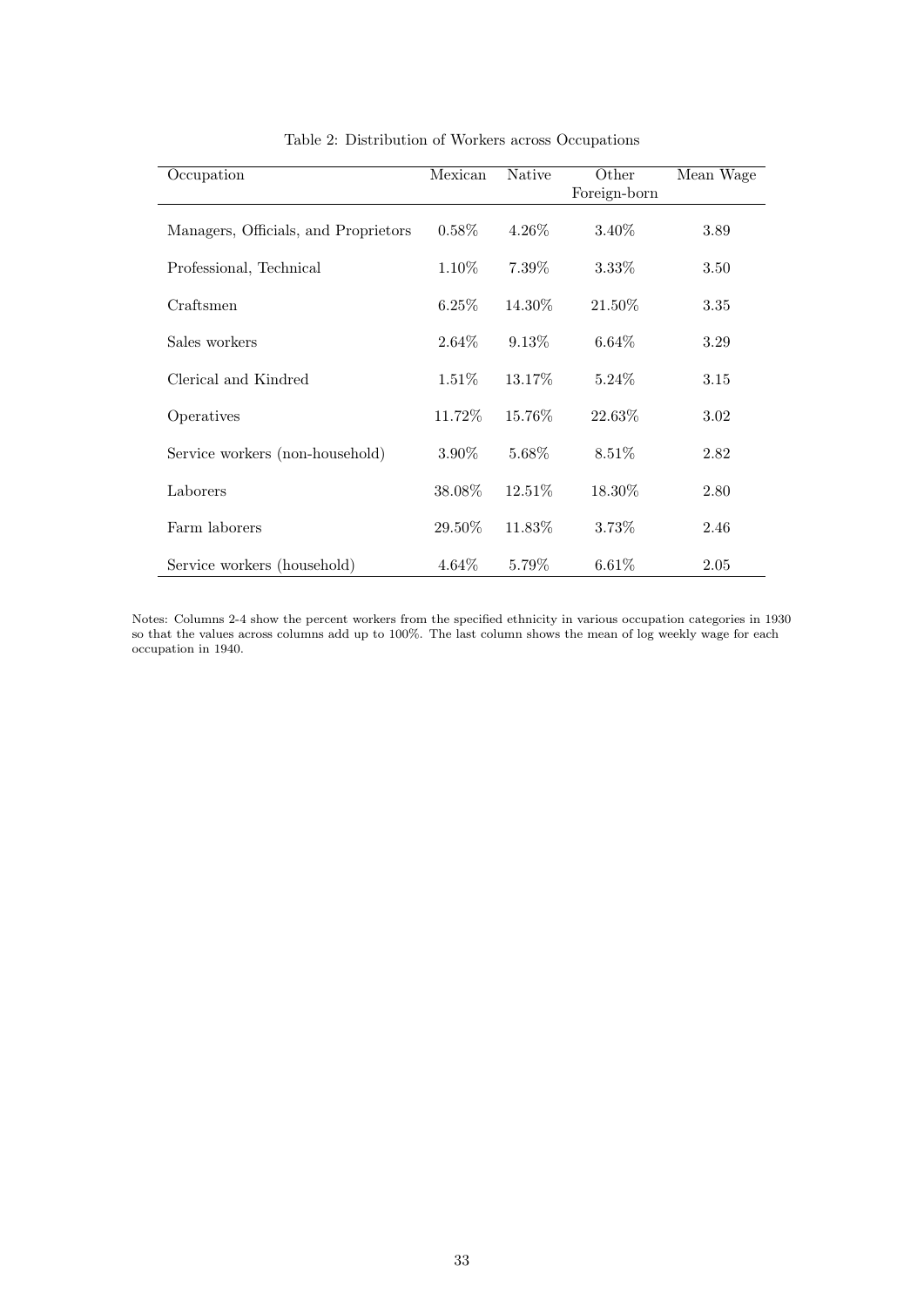|                                          | (1)          | $\left( 2\right)$ | (3)          | $\left( 4\right)$ | (5)        | (6)          | (7)        |
|------------------------------------------|--------------|-------------------|--------------|-------------------|------------|--------------|------------|
|                                          | <b>Basic</b> | Weighted          | Weighted     | Control:          | Control:   | Control:     | Applying   |
|                                          |              |                   | $&$ State FE | 1930              | $Bartik_c$ | New Deal     | Constant   |
|                                          |              |                   |              | Charact.          | & Police   | $\&$ Weather | Rate       |
|                                          |              |                   |              |                   |            |              |            |
| $\Delta \widehat{M} \widehat{E} X_c/P_c$ | $0.414***$   | $0.415***$        | $0.396***$   | $0.397***$        | $0.396***$ | $0.395***$   | $1.016***$ |
|                                          | (0.060)      | (0.069)           | (0.073)      | (0.080)           | (0.080)    | (0.080)      | (0.079)    |
| $Bartik_c$                               |              |                   |              |                   | 0.015      | 0.018        | 0.009      |
|                                          |              |                   |              |                   | (0.014)    | (0.014)      | (0.006)    |
| Police                                   |              |                   |              |                   | $-0.044$   | $-0.046$     | $-0.286**$ |
|                                          |              |                   |              |                   | (0.467)    | (0.500)      | (0.138)    |
| 1st stage $F$                            | 46.87        | 36.46             | 29.55        | 24.73             | 24.65      | 24.33        | 164.22     |
| State FE                                 |              |                   | X            | X                 | X          | X            | X          |
| Weighted                                 |              | X                 | X            | X                 | X          | X            | X          |
| Observations                             | 894          | 893               | 893          | 893               | 893        | 868          | 868        |
| R-squared                                | 0.791        | 0.720             | 0.792        | 0.798             | 0.799      | 0.800        | 0.932      |

Table 3: First Stage Regressions, Dependent Variable: Change in Mexican Employment, 1930–1940

Notes: The dependent variable is the change in Mexican labor force between 1930 and 1940, relative to total working age population in 1930. The explanatory variable is the imputed change in Mexican labor force between 1930 and 1940, relative to total working age population in 1930. The units of observations are cities. Standard errors in parenthesis are heteroskedasticity-robust. All regressions are weighted by total working age population in 1930. Local characteristics in 1930 include share of agriculture, manufacturing, nonwhite, aged 18 to 40, and log of population.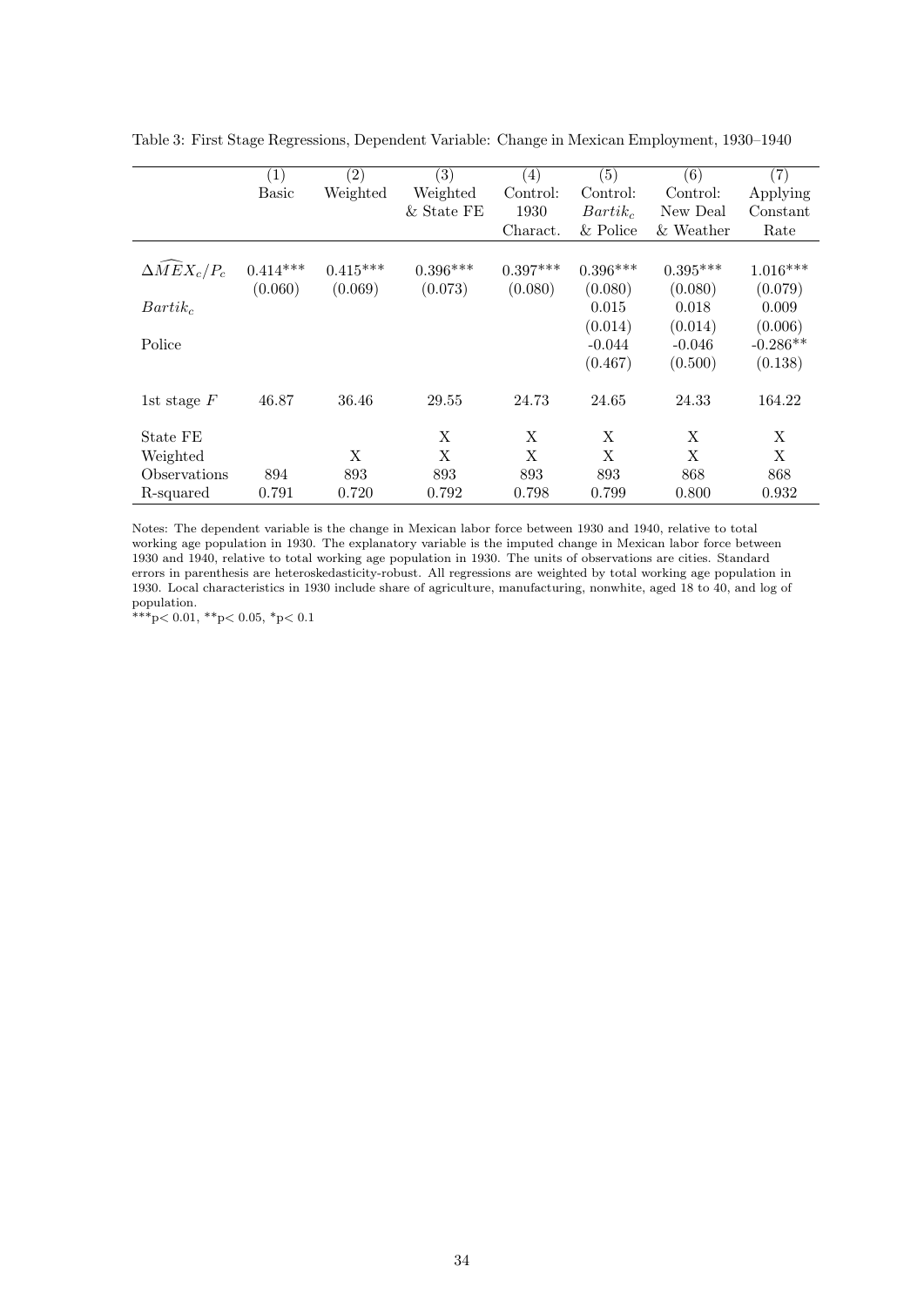|                           | $\left(1\right)$  | $\left( 2\right)$   | $\left( 3\right)$ |
|---------------------------|-------------------|---------------------|-------------------|
|                           | Native            | <b>Native</b>       | <b>Native</b>     |
|                           | Employment Growth | Unemployment Growth | Wage Growth       |
|                           | $1910 - 1930$     | 1910-1930           | 1910-1930         |
|                           |                   |                     |                   |
| $MEX_{c,1930}/P_{c,1930}$ | $-0.329$          | $-0.061$            | $-0.134$          |
|                           | (0.398)           | (0.045)             | (0.175)           |
| State FE                  | X                 | X                   | X                 |
| Observations              | 580               | 580                 | 580               |
| R-squared                 | 0.414             | 0.417               | 0.175             |

Table 4: Falsification Tests

Notes: The employment and unemployment growth between 1910 and 1930 are standardized by total working age population in 1910. The explanatory variable is the share of Mexicans in the total working age population. The units of observations are cities. Standard errors in parenthesis are heteroskedasticity-robust. All regressions are weighted by total working age population in 1930.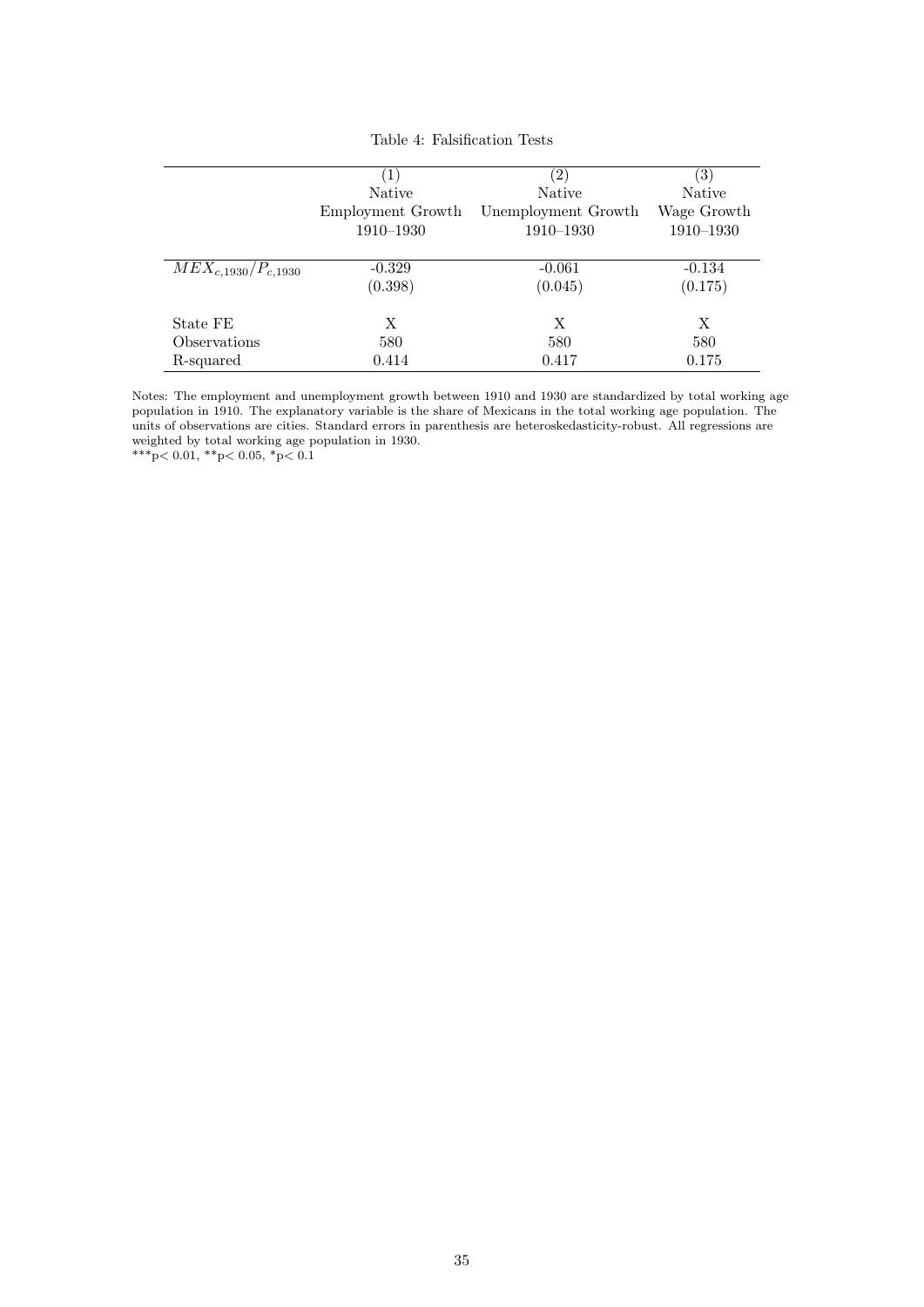|                                            | 1          | $\left( 2\right)$ | 3         |
|--------------------------------------------|------------|-------------------|-----------|
|                                            | 1930-1940  | 1930-1950         | 1930-1960 |
| $\Delta \widehat{M} \widetilde{E} X_c/P_c$ | $0.396***$ | $0.182***$        | $-0.246$  |
|                                            | (0.072)    | (0.025)           | (0.170)   |
| State FE                                   | X          | X                 | X         |
| Observations                               | 868        | 92                | 137       |
| R-squared                                  | 0.795      | 0.718             | 0.686     |

Table 5: Long-run Impact on Mexican Employment, Dependent Variable: Change in Mexican

Notes: The dependent variable is the change in Mexican labor force, relative to total working age population in 1930. The explanatory variable is the imputed change in Mexican labor force between 1930 and 1940, relative to total working age population in 1930. The units of observations are cities. Standard errors in parenthesis are heteroskedasticity-robust. All regressions are weighted by total working age population in 1930. \*\*\*p $< 0.01,$  \*\*p $< 0.05,$  \*p $< 0.1$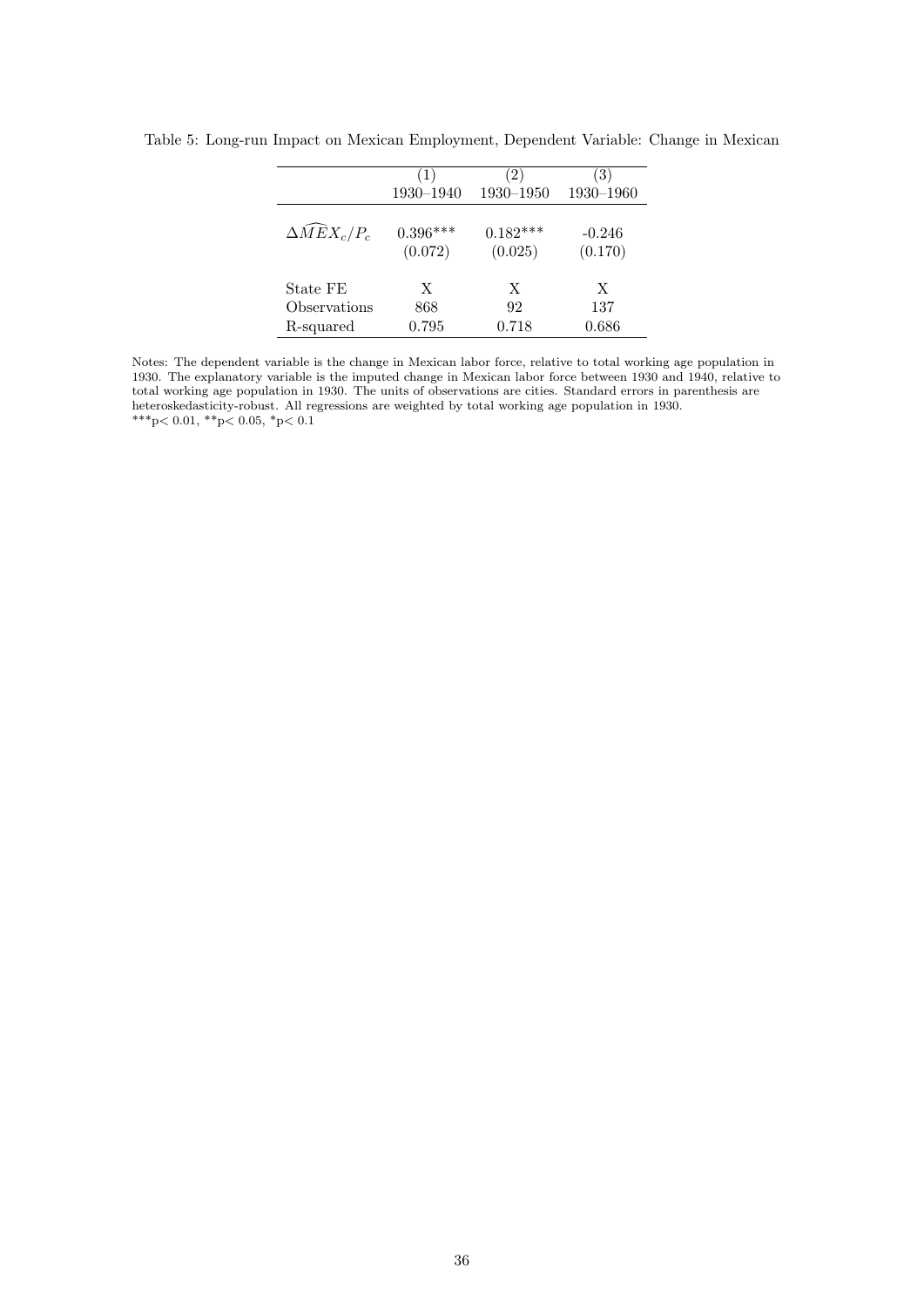|                                             | $\overline{(1)}$ | $\overline{(2)}$ | $\overline{(3)}$ | (4)          | $\overline{(5)}$ | $\overline{(6)}$ | $\overline{(7)}$ |
|---------------------------------------------|------------------|------------------|------------------|--------------|------------------|------------------|------------------|
|                                             | State FE         | Control:         | Control:         | Control:     | Control:         | Targeted         | Dropping Cities  |
|                                             | &                | 1930             | $Bartik_c$       | New Deal     | Pre-trend        | <b>States</b>    | with Inflow      |
|                                             | Weighted         | Charact.         | $\&$ Police      | $\&$ Weather |                  | Only             | of Mexicans      |
| <b>Panel A:</b> Change in <i>Employment</i> |                  |                  |                  |              |                  |                  |                  |
|                                             |                  |                  |                  |              |                  |                  |                  |
| $\Delta MEX_c/P_c$                          | 0.017            | 0.179            | 0.153            | 0.152        | 0.199            | $-0.146$         | $-0.038$         |
|                                             | (0.203)          | (0.179)          | (0.181)          | (0.197)      | (0.184)          | (0.194)          | (0.204)          |
| $Bartik_c$                                  |                  |                  | $0.209*$         | $0.311***$   | 0.105            | $0.538**$        | 0.155            |
|                                             |                  |                  | (0.110)          | (0.099)      | (0.125)          | (0.253)          | (0.145)          |
| Police                                      |                  |                  | $-0.900$         | 2.471        | $-3.715$         | $26.019**$       | 1.209            |
|                                             |                  |                  | (3.822)          | (3.369)      | (3.563)          | (12.788)         | (4.691)          |
|                                             |                  |                  |                  |              |                  |                  |                  |
| Panel B: Change in Unemployment             |                  |                  |                  |              |                  |                  |                  |
|                                             |                  |                  |                  |              |                  |                  |                  |
| $\Delta MEX_c/P_c$                          | $-0.026*$        | $-0.025*$        | $-0.024*$        | $-0.020*$    | $-0.021$         | $-0.023*$        | $-0.021$         |
|                                             | (0.014)          | (0.013)          | (0.013)          | (0.012)      | (0.015)          | (0.013)          | (0.014)          |
| $Bartik_c$                                  |                  |                  | $-0.001$         | 0.000        | 0.001            | $0.045**$        | $-0.010$         |
|                                             |                  |                  | (0.008)          | (0.008)      | (0.011)          | (0.020)          | (0.012)          |
| Police                                      |                  |                  | 0.321            | 0.143        | $-0.083$         | $-0.046$         | 0.102            |
|                                             |                  |                  | (0.291)          | (0.319)      | (0.389)          | (0.860)          | (0.370)          |
|                                             |                  |                  |                  |              |                  |                  |                  |
|                                             |                  |                  |                  |              |                  |                  |                  |
| State FE                                    | X                | X                | X                | Х            | X                | X                | X                |
| Weighted                                    | X                | X                | X                | X            | X                | X                | X                |
| Observations                                | 893              | 893              | 893              | 868          | 540              | 224              | 466              |

Table 6: Effects on Employment and Unemployment of Natives, 1930–1940 (OLS)

Notes: The dependent variable is either the change in employment or unemployment of natives between 1930 and 1940, relative to total working age population in 1930. The explanatory variable is the change in Mexican labor force between 1930 and 1940, relative to total working age population in 1930. The units of observations are cities. Standard errors in parenthesis are heteroskedasticity-robust. All regressions are weighted by total working age population in 1930.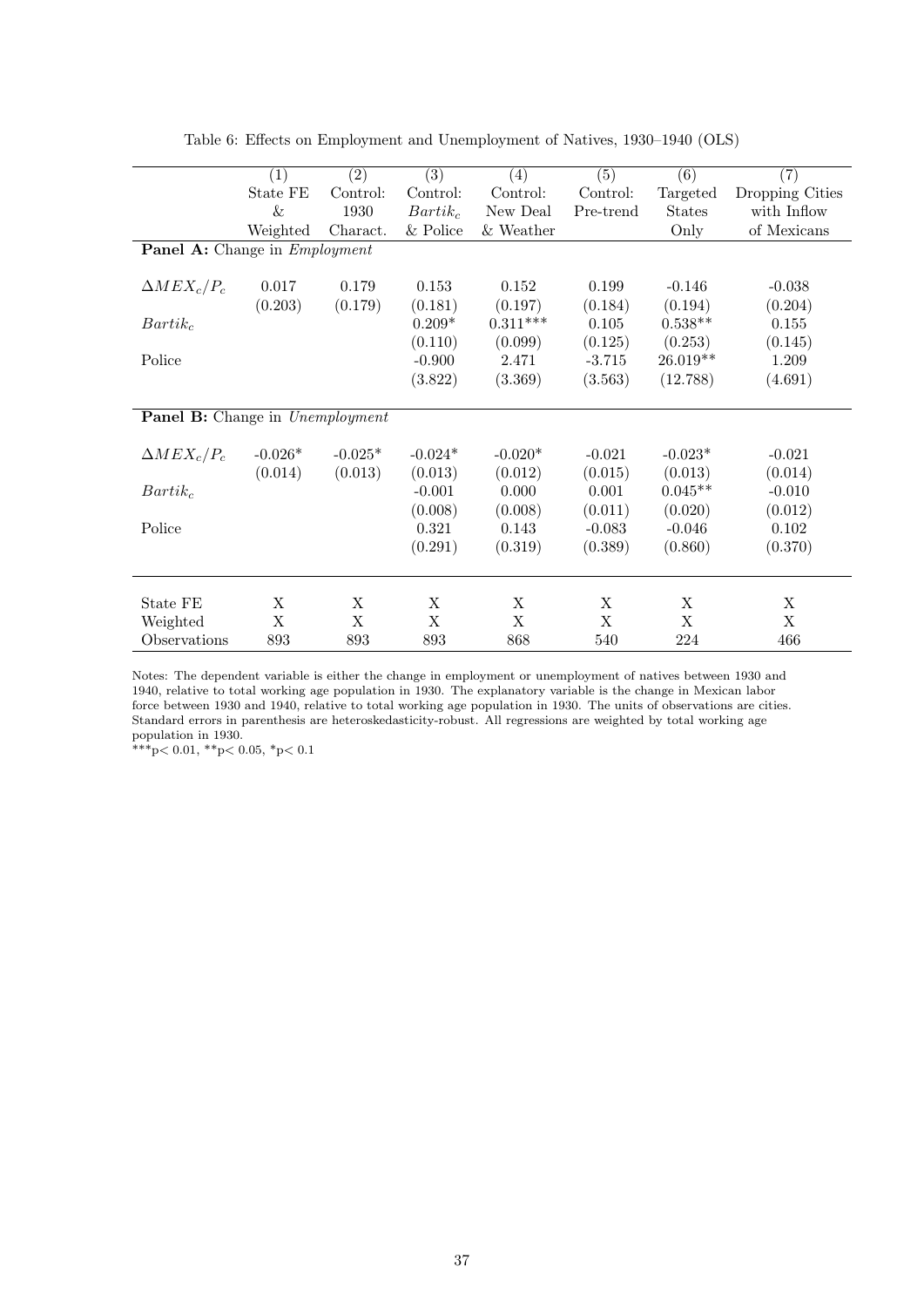|                                  | $\overline{(1)}$ | $\overline{(2)}$ | $\overline{(3)}$ | $\overline{(4)}$ | $\overline{(5)}$ | $\overline{(6)}$ | $\overline{(7)}$ | $\overline{(8)}$ | $\overline{(9)}$ | (10)           | (11)          |
|----------------------------------|------------------|------------------|------------------|------------------|------------------|------------------|------------------|------------------|------------------|----------------|---------------|
|                                  | State FE         | Control:         | Control:         | Control:         | Control:         | Targeted         | Dropping Cities  | Applying         | Occupations      | Older          | Long-run      |
|                                  | $\&$             | 1930             | $Bartik_c$       | New Deal         | Pre-trend        | <b>States</b>    | with Inflow      | Constant         | with Largest     | <b>Natives</b> | $1930 - 1950$ |
|                                  | Weighted         | Charact.         | $&$ Police       | & Weather        |                  | only             | of Mexicans      | Rate             | Shocks           | (age $41-65$ ) |               |
| Panel A: Changes in Employment   |                  |                  |                  |                  |                  |                  |                  |                  |                  |                |               |
| $\Delta MEX_c/P_c$               | 0.145            | 0.306            | 0.285            | 0.277            | $0.468**$        | $-0.132$         | 0.092            | 0.074            | $-0.103*$        | $0.101*$       | $-0.392$      |
|                                  | (0.220)          | (0.216)          | (0.215)          | (0.236)          | (0.221)          | (0.246)          | (0.238)          | (0.201)          | (0.057)          | (0.055)        | (0.954)       |
| $Bartik_c$                       |                  |                  | $0.205*$         | $0.307***$       | 0.100            | $0.536**$        | 0.150            | $0.314***$       | $-0.066***$      | $0.052**$      | 0.191         |
|                                  |                  |                  | (0.107)          | (0.096)          | (0.119)          | (0.244)          | (0.137)          | (0.096)          | (0.021)          | (0.022)        | (0.858)       |
| Police                           |                  |                  | $-0.763$         | 2.575            | $-3.303$         | 25.991**         | 1.346            | 2.405            | $1.923***$       | $-0.157$       | 38.907        |
|                                  |                  |                  | (3.690)          | (3.242)          | (3.378)          | (12.290)         | (4.368)          | (3.254)          | (0.747)          | (0.892)        | (44.837)      |
|                                  |                  |                  |                  |                  |                  |                  |                  |                  |                  |                |               |
| Panel B: Changes in Unemployment |                  |                  |                  |                  |                  |                  |                  |                  |                  |                |               |
| $\Delta MEX_c/P_c$               | $-0.016$         | $-0.020$         | $-0.019$         | $-0.016$         | $-0.010$         | $-0.017$         | $-0.013$         | $-0.028**$       | $-0.042***$      | $-0.016$       | $-0.210***$   |
|                                  | (0.011)          | (0.013)          | (0.013)          | (0.013)          | (0.015)          | (0.014)          | (0.014)          | (0.014)          | (0.014)          | (0.013)        | (0.067)       |
| $Bartik_c$                       |                  |                  | $-0.002$         | 0.000            | 0.000            | $0.044**$        | $-0.010$         | 0.001            | 0.010            | 0.000          | $0.143**$     |
|                                  |                  |                  | (0.008)          | (0.008)          | (0.010)          | (0.019)          | (0.011)          | (0.008)          | (0.011)          | (0.008)        | (0.058)       |
| Police                           |                  |                  | $0.326\,$        | 0.147            | $-0.065$         | $-0.056$         | 0.110            | 0.136            | $0.798**$        | 0.147          | $6.348**$     |
|                                  |                  |                  | (0.280)          | (0.307)          | (0.367)          | (0.832)          | (0.344)          | (0.308)          | (0.351)          | (0.307)        | (2.516)       |
|                                  |                  |                  |                  |                  |                  |                  |                  |                  |                  |                |               |
| 1st stage $F$                    | $29.55\,$        | 24.73            | 24.65            | $24.33\,$        | $21.65\,$        | 20.83            | 20.85            | 164.22           | 24.33            | 24.33          | 131.10        |
| State FE                         | $\mathbf X$      | X                | $\mathbf X$      | $\mathbf X$      | $\mathbf X$      | $\mathbf X$      | $\mathbf X$      | $\mathbf X$      | $\mathbf X$      | $\mathbf X$    | $\mathbf X$   |
| Weighted                         | $\mathbf X$      | $\mathbf X$      | $\mathbf X$      | $\mathbf X$      | $\mathbf X$      | $\mathbf X$      | $\mathbf X$      | $\mathbf X$      | $\mathbf X$      | $\mathbf X$    | $\mathbf X$   |
| Observations                     | 893              | 893              | 893              | 868              | 540              | 224              | 466              | 868              | 868              | 868            | 92            |

Table 7: Effects on Employment and Unemployment of Natives, 1930–1940 (2SLS)

Notes: The dependent variable is either the change in employment or unemployment of natives between <sup>1930</sup> and 1940, relative to total working age population in 1930. The explanatory variable is the change in Mexican labor force between 1930 and 1940, relative to total working age population in 1930. The units of observations are cities. Standard errors in parenthesisare heteroskedasticity-robust. All regressions are weighted by total working age population in 1930.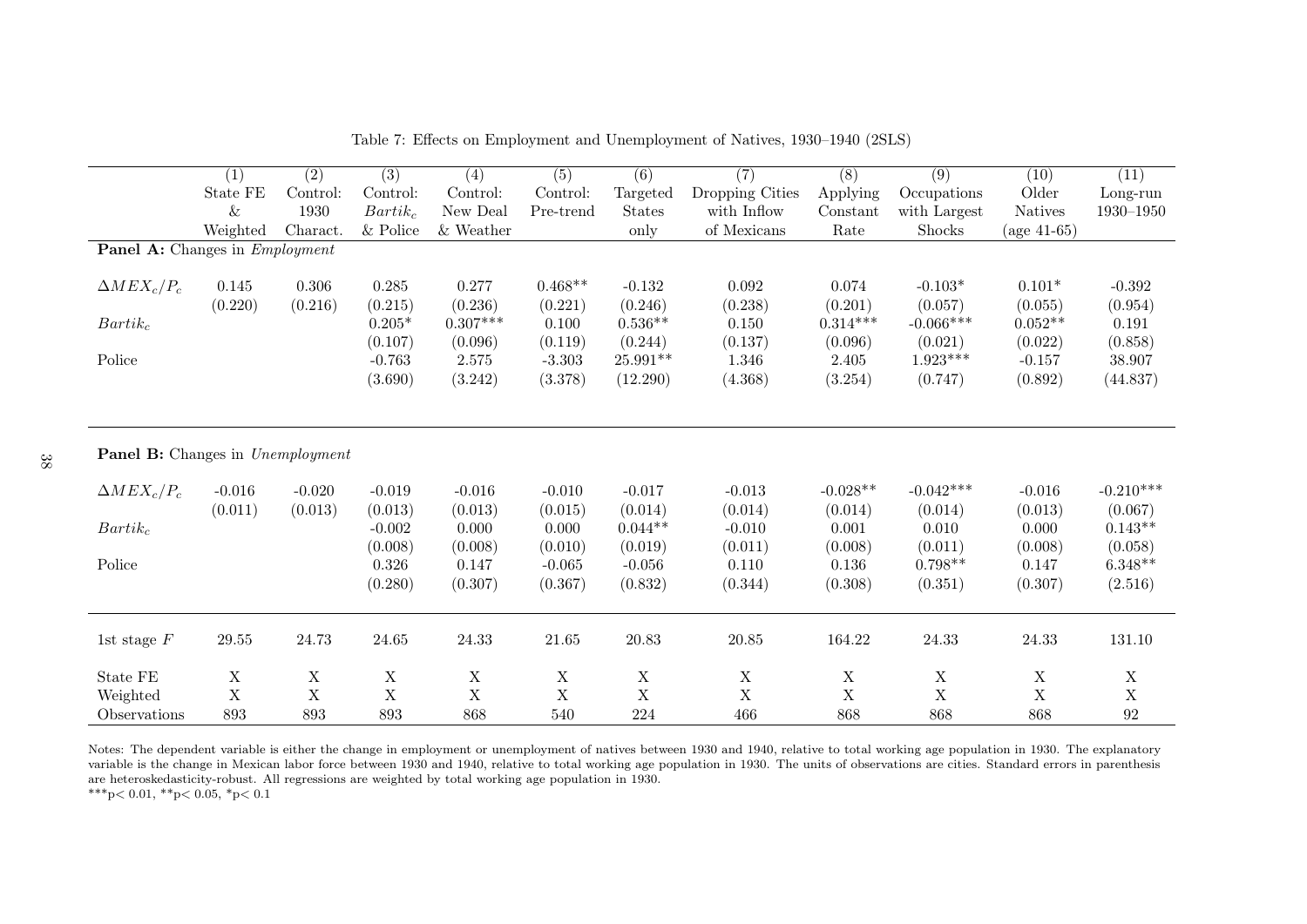|                    | (1)            | $\left( 2\right)$    | (3)            |
|--------------------|----------------|----------------------|----------------|
| Dependent          | Low-skilled    | Intermediate-skilled | High-skilled   |
| Variable:          | <b>Natives</b> | <b>Natives</b>       | <b>Natives</b> |
|                    |                |                      |                |
| $\Delta MEX_c/P_c$ | 0.022          | $0.170**$            | $0.334**$      |
|                    | (0.076)        | (0.069)              | (0.139)        |
| $Bartik_c$         | $-0.037$       | $0.250***$           | $0.283***$     |
|                    | (0.023)        | (0.048)              | (0.047)        |
| Police             | 0.854          | $-2.946$             | $-0.018$       |
|                    | (0.914)        | (1.851)              | (1.663)        |
|                    |                |                      |                |
| 1st stage $F$      | 24.33          | 24.33                | 24.33          |
| State FE           | X              | X                    | X              |
| Weighted           | X              | X                    | X              |
| Observations       | 868            | 868                  | 868            |
| R-squared          | 0.259          | 0.470                | 0.427          |

Table 8: Effects on Employment of Natives by Occupation, 1930–1940 (2SLS)

Notes: Each dependent variable is the change in employment of natives for each occupational group, relative to total working age population in 1930. Low-skilled occupations are laborers, farm laborers and household service workers. Intermediate-skilled occupations are clerical, operatives, and non-household service workers. High-skilled occupations are professional, managers, craftsmen, and sales workers. The explanatory variable is the change in Mexican labor force between 1930 and 1940, relative to total working age population in 1930. The units of observations are cities. Standard errors in parenthesis are heteroskedasticity-robust. All regressions are weighted by total working age population in 1930.

 $^{**}\!\!p\!<0.01,~^{**}\!\!p\!<0.05,~^{*}\!\!p\!<0.1$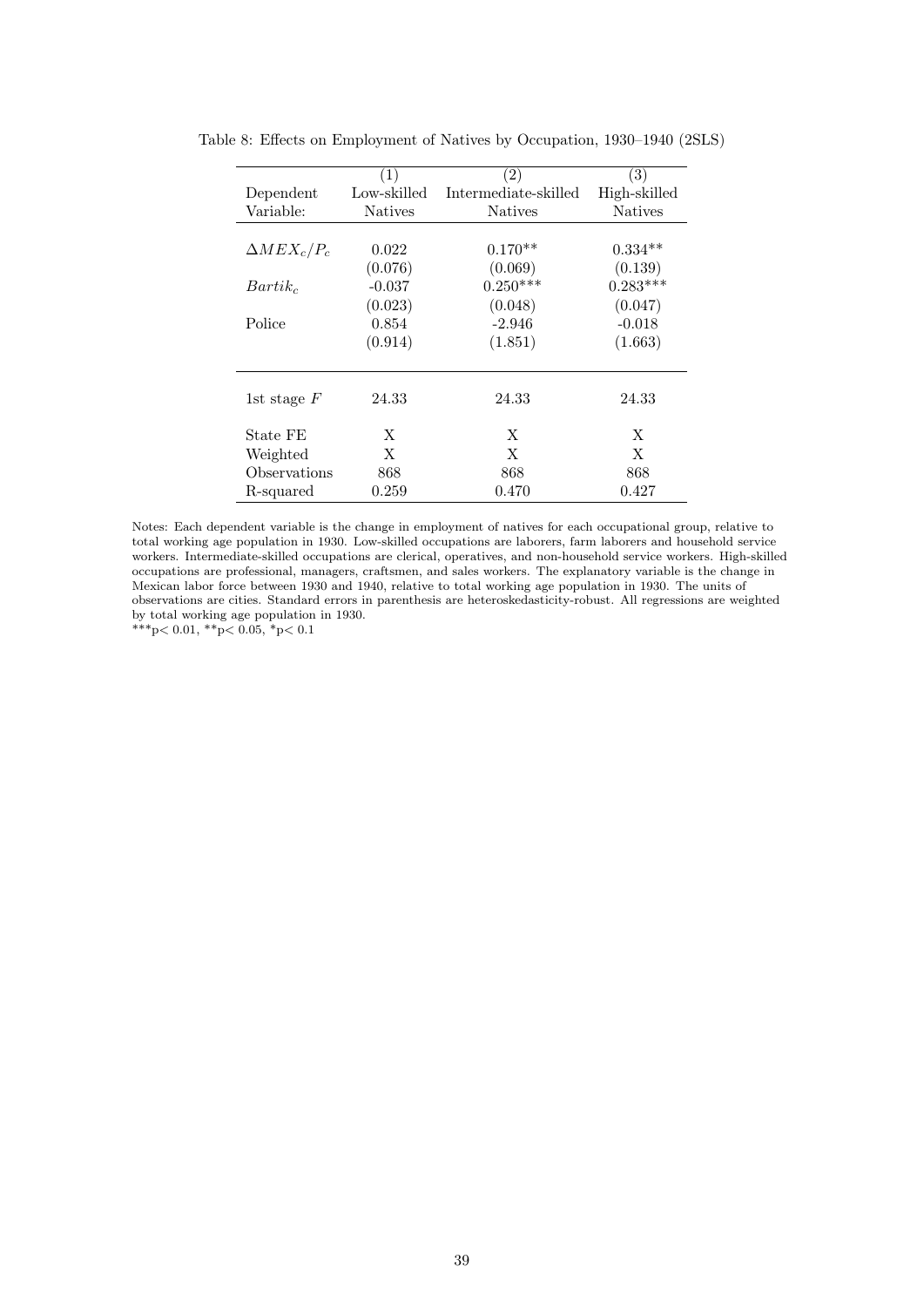|                    | (1)      | $\left( 2\right)$ | (3)         | (4)          | (5)           | (6)             |
|--------------------|----------|-------------------|-------------|--------------|---------------|-----------------|
|                    | State FE | Control:          | Control:    | Control:     | Targeted      | Dropping Cities |
|                    | &        | 1930              | $Bartik_c$  | New Deal     | <b>States</b> | with Inflow     |
|                    | Weighted | Charact.          | & Police    | & Weather    | Only          | of Mexicans     |
|                    |          |                   |             |              |               |                 |
| $\Delta MEX_c/P_c$ | $-0.020$ | 0.017             | $-0.012$    | $-0.018$     | $-0.036$      | $-0.038$        |
|                    | (0.013)  | (0.022)           | (0.019)     | (0.020)      | (0.028)       | (0.025)         |
| $Bartik_c$         |          |                   | $0.141***$  | $0.140***$   | $0.112***$    | $0.152***$      |
|                    |          |                   | (0.020)     | (0.020)      | (0.037)       | (0.029)         |
| Police             |          |                   | $-4.730***$ | $-4.326***$  | $-3.915*$     | $-3.628***$     |
|                    |          |                   | (0.903)     | (0.927)      | (2.196)       | (1.222)         |
|                    |          |                   |             |              |               |                 |
| 1st stage $F$      | 29.55    | 24.73             | 24.65       | 24.33        | 20.83         | 20.85           |
| State FE           | X        | X                 | X           | X            | X             | X               |
| Weighted           | X        | X                 | X           | $\mathbf{X}$ | X             | X               |
| Observations       | 893      | 893               | 893         | 868          | 224           | 466             |
| R-squared          | 0.632    | 0.691             | 0.745       | 0.710        | 0.726         | 0.700           |

Table 9: Effects on Employment of Other Foreign-born, 1930–1940 (2SLS)

Notes: The dependent variable is the change in employment of foreign-born (other than Mexican-origin) between 1930 and 1940, relative to total working age population in 1930. The explanatory variable is the change in Mexican labor force between 1930 and 1940, relative to total working age population in 1930. The units of observations are cities. Standard errors in parenthesis are heteroskedasticity-robust. All regressions are weighted by total working age population in 1930.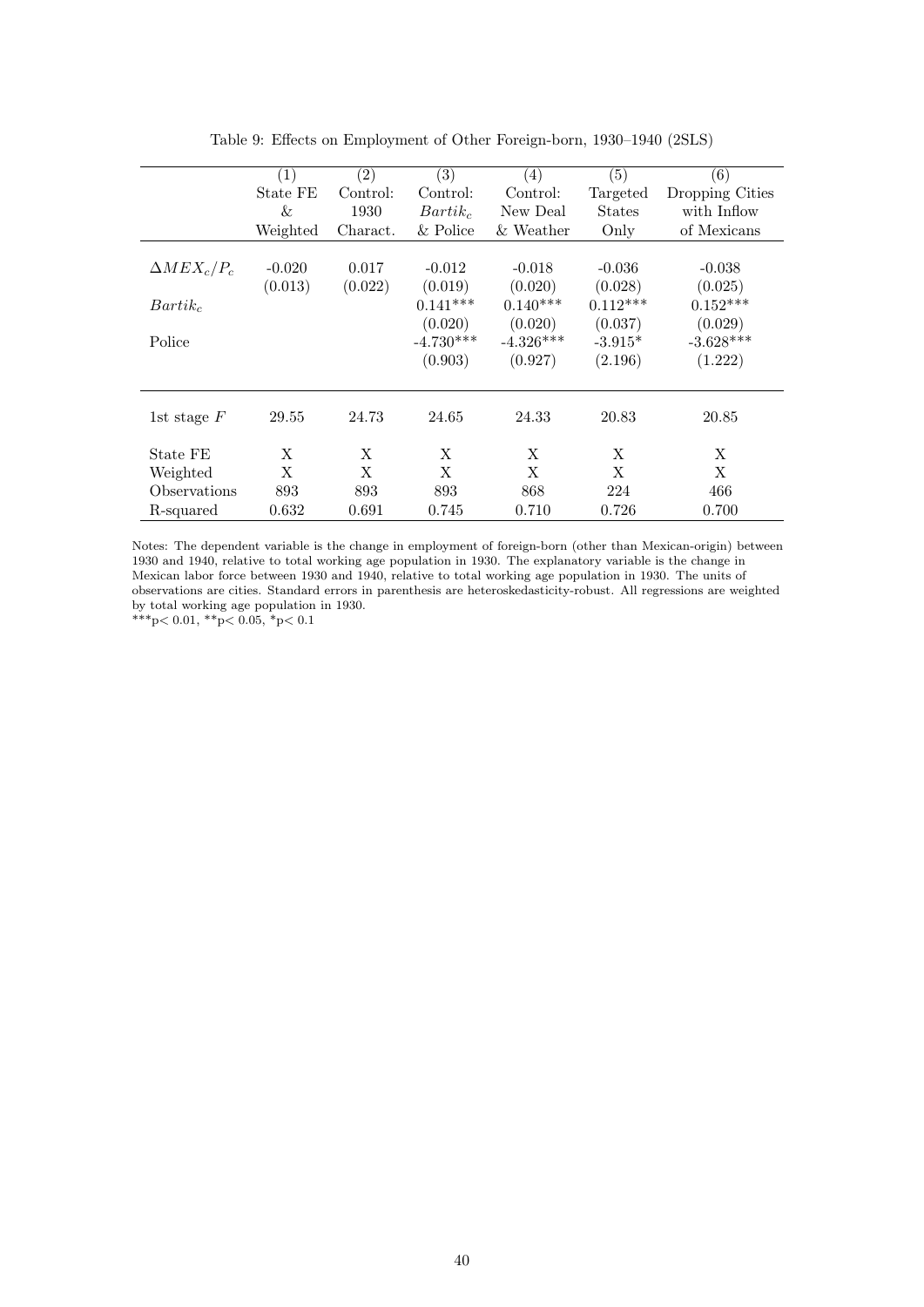|                    | (1)       | (2)      | (3)        | $\left(4\right)$ | (5)           | (6)             |
|--------------------|-----------|----------|------------|------------------|---------------|-----------------|
|                    | State FE  | Control: | Control:   | Control:         | Targeted      | Dropping Cities |
|                    | &         | 1930     | $Bartik_c$ | New Deal         | <b>States</b> | with Inflow     |
|                    | Weighted  | Charact. | & Police   | & Weather        | Only          | of Mexicans     |
|                    |           |          |            |                  |               |                 |
| $\Delta MEX_c/P_c$ | $0.321**$ | $0.198*$ | 0.169      | 0.155            | 0.183         | 0.129           |
|                    | (0.125)   | (0.113)  | (0.112)    | (0.119)          | (0.129)       | (0.124)         |
| $Bartik_c$         |           |          | $0.206***$ | $0.243***$       | $0.350***$    | $0.281***$      |
|                    |           |          | (0.036)    | (0.036)          | (0.073)       | (0.045)         |
| Police             |           |          | $-3.012**$ | $-1.280$         | 2.177         | $-1.073$        |
|                    |           |          | (1.445)    | (1.449)          | (3.789)       | (1.699)         |
|                    |           |          |            |                  |               |                 |
| 1st stage $F$      | 29.55     | 24.73    | 24.65      | 24.33            | 20.83         | 20.85           |
| State FE           | X         | X        | X          | X                | X             | X               |
| Weighted           | X         | X        | X          | X                | X             | X               |
| Observations       | 893       | 893      | 893        | 868              | 224           | 466             |
| R-squared          | 0.575     | 0.648    | 0.665      | 0.660            | 0.370         | 0.705           |

Table 10: Effects on Occupational Wages of Natives, 1930–1940 (2SLS)

Notes: The dependent variable is the log change in occupational wage of natives between 1930 and 1940. Occupational wages are mean hourly wage of each occupation from 1940 Census. The explanatory variable is the change in Mexican labor force between 1930 and 1940, relative to total working age population in 1930. The units of observations are cities. Standard errors in parenthesis are heteroskedasticity-robust. All regressions are weighted by total working age population in 1930.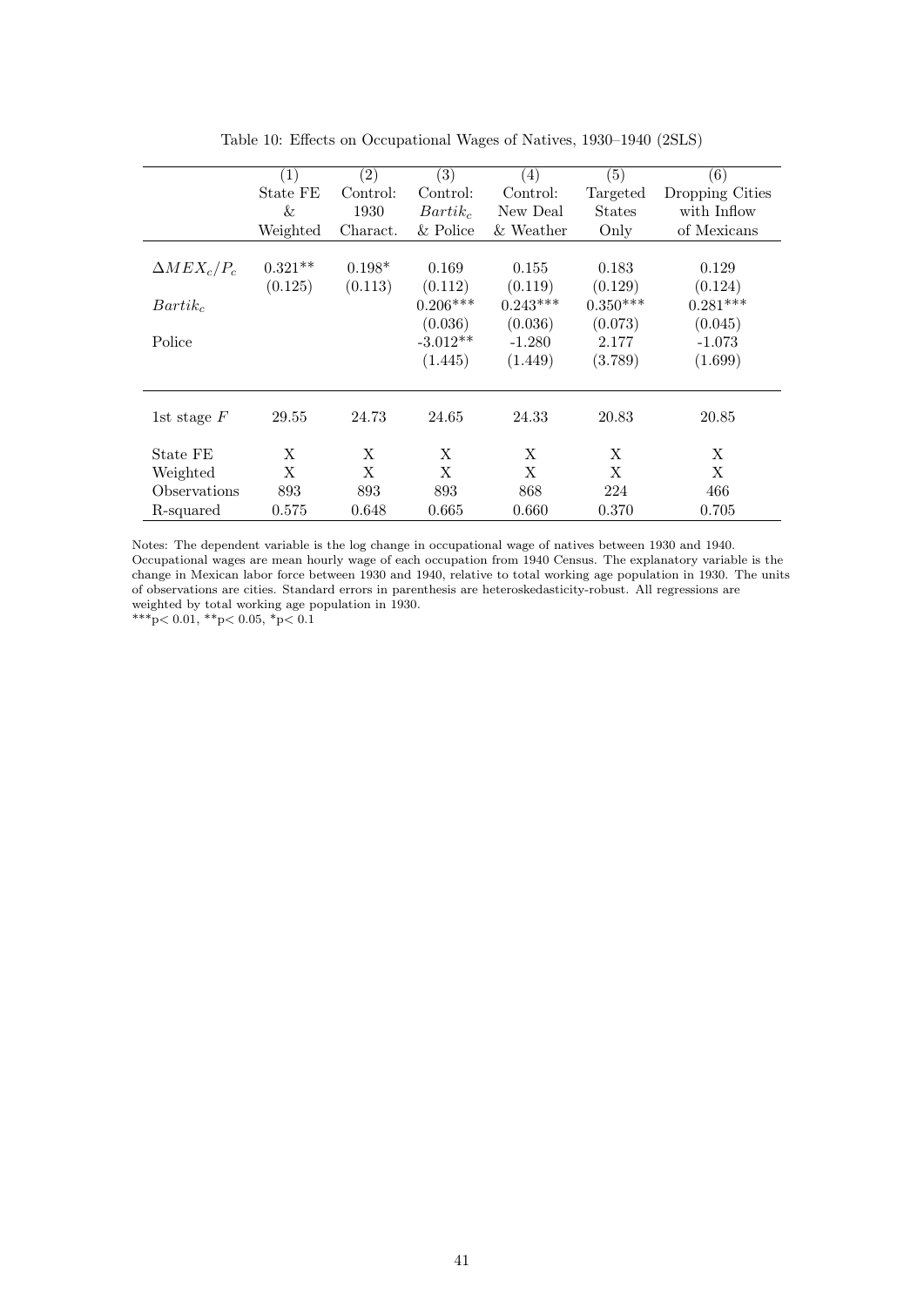|                    | (1)         | (2)        | (3)        | (4)        |
|--------------------|-------------|------------|------------|------------|
| Dependent          | Working Age | Migration  | Migration  | Migration  |
| Variable:          | Population  | Inflow     | Outflow    | Net flow   |
|                    | 1930-1940   | 1935-1940  | 1935-1940  | 1935-1940  |
|                    |             |            |            |            |
| $\Delta MEX_c/P_c$ | 0.512       | $0.572***$ | $0.515***$ | 0.057      |
|                    | (0.923)     | (0.178)    | (0.124)    | (0.189)    |
| $Bartik_c$         | $1.118***$  | $0.550***$ | $0.234***$ | $0.316***$ |
|                    | (0.379)     | (0.070)    | (0.041)    | (0.067)    |
| Police             | $20.546*$   | $-0.008$   | $-1.057$   | 1.048      |
|                    | (11.220)    | (2.546)    | (1.519)    | (2.338)    |
|                    |             |            |            |            |
|                    |             |            |            |            |
| 1st stage $F$      | 24.33       | 24.33      | 24.33      | 24.33      |
| State FE           | X           | X          | X          | X          |
| Weighted           | X           | X          | X          | X          |
| Observations       | 868         | 868        | 868        | 868        |
|                    |             |            |            |            |
| R-squared          | 0.343       | 0.726      | 0.716      | 0.419      |

Table 11: Effects on Internal Migration of Natives, (2SLS)

Notes: The dependent variables are standardized by total working age population in 1930. The explanatory variable is the change in Mexican labor force between 1930 and 1940, relative to total working age population in 1930. The units of observations are cities. Standard errors in parenthesis are heteroskedasticity-robust. All regressions are weighted by total working age population in 1930.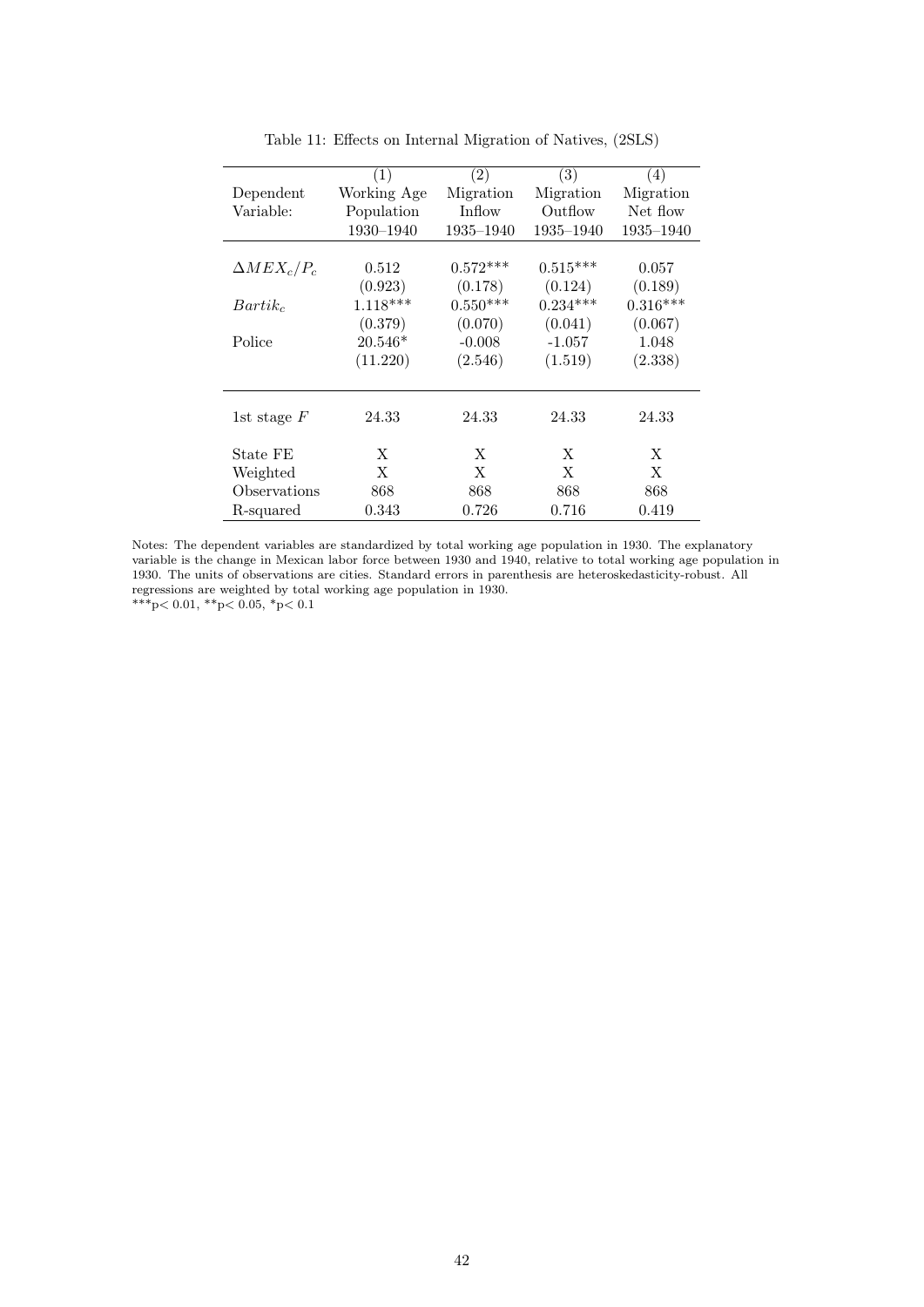|            | $\left( 1\right)$ | $\left( 2\right)$ | (3)      | $\left( 4\right)$ | (5)           | (6)                                                        | (7)      | $^{(8)}$ |
|------------|-------------------|-------------------|----------|-------------------|---------------|------------------------------------------------------------|----------|----------|
|            |                   |                   |          |                   |               |                                                            |          |          |
|            | Only Pre-         | $+$ City          | 2 NN     | 3 NN              | Targeted      | $-5\%$ Shock                                               | PS Match | PS Match |
|            | Trends            | Variables         |          |                   | <b>States</b> | Threshold                                                  |          | 2 NN     |
|            |                   |                   |          |                   |               |                                                            |          |          |
|            |                   |                   |          |                   |               | <i>Panel A:</i> Outcome Variable: Changes in Employment    |          |          |
|            |                   |                   |          |                   |               |                                                            |          |          |
| ATE        | 0.005             | $-0.011$          | $-0.009$ | $-0.006$          | $-0.014$      | $-0.059*$                                                  | 0.001    | 0.015    |
|            | (0.010)           | (0.016)           | (0.014)  | (0.014)           | (0.022)       | (0.023)                                                    | (0.020)  | (0.014)  |
|            |                   |                   |          |                   |               |                                                            |          |          |
|            |                   |                   |          |                   |               |                                                            |          |          |
|            |                   |                   |          |                   |               | <i>Panel B</i> : Outcome Variable: Changes in Unemployment |          |          |
|            |                   |                   |          |                   |               |                                                            |          |          |
| <b>ATE</b> | $-0.002$          | 0.001             | 0.001    | 0.000             | 0.001         | $0.012***$                                                 | $-0.002$ | 0.000    |
|            | (0.002)           | (0.002)           | (0.001)  | (0.001)           | (0.003)       | (0.002)                                                    | (0.002)  | (0.002)  |
|            |                   |                   |          |                   |               |                                                            |          |          |
| N          | 541               | 541               | 541      | 541               | 116           | 555                                                        | 541      | 541      |
| N treated  | 14                | 14                | 14       | 14                | 13            | 6                                                          | 14       | 14       |

Table 12: Effects on Employment and Unemployment of Natives, 1930–1940 (Matching)

Notes: Each entry is an estimated average treatment effect (ATE) of Mexican repatriations and each column considers different specification. The outcome variable in Panel A is change in natives employment and in Panel B it is change in natives' unemployment between 1930 and 1940. Robust standard errors are shown in parenthesis. The first six columns show estimates from nearest neighbor (NN) matching, while the last two show propensity score (PS) matching results. Treatment (control) is defined as experiencing repatriation rate larger (smaller) than two (one) percent of the initial labor force. The matching variables are employment and unemployment pre-trends,  $Bartik_c$ , share young, nonwhite, in manufacturing and in agriculture. All estimates are bias-adjusted. Unless otherwise noted, the default number of matches is one.